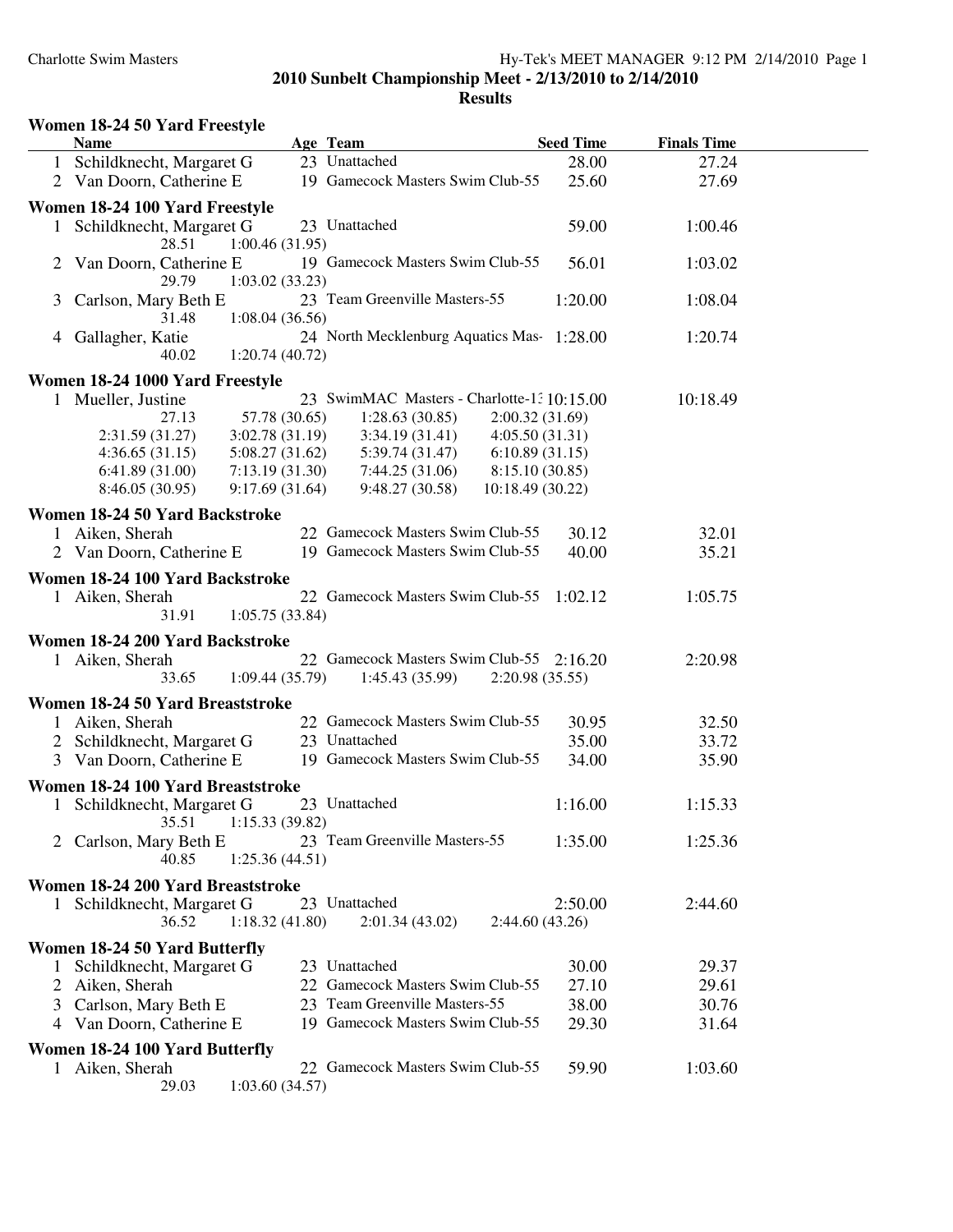|   | (Women 18-24 100 Yard Butterfly)             |       |                  |                                                                               |                  |           |                  |
|---|----------------------------------------------|-------|------------------|-------------------------------------------------------------------------------|------------------|-----------|------------------|
|   | 2 Van Doorn, Catherine E                     | 32.45 | 1:12.29(39.84)   | 19 Gamecock Masters Swim Club-55                                              |                  | 1:06.00   | 1:12.29          |
|   | <b>Women 18-24 100 Yard IM</b>               |       |                  |                                                                               |                  |           |                  |
|   | 1 Aiken, Sherah                              | 29.93 | 1:04.49(34.56)   | 22 Gamecock Masters Swim Club-55                                              |                  | 1:00.30   | 1:04.49          |
|   | 2 Schildknecht, Margaret G                   | 32.82 | 1:09.43(36.61)   | 23 Unattached                                                                 |                  | 1:10.00   | 1:09.43          |
| 3 | Van Doorn, Catherine E                       | 33.95 | 1:12.16(38.21)   | 19 Gamecock Masters Swim Club-55                                              |                  | 1:08.12   | 1:12.16          |
|   | <b>Women 18-24 200 Yard IM</b>               |       |                  |                                                                               |                  |           |                  |
|   | 1 Aiken, Sherah<br>1:08.91<br>2:25.03(34.34) |       |                  | 22 Gamecock Masters Swim Club-55 2:09.93                                      |                  | 1:50.69() | 2:25.03          |
| 2 | Schildknecht, Margaret G                     | 30.74 | 1:10.49(39.75)   | 23 Unattached<br>1:52.19(41.70)                                               | 2:26.59(34.40)   | 2:25.00   | 2:26.59          |
| 3 | Van Doorn, Catherine E                       | 33.65 |                  | 19 Gamecock Masters Swim Club-55 2:20.37<br>$1:15.08(41.43)$ $2:01.32(46.24)$ | 2:37.35(36.03)   |           | 2:37.35          |
|   | Women 25-29 50 Yard Freestyle                |       |                  |                                                                               |                  |           |                  |
|   | 1 Watson, Claire                             |       |                  | 25 Unattached                                                                 |                  | 29.00     | 27.30            |
|   | Women 25-29 200 Yard Freestyle               |       |                  |                                                                               |                  |           |                  |
|   | 1 Norris, Amy B                              |       |                  | 25 Raleigh Area Masters-13                                                    |                  | 2:02.00   | 2:02.40          |
|   |                                              | 29.03 | 59.94 (30.91)    | 1:31.58(31.64)                                                                | 2:02.40(30.82)   |           |                  |
|   | 2 Raschke, Karen J                           |       |                  | 25 Twin Rivers YMCA Masters New 3:00.00                                       |                  |           | 2:28.88          |
|   |                                              | 33.06 |                  | $1:10.28(37.22)$ $1:50.58(40.30)$                                             | 2:28.88 (38.30)  |           |                  |
|   | Women 25-29 1000 Yard Freestyle              |       |                  |                                                                               |                  |           |                  |
|   | 1 Watson, Claire                             |       |                  | 25 Unattached                                                                 |                  | 12:00.00  | 11:25.37         |
|   |                                              | 32.36 | 1:07.13(34.77)   | 1:42.05(34.92)                                                                | 2:16.90(34.85)   |           |                  |
|   | 2:51.78(34.88)                               |       | 3:26.79(35.01)   | 4:02.08(35.29)                                                                | 4:37.29(35.21)   |           |                  |
|   | 5:12.40(35.11)                               |       |                  | $5:46.81(34.41)$ $6:21.20(34.39)$                                             | 6:55.55(34.35)   |           |                  |
|   | 7:29.75(34.20)                               |       | 8:03.96 (34.21)  | 8:38.25 (34.29)<br>10:53.05(33.63)                                            | 9:12.39(34.14)   |           |                  |
|   | 9:46.26 (33.87)                              |       | 10:19.42(33.16)  |                                                                               | 11:25.37 (32.32) |           |                  |
|   | Women 25-29 1650 Yard Freestyle              |       |                  |                                                                               |                  |           |                  |
|   | 1 Raschke, Karen J                           |       |                  | 25 Twin Rivers YMCA Masters New 22:30.00                                      |                  |           | 23:28.73         |
|   |                                              | 39.53 | 1:21.61(42.08)   | 2:04.75(43.14)                                                                | 2:47.60(42.85)   |           |                  |
|   | 3:30.35(42.75)                               |       |                  | 4:13.23 (42.88) $4:56.09$ (42.86) $5:38.73$ (42.64)                           |                  |           |                  |
|   | 6:21.38(42.65)                               |       | 7:03.57(42.19)   | 7:45.38(41.81)                                                                | 8:26.87 (41.49)  |           |                  |
|   | 9:09.57(42.70)                               |       | 9:52.22(42.65)   | 10:34.83 (42.61)                                                              | 11:17.42 (42.59) |           |                  |
|   | 12:00.33(42.91)                              |       | 12:42.74 (42.41) | 13:25.92 (43.18)                                                              | 14:08.24 (42.32) |           |                  |
|   | 14:51.46 (43.22)                             |       | 15:34.53 (43.07) | 16:17.92 (43.39)                                                              | 17:01.59 (43.67) |           |                  |
|   | 17:44.39 (42.80)                             |       | 18:27.27 (42.88) | 19:10.48 (43.21)                                                              | 19:53.69 (43.21) |           |                  |
|   | 20:36.54 (42.85)                             |       | 21:19.66 (43.12) | 22:02.93 (43.27)                                                              | 22:46.71 (43.78) |           | 23:28.73 (42.02) |
|   | Women 25-29 100 Yard Backstroke              |       |                  |                                                                               |                  |           |                  |
| 1 | Norris, Amy B                                | 30.20 | 1:01.76(31.56)   | 25 Raleigh Area Masters-13                                                    |                  | 1:08.00   | 1:01.76          |
|   | Women 25-29 200 Yard Backstroke              |       |                  |                                                                               |                  |           |                  |
|   | 1 Norris, Amy B                              |       |                  | 25 Raleigh Area Masters-13                                                    |                  | 2:25.00   | 2:20.41          |
|   |                                              | 34.44 | 1:10.52(36.08)   | 1:46.13(35.61)                                                                | 2:20.41 (34.28)  |           |                  |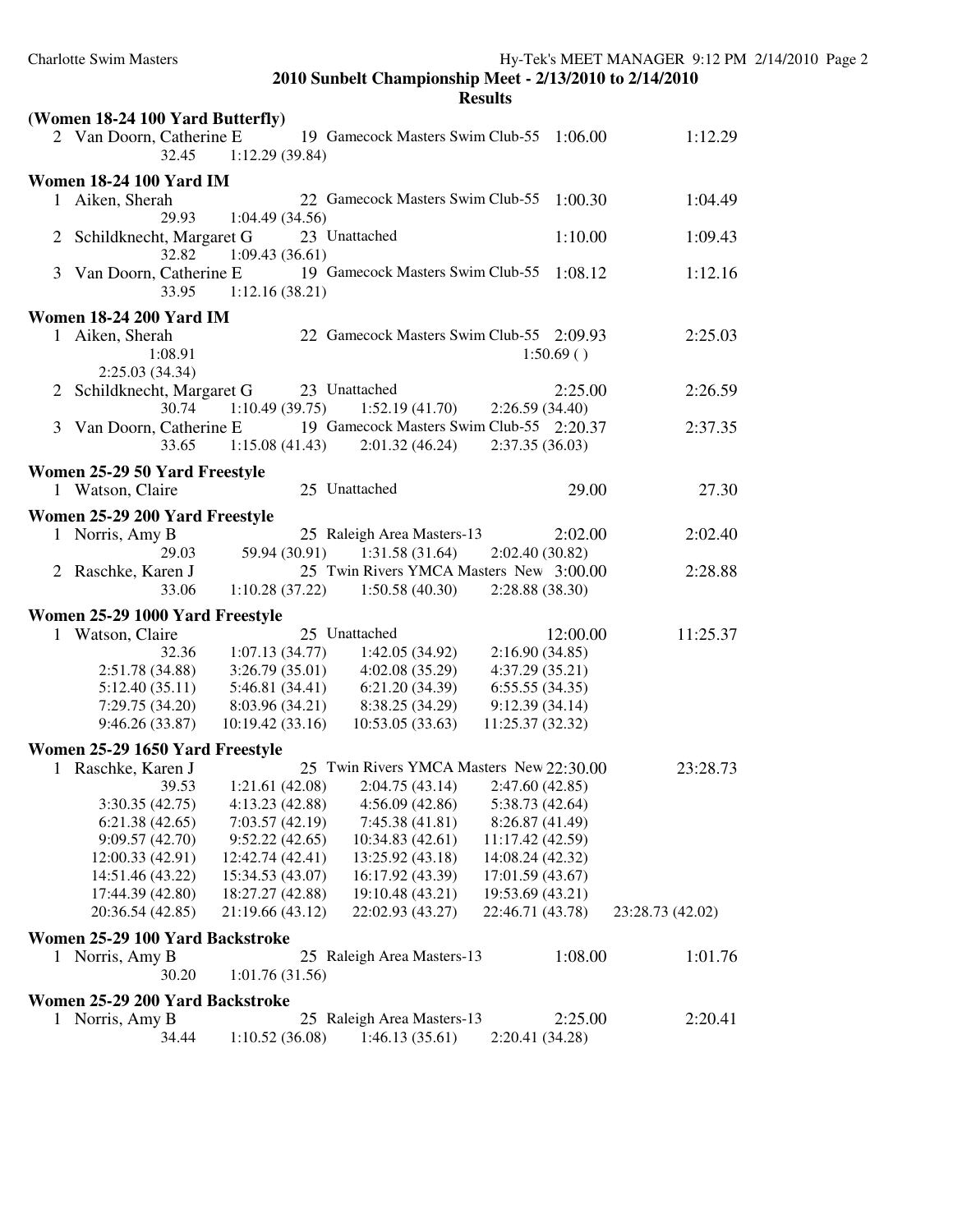|   | Women 25-29 100 Yard Breaststroke |                                                                                         |         |
|---|-----------------------------------|-----------------------------------------------------------------------------------------|---------|
|   | 1 Lawrence, Kari C<br>38.20       | 28 SwimMAC Masters - Charlotte-1: 1:19.55<br>1:19.97(41.77)                             | 1:19.97 |
|   | Women 25-29 50 Yard Butterfly     |                                                                                         |         |
|   | 1 Lawrence, Kari C                | 28 SwimMAC Masters - Charlotte-1:<br>30.55                                              | 29.62   |
|   | 2 Raschke, Karen J                | 25 Twin Rivers YMCA Masters New<br>43.00                                                | 38.08   |
|   | Women 25-29 100 Yard Butterfly    |                                                                                         |         |
|   | 1 Watson, Claire                  | 25 Unattached<br>1:04.99                                                                | 1:04.58 |
|   | 30.60                             | 1:04.58(33.98)                                                                          |         |
|   | Women 25-29 200 Yard Butterfly    |                                                                                         |         |
|   | 1 Raschke, Karen J                | 25 Twin Rivers YMCA Masters New 3:30.00                                                 | 3:11.60 |
|   | 39.09                             | 1:27.43(48.34)<br>2:19.08(51.65)<br>3:11.60(52.52)                                      |         |
|   | <b>Women 25-29 100 Yard IM</b>    |                                                                                         |         |
|   | 1 Watson, Claire                  | 25 Unattached<br>1:10.00                                                                | 1:06.04 |
|   | 31.13                             | 1:06.04(34.91)                                                                          |         |
|   | <b>Women 25-29 200 Yard IM</b>    |                                                                                         |         |
|   | 1 Norris, Amy B                   | 25 Raleigh Area Masters-13<br>2:27.00                                                   | 2:20.44 |
|   | 29.59                             | 1:05.34(35.75)<br>1:48.06(42.72)<br>2:20.44 (32.38)                                     |         |
|   | 2 Lawrence, Kari C                | 28 SwimMAC Masters - Charlotte-1: 2:30.55                                               | 2:28.90 |
|   | 31.50                             | $1:10.74(39.24)$ $1:53.39(42.65)$<br>2:28.90(35.51)                                     |         |
|   | <b>Women 25-29 400 Yard IM</b>    |                                                                                         |         |
|   | 1 Watson, Claire                  | 25 Unattached<br>4:57.75                                                                | 4:52.81 |
|   | 31.68                             | $1:06.76(35.08)$ $1:46.23(39.47)$<br>2:23.89 (37.66)                                    |         |
|   | 3:05.69(41.80)                    | 3:47.17 (41.48)<br>4:21.04(33.87)<br>4:52.81(31.77)                                     |         |
|   | Women 30-34 50 Yard Freestyle     |                                                                                         |         |
|   | 1 Caldas, Hannah                  | 32 North Carolina Masters Swimmin-<br>25.00                                             | 26.46   |
|   | 2 Darner, Tera P                  | 33 Unattached<br>28.90                                                                  | 27.68   |
|   | 3 Leonard, Jackie                 | 30 SwimMAC Masters - Charlotte-1:<br>30.96                                              | 28.96   |
|   | 4 DuTremble, Diana T              | 32 North Carolina Masters Swimmin-<br>30.25                                             | 30.65   |
|   | 5 Hill, Sparkles K                | 33 North Carolina Masters Swimmin-<br>1:00.00                                           | 1:10.45 |
|   | Women 30-34 100 Yard Freestyle    |                                                                                         |         |
|   | 1 DuTremble, Diana T              | 32 North Carolina Masters Swimmin-<br>1:09.86                                           | 1:06.89 |
|   | 32.11                             | 1:06.89(34.78)                                                                          |         |
|   | 2 Hill, Sparkles K                | 33 North Carolina Masters Swimmin- 2:00.00<br>30 SwimMAC Masters - Charlotte-1: 1:05.23 | 2:40.92 |
|   | --- Leonard, Jackie<br>30.37      | DQ (33.64)                                                                              | DQ      |
|   |                                   |                                                                                         |         |
|   | Women 30-34 200 Yard Freestyle    |                                                                                         |         |
|   | 1 Caldas, Hannah<br>29.42         | 32 North Carolina Masters Swimmin- 1:57.98<br>1:36.83(34.99)<br>2:11.53(34.70)          | 2:11.53 |
|   |                                   | 1:01.84(32.42)                                                                          |         |
|   | Women 30-34 100 Yard Backstroke   |                                                                                         |         |
|   | 1 Caldas, Hannah                  | 32 North Carolina Masters Swimmin-1:09.00                                               | 1:05.98 |
|   | 31.99                             | 1:05.98 (33.99)                                                                         |         |
| 2 | McAmmond, Jordan M<br>33.65       | 34 Unattached<br>1:08.00<br>1:09.35(35.70)                                              | 1:09.35 |
| 3 | DuTremble, Diana T                | 32 North Carolina Masters Swimmin-<br>1:17.01                                           | 1:13.98 |
|   | 35.49                             | 1:13.98(38.49)                                                                          |         |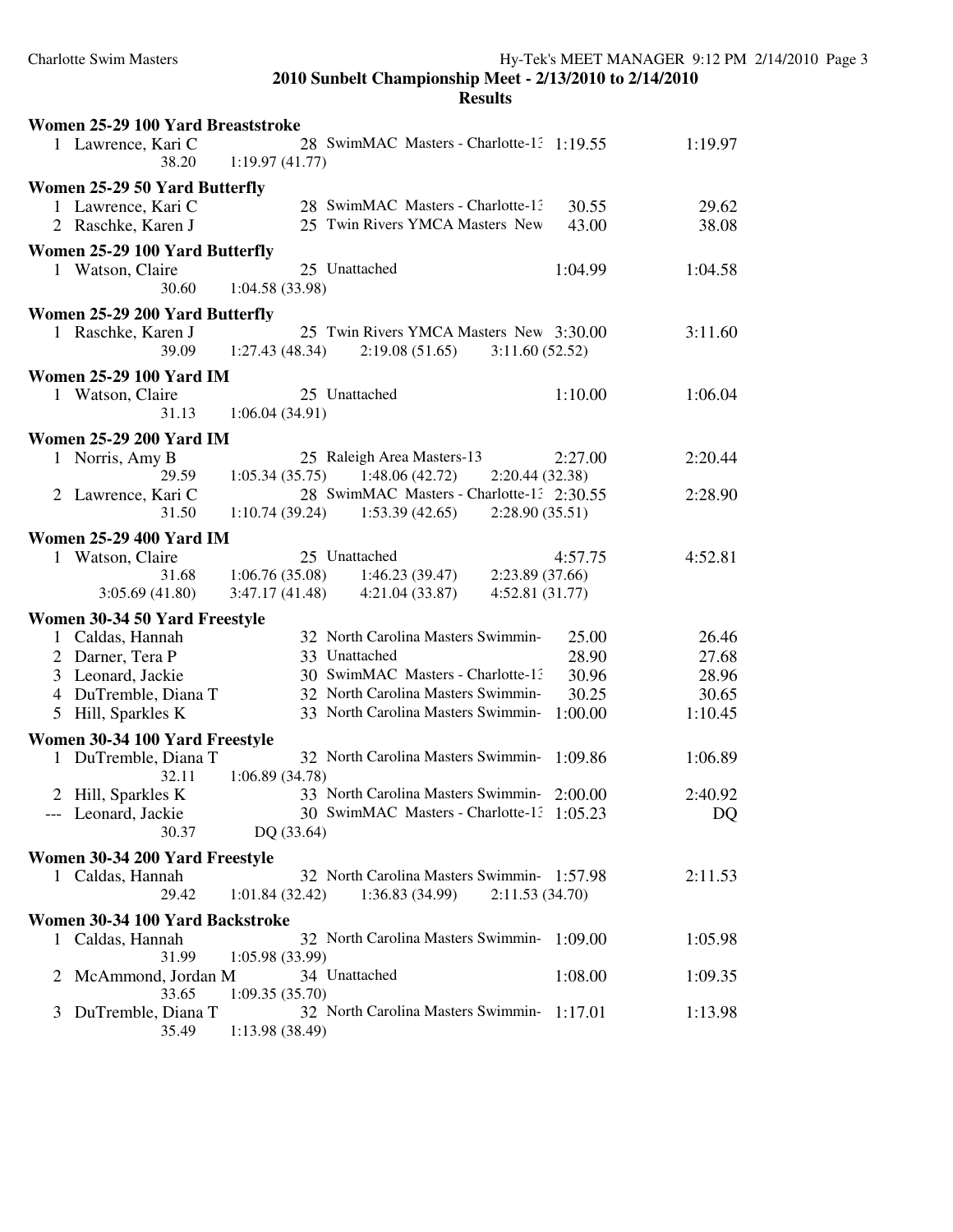|   | Women 30-34 50 Yard Breaststroke |                 |                                            |         |         |
|---|----------------------------------|-----------------|--------------------------------------------|---------|---------|
|   | 1 Caldas, Hannah                 |                 | 32 North Carolina Masters Swimmin-         | 32.01   | 32.84   |
|   | 2 Darner, Tera P                 |                 | 33 Unattached                              | 35.90   | 36.34   |
|   | Women 30-34 50 Yard Butterfly    |                 |                                            |         |         |
|   | 1 Leonard, Jackie                |                 | 30 SwimMAC Masters - Charlotte-1:          | 31.29   | 30.88   |
|   |                                  |                 |                                            |         |         |
|   | Women 30-34 100 Yard Butterfly   |                 |                                            |         |         |
|   | 1 Leonard, Jackie                |                 | 30 SwimMAC Masters - Charlotte-1: 1:10.26  |         | 1:11.18 |
|   | 31.12                            | 1:11.18(40.06)  |                                            |         |         |
|   | <b>Women 30-34 100 Yard IM</b>   |                 |                                            |         |         |
|   | 1 Caldas, Hannah                 |                 | 32 North Carolina Masters Swimmin-         | 1:03.00 | 1:06.37 |
|   | 30.92                            | 1:06.37(35.45)  |                                            |         |         |
| 2 | Darner, Tera P                   |                 | 33 Unattached                              | 1:13.95 | 1:09.38 |
|   | 32.81                            | 1:09.38(36.57)  |                                            |         |         |
| 3 | Leonard, Jackie                  |                 | 30 SwimMAC Masters - Charlotte-1: 1:16.03  |         | 1:13.72 |
|   | 33.40                            | 1:13.72(40.32)  |                                            |         |         |
|   | 4 DuTremble, Diana T             |                 | 32 North Carolina Masters Swimmin-         | 1:17.05 | 1:14.29 |
|   | 34.25                            | 1:14.29(40.04)  |                                            |         |         |
|   | <b>Women 30-34 200 Yard IM</b>   |                 |                                            |         |         |
|   | 1 DuTremble, Diana T             |                 | 32 North Carolina Masters Swimmin- 2:54.32 |         | 2:45.28 |
|   | 34.82                            | 1:16.04(41.22)  | 2:05.35(49.31)<br>2:45.28 (39.93)          |         |         |
|   | Women 35-39 50 Yard Freestyle    |                 |                                            |         |         |
|   | 1 Braun, Erika L                 |                 | 38 Raleigh Area Masters-13                 | 24.50   | 24.54   |
|   | 2 Lindauer, Kerry M              |                 | 35 Charlotte SwimMasters-13                | 25.65   | 25.30   |
|   | 3 David-Adams, Michelle          |                 | 39 SwimMAC Masters - Charlotte-1:          | 26.00   | 26.07   |
|   | 4 Sather, Bitsy                  |                 | 35 North Carolina Masters Swimmin-         | 40.00   | 30.76   |
|   | 5 Atkinson, Caroline C           |                 | 39 Charlotte SwimMasters-13                | 33.00   | 33.62   |
|   |                                  |                 |                                            |         |         |
|   | Women 35-39 100 Yard Freestyle   |                 |                                            |         |         |
| 1 | Braun, Erika L                   |                 | 38 Raleigh Area Masters-13                 | 53.00   | 53.77   |
|   | 25.89                            | 53.77 (27.88)   |                                            |         |         |
|   | 2 Lindauer, Kerry M              |                 | 35 Charlotte SwimMasters-13                | 55.00   | 56.43   |
|   | 27.20                            | 56.43 (29.23)   |                                            |         |         |
| 3 | David-Adams, Michelle            |                 | 39 SwimMAC Masters - Charlotte-13          | 59.00   | 57.68   |
|   | 27.91                            | 57.68 (29.77)   | 39 Charlotte SwimMasters-13                | 1:12.00 |         |
| 4 | Atkinson, Caroline C<br>35.37    | 1:14.23(38.86)  |                                            |         | 1:14.23 |
|   |                                  |                 |                                            |         |         |
|   | Women 35-39 200 Yard Freestyle   |                 |                                            |         |         |
|   | 1 David-Adams, Michelle          |                 | 39 SwimMAC Masters - Charlotte-1: 2:20.00  |         | 2:10.16 |
|   | 30.18                            | 1:03.06(32.88)  | 2:10.16(33.24)<br>1:36.92(33.86)           |         |         |
|   | Women 35-39 500 Yard Freestyle   |                 |                                            |         |         |
|   | 1 Packard, Andrea H              |                 | 35 Twin Rivers YMCA Masters New 5:49.99    |         | 5:35.54 |
|   | 31.47                            | 1:05.96(34.49)  | 1:40.31(34.35)<br>2:14.50(34.19)           |         |         |
|   | 2:48.74 (34.24)                  | 3:22.46(33.72)  | 3:55.63(33.17)<br>4:28.82(33.19)           |         |         |
|   | 5:02.18 (33.36)                  | 5:35.54 (33.36) |                                            |         |         |
| 2 | Atkinson, Caroline C             |                 | 39 Charlotte SwimMasters-13                | 7:25.00 | 7:45.34 |
|   | 39.60                            | 1:24.54 (44.94) | 2:11.27(46.73)<br>2:58.53(47.26)           |         |         |
|   | 3:45.54(47.01)                   | 4:33.42 (47.88) | 5:21.45 (48.03)<br>6:09.96(48.51)          |         |         |
|   | 6:59.11(49.15)                   | 7:45.34 (46.23) |                                            |         |         |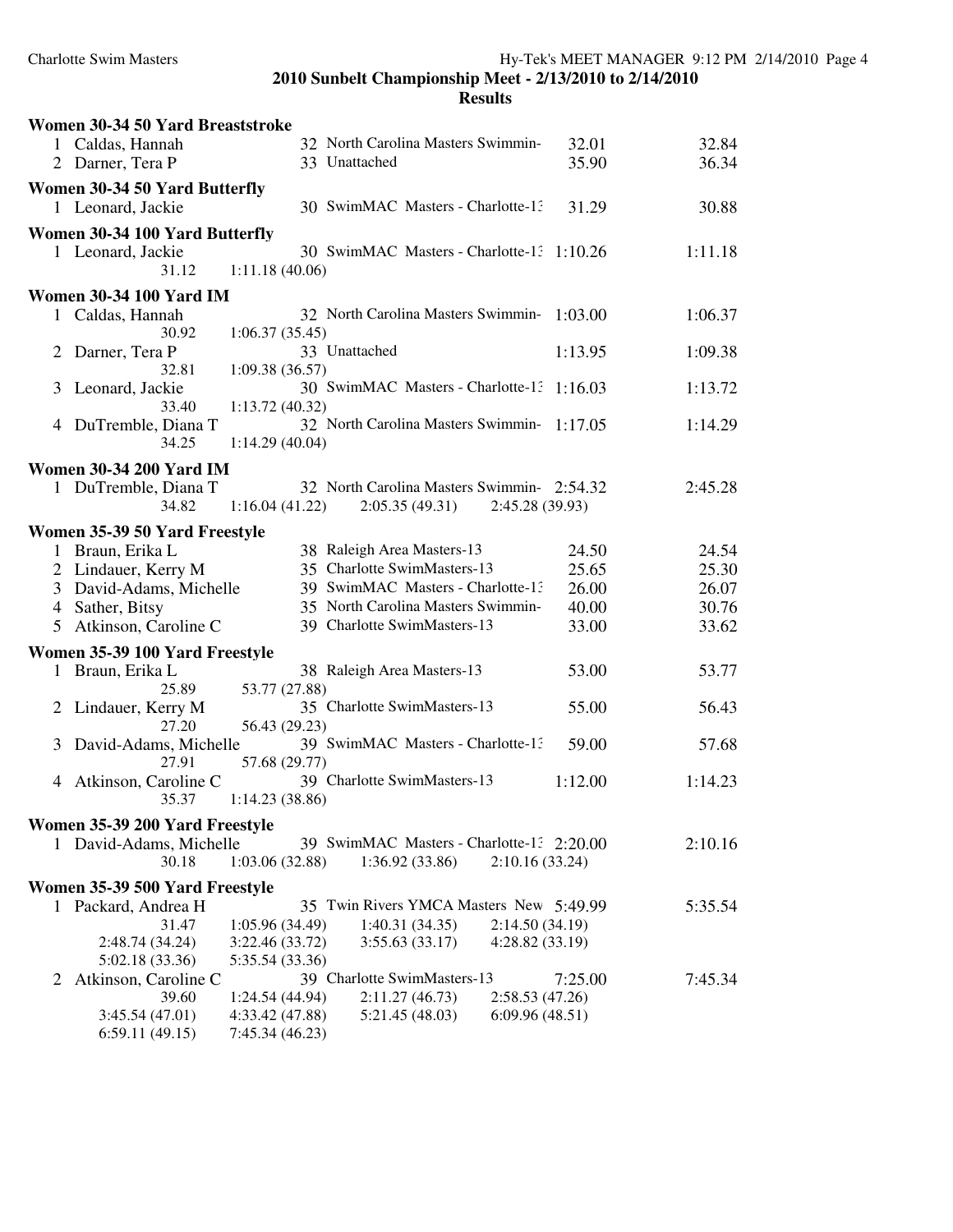|                | Women 35-39 1650 Yard Freestyle   |                  |                                          |                  |                  |
|----------------|-----------------------------------|------------------|------------------------------------------|------------------|------------------|
|                | 1 Packard, Andrea H               |                  | 35 Twin Rivers YMCA Masters New 19:29.99 |                  | 19:02.86         |
|                | 32.99                             | 1:09.14(36.15)   | 1:45.24(36.10)                           | 2:21.37(36.13)   |                  |
|                | 2:56.82(35.45)                    | 3:32.32(35.50)   | 4:07.27(34.95)                           | 4:42.11 (34.84)  |                  |
|                | 5:17.06 (34.95)                   | 5:51.48 (34.42)  | 6:25.61(34.13)                           | 7:00.07(34.46)   |                  |
|                | 7:34.34 (34.27)                   | 8:08.58 (34.24)  | 8:42.78 (34.20)                          | 9:17.14 (34.36)  |                  |
|                | 9:51.60(34.46)                    | 10:25.98 (34.38) | 11:00.56 (34.58)                         | 11:34.80 (34.24) |                  |
|                | 12:09.40 (34.60)                  | 12:43.86 (34.46) | 13:18.41(34.55)                          | 13:53.05 (34.64) |                  |
|                | 14:27.79 (34.74)                  | 15:02.29 (34.50) | 15:36.77 (34.48)                         | 16:11.12 (34.35) |                  |
|                | 16:45.71 (34.59)                  | 17:20.31 (34.60) | 17:54.73 (34.42)                         | 18:29.34 (34.61) | 19:02.86 (33.52) |
|                | Women 35-39 50 Yard Backstroke    |                  |                                          |                  |                  |
| 1              | David-Adams, Michelle             |                  | 39 SwimMAC Masters - Charlotte-1.        | 31.00            | 31.14            |
|                | 2 Atkinson, Caroline C            |                  | 39 Charlotte SwimMasters-13              | 35.00            | 39.09            |
|                | Women 35-39 100 Yard Backstroke   |                  |                                          |                  |                  |
|                | 1 Atkinson, Caroline C            |                  | 39 Charlotte SwimMasters-13              | 1:25.00          | 1:25.54          |
|                | 41.22                             | 1:25.54(44.32)   |                                          |                  |                  |
|                | Women 35-39 50 Yard Breaststroke  |                  |                                          |                  |                  |
|                | 1 Packard, Andrea H               |                  | 35 Twin Rivers YMCA Masters New          | 34.99            | 32.99            |
|                | 2 Lindauer, Kerry M               |                  | 35 Charlotte SwimMasters-13              | 34.00            | 33.41            |
|                | Women 35-39 100 Yard Breaststroke |                  |                                          |                  |                  |
|                | 1 Packard, Andrea H               |                  | 35 Twin Rivers YMCA Masters New 1:14.99  |                  | 1:10.91          |
|                | 33.94                             | 1:10.91(36.97)   |                                          |                  |                  |
|                | 2 Braun, Erika L                  |                  | 38 Raleigh Area Masters-13               | 1:14.00          | 1:13.67          |
|                | 34.55                             | 1:13.67(39.12)   |                                          |                  |                  |
|                | Women 35-39 200 Yard Breaststroke |                  |                                          |                  |                  |
|                | 1 Packard, Andrea H               |                  | 35 Twin Rivers YMCA Masters New 2:37.50  |                  | 2:32.54          |
|                | 35.43                             | 1:14.53(39.10)   | 1:53.52(38.99)                           | 2:32.54(39.02)   |                  |
|                |                                   |                  |                                          |                  |                  |
|                | Women 35-39 50 Yard Butterfly     |                  |                                          |                  |                  |
|                | 1 Lindauer, Kerry M               |                  | 35 Charlotte SwimMasters-13              | 29.50            | 28.65            |
|                | 2 David-Adams, Michelle           |                  | 39 SwimMAC Masters - Charlotte-1:        | 29.00            | 29.01            |
|                | 3 Atkinson, Caroline C            |                  | 39 Charlotte SwimMasters-13              | 37.00            | 36.84            |
|                | Women 35-39 100 Yard Butterfly    |                  |                                          |                  |                  |
|                | 1 Braun, Erika L                  |                  | 38 Raleigh Area Masters-13               | 1:00.50          | 1:01.14          |
|                | 28.00                             | 1:01.14(33.14)   |                                          |                  |                  |
|                | <b>Women 35-39 100 Yard IM</b>    |                  |                                          |                  |                  |
|                | 1 Braun, Erika L                  |                  | 38 Raleigh Area Masters-13               | 1:01.50          | 1:01.12          |
|                | 27.81                             | 1:01.12(33.31)   |                                          |                  |                  |
| $\overline{2}$ | Lindauer, Kerry M                 |                  | 35 Charlotte SwimMasters-13              | 1:06.50          | 1:05.37          |
|                | 30.26                             | 1:05.37(35.11)   |                                          |                  |                  |
| 3              | Packard, Andrea H                 |                  | 35 Twin Rivers YMCA Masters New          | 1:12.50          | 1:06.89          |
|                | 31.86                             | 1:06.89(35.03)   |                                          |                  |                  |
| 4              | Sather, Bitsy                     |                  | 35 North Carolina Masters Swimmin-       | 1:45.00          | 1:20.55          |
|                | 37.35                             | 1:20.55(43.20)   |                                          |                  |                  |
| 5              | Atkinson, Caroline C              |                  | 39 Charlotte SwimMasters-13              | 1:22.00          | 1:23.04          |
|                | 38.06                             | 1:23.04 (44.98)  |                                          |                  |                  |
|                | <b>Women 35-39 200 Yard IM</b>    |                  |                                          |                  |                  |
|                | 1 Packard, Andrea H               |                  | 35 Twin Rivers YMCA Masters New 2:29.99  |                  | 2:20.37          |
|                | 30.69                             | 1:08.39(37.70)   | 1:47.65(39.26)                           | 2:20.37(32.72)   |                  |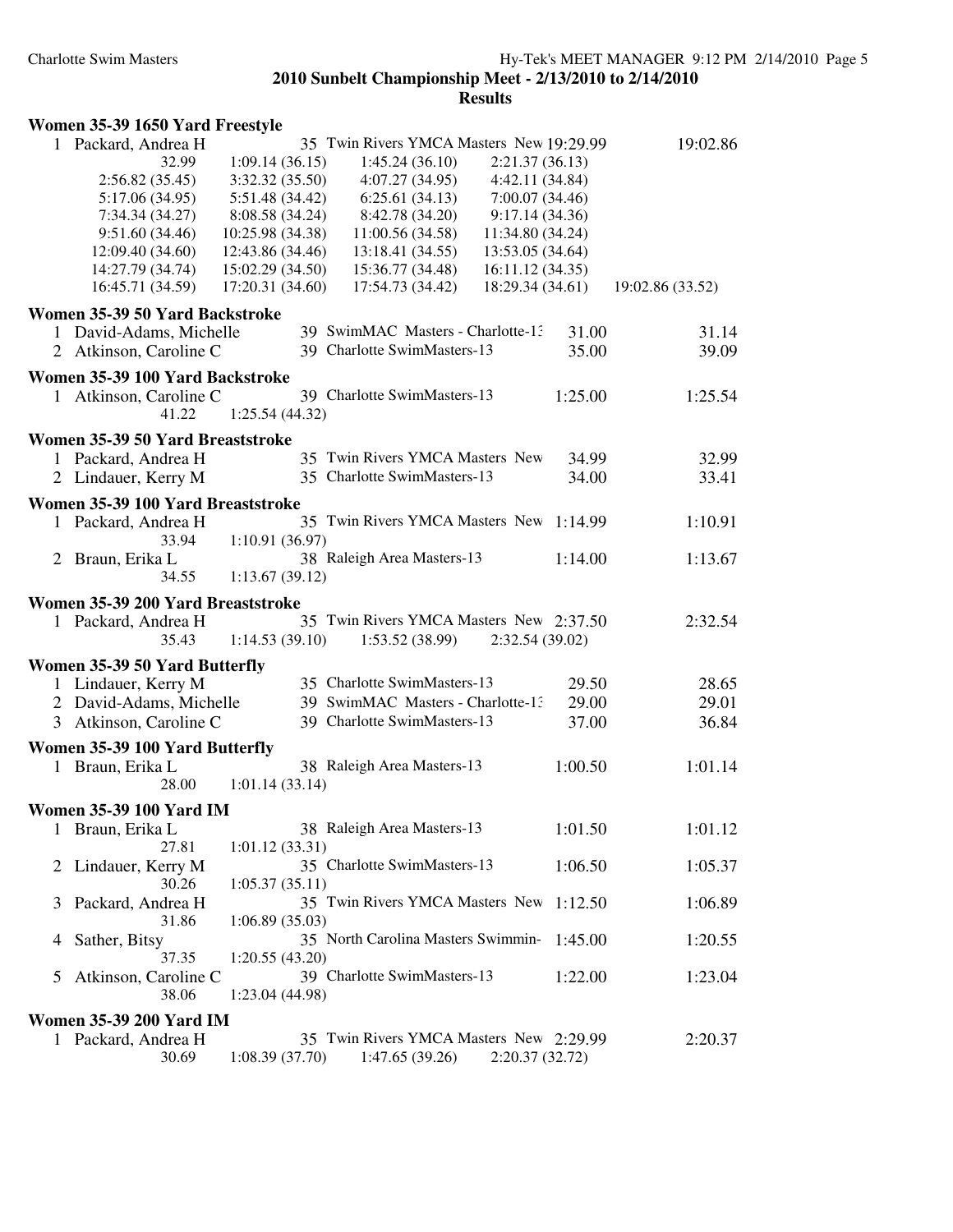|              | <b>Women 35-39 400 Yard IM</b>     |                                   |                                              |                                  |           |                  |
|--------------|------------------------------------|-----------------------------------|----------------------------------------------|----------------------------------|-----------|------------------|
|              | 1 Packard, Andrea H                |                                   | 35 Twin Rivers YMCA Masters New 5:15.50      |                                  |           | 5:02.08          |
|              | 32.20                              | 1:09.43(37.23)                    | 1:51.34(41.91)                               | 2:31.61(40.27)                   |           |                  |
|              | 3:12.58 (40.97)                    | 3:53.57(40.99)                    | 4:28.31(34.74)                               | 5:02.08 (33.77)                  |           |                  |
|              | Women 40-44 50 Yard Freestyle      |                                   |                                              |                                  |           |                  |
|              | 1 Holden, Maureen H                |                                   | 40 SwimMAC Masters - Charlotte-1.            |                                  | 30.35     | 29.95            |
|              | 2 Bear, Shelley L                  |                                   | 42 Stingray Aquatics Masters Mat-13          |                                  | 30.96     | 30.43            |
|              | 3 Haruta, Deborah Martel           |                                   | 42 Charlotte SwimMasters-13                  |                                  | 31.03     | 30.44            |
|              |                                    |                                   | 44 Stingray Aquatics Masters Mat-13          |                                  |           | 32.05            |
|              | 4 Hecimovich, Beth A               |                                   |                                              |                                  | 35.00     |                  |
|              | Women 40-44 100 Yard Freestyle     |                                   |                                              |                                  |           |                  |
| 1            | Gillman, Regina M                  |                                   | 44 SwimMAC Masters - Charlotte-1: 1:05.10    |                                  |           | 1:02.46          |
|              | 29.76                              | 1:02.46(32.70)                    |                                              |                                  |           |                  |
|              | 2 Bear, Shelley L                  |                                   | 42 Stingray Aquatics Masters Mat-13 1:07.71  |                                  |           | 1:06.79          |
|              | 31.69                              | 1:06.79(35.10)                    |                                              |                                  |           |                  |
|              | Women 40-44 200 Yard Freestyle     |                                   |                                              |                                  |           |                  |
|              | 1 Gillman, Regina M                |                                   | 44 SwimMAC Masters - Charlotte-1: 2:27.32    |                                  |           | 2:23.74          |
|              | 33.22                              | 1:09.25(36.03)                    | 1:46.61(37.36)                               | 2:23.74(37.13)                   |           |                  |
|              | 2 Haruta, Deborah Martel           |                                   | 42 Charlotte SwimMasters-13                  |                                  | 2:32.38   | 2:28.44          |
|              | 33.05                              | 1:10.84(37.79)                    | 1:49.67(38.83)                               | 2:28.44(38.77)                   |           |                  |
|              |                                    |                                   |                                              |                                  |           |                  |
|              | Women 40-44 500 Yard Freestyle     |                                   |                                              |                                  |           |                  |
|              | 1 Roberts, Connie                  |                                   | 42 SwimMAC Masters - Charlotte-1: 6:55.00    |                                  |           | 6:57.99          |
|              | 36.79                              | 1:18.64(41.85)                    | 2:00.98(42.34)                               | 2:43.12(42.14)                   |           |                  |
|              | 3:25.54(42.42)                     | 4:07.92(42.38)                    | 4:50.46(42.54)                               | 5:34.29(43.83)                   |           |                  |
|              | 6:17.22(42.93)                     | 6:57.99(40.77)                    |                                              |                                  |           |                  |
|              | Women 40-44 1000 Yard Freestyle    |                                   |                                              |                                  |           |                  |
| 1            | Bear, Shelley L                    |                                   | 42 Stingray Aquatics Masters Mat-13 15:00.00 |                                  |           | 13:26.47         |
|              | 35.93                              | 1:15.33(39.40)                    | 1:54.93 (39.60)                              | 2:35.77 (40.84)                  |           |                  |
|              | 3:16.59(40.82)                     | 3:57.90(41.31)                    |                                              |                                  | 4:38.86() |                  |
|              | 5:19.58 (40.72)                    | 6:00.88(41.30)                    | 6:42.28(41.40)                               | 7:23.18 (40.90)                  |           |                  |
|              | 8:04.04 (40.86)                    | 8:44.45 (40.41)                   |                                              |                                  | 9:25.25() |                  |
|              | 10:06.28(41.03)                    | 10:46.91 (40.63)                  | 11:27.91 (41.00)                             | 12:08.48 (40.57)                 |           |                  |
|              | 12:49.00 (40.52)                   | 13:26.47 (37.47)                  |                                              |                                  |           |                  |
|              | Women 40-44 1650 Yard Freestyle    |                                   |                                              |                                  |           |                  |
| $\mathbf{1}$ |                                    |                                   | 44 SwimMAC Masters - Charlotte-1: 21:47.57   |                                  |           | 21:04.91         |
|              | Gillman, Regina M<br>33.32         |                                   |                                              | 2:23.37(37.05)                   |           |                  |
|              | 3:00.40 (37.03)                    | 1:09.60(36.28)                    | 1:46.32(36.72)                               |                                  |           |                  |
|              |                                    | 3:37.80 (37.40)<br>6:09.94(38.29) | 4:15.60(37.80)<br>6:48.32 (38.38)            | 4:53.68(38.08)<br>7:26.54(38.22) |           |                  |
|              | 5:31.65 (37.97)<br>8:04.89 (38.35) | 8:43.29 (38.40)                   | 9:21.68 (38.39)                              | 10:00.63 (38.95)                 |           |                  |
|              | 10:39.46 (38.83)                   | 11:18.26 (38.80)                  | 11:57.32 (39.06)                             | 12:36.57 (39.25)                 |           |                  |
|              | 13:15.73 (39.16)                   | 13:55.23 (39.50)                  | 14:34.68 (39.45)                             | 15:13.37 (38.69)                 |           |                  |
|              | 15:52.49 (39.12)                   | 16:31.96 (39.47)                  | 17:10.84 (38.88)                             | 17:50.30 (39.46)                 |           |                  |
|              | 18:29.50 (39.20)                   | 19:08.40 (38.90)                  | 19:48.01 (39.61)                             | 20:27.14 (39.13)                 |           | 21:04.91 (37.77) |
|              |                                    |                                   |                                              |                                  |           |                  |
|              | Women 40-44 50 Yard Backstroke     |                                   |                                              |                                  |           |                  |
|              | 1 Dempsey, Michelle                |                                   | 40 SwimMAC Masters - Charlotte-1:            |                                  | 36.76     | 35.96            |
|              | Women 40-44 100 Yard Backstroke    |                                   |                                              |                                  |           |                  |
| 1            | Holden, Maureen H                  |                                   | 40 SwimMAC Masters - Charlotte-13            |                                  | 1:18.00   | 1:15.80          |
|              | 37.14                              | 1:15.80(38.66)                    |                                              |                                  |           |                  |
| 2            | Dempsey, Michelle                  |                                   | 40 SwimMAC Masters - Charlotte-1: 1:19.64    |                                  |           | 1:18.87          |
|              | 38.15                              | 1:18.87(40.72)                    |                                              |                                  |           |                  |
|              |                                    |                                   |                                              |                                  |           |                  |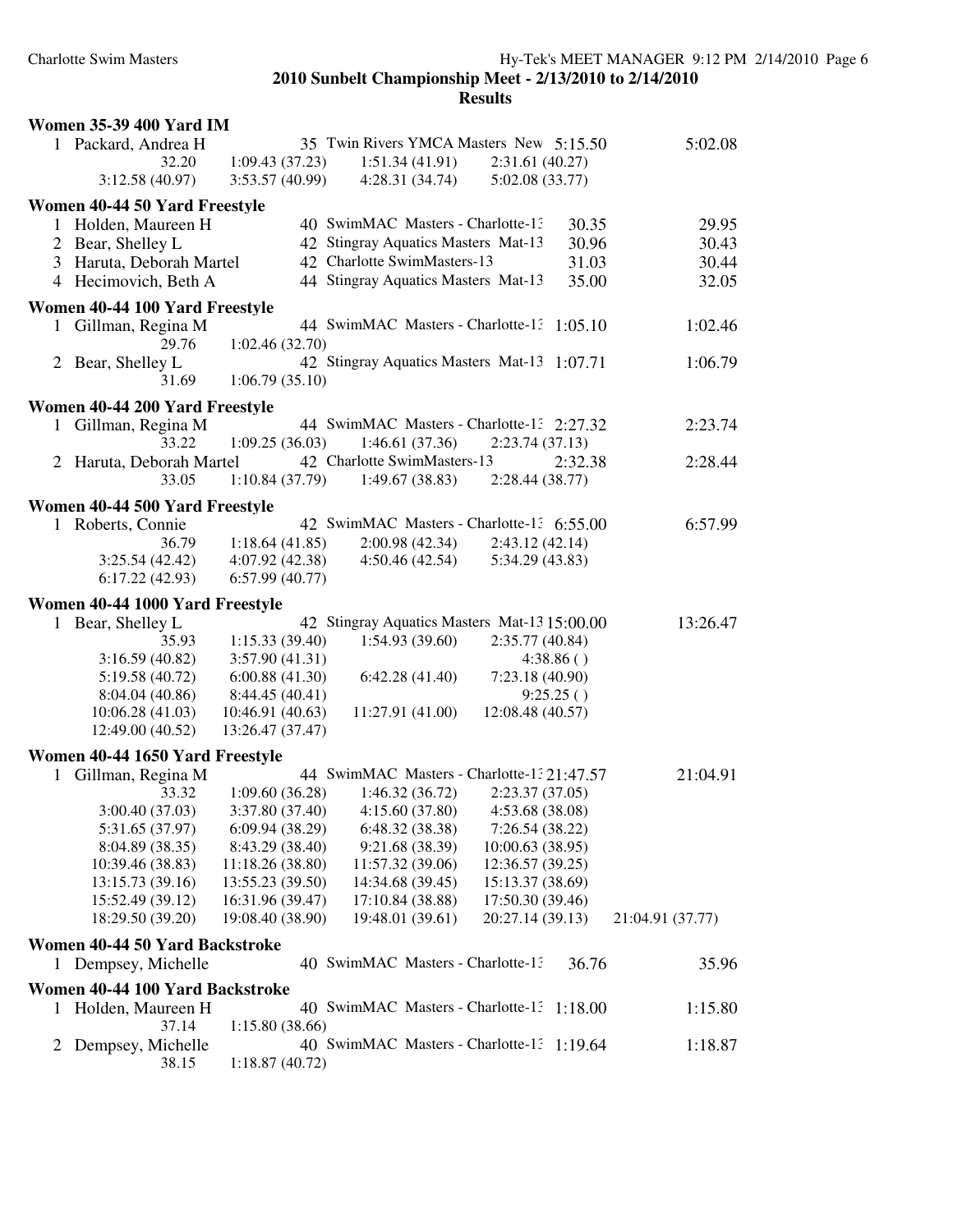|                | Women 40-44 50 Yard Breaststroke                    |                                                                                                  |                    |
|----------------|-----------------------------------------------------|--------------------------------------------------------------------------------------------------|--------------------|
| 1              | Gillman, Regina M                                   | 44 SwimMAC Masters - Charlotte-1.                                                                | 35.22<br>35.36     |
|                | 2 Holden, Maureen H                                 | 40 SwimMAC Masters - Charlotte-1.                                                                | 36.22<br>35.77     |
|                | 3 Hecimovich, Beth A                                | 44 Stingray Aquatics Masters Mat-13                                                              | 46.00<br>43.55     |
|                | --- Bear, Shelley L                                 | 42 Stingray Aquatics Masters Mat-13                                                              | 39.09<br>DQ        |
|                | Women 40-44 100 Yard Breaststroke                   |                                                                                                  |                    |
| 1              | Gillman, Regina M                                   | 44 SwimMAC Masters - Charlotte-1: 1:15.54                                                        | 1:19.51            |
|                | 37.91                                               | 1:19.51(41.60)                                                                                   |                    |
| 2              | Bear, Shelley L                                     | 42 Stingray Aquatics Masters Mat-13 1:20.00                                                      | 1:25.61            |
|                | 39.98                                               | 1:25.61(45.63)                                                                                   |                    |
|                | Women 40-44 200 Yard Breaststroke                   |                                                                                                  |                    |
|                | 1 Gillman, Regina M                                 | 44 SwimMAC Masters - Charlotte-1: 2:42.88                                                        | 2:45.55            |
|                | 36.88                                               | 1:17.87(40.99)<br>2:01.05(43.18)<br>2:45.55(44.50)                                               |                    |
|                | Women 40-44 50 Yard Butterfly                       |                                                                                                  |                    |
|                | 1 Bear, Shelley L                                   | 42 Stingray Aquatics Masters Mat-13                                                              | 33.50<br>33.72     |
|                | <b>Women 40-44 100 Yard IM</b>                      |                                                                                                  |                    |
|                | 1 Holden, Maureen H                                 | 40 SwimMAC Masters - Charlotte-1: 1:15.00                                                        | 1:14.21            |
|                | 35.32                                               | 1:14.21(38.89)                                                                                   |                    |
| 2              | Bear, Shelley L                                     | 42 Stingray Aquatics Masters Mat-13                                                              | 1:16.56<br>1:20.00 |
|                | 36.20                                               | 1:16.56(40.36)                                                                                   |                    |
| 3              | Haruta, Deborah Martel                              | 42 Charlotte SwimMasters-13                                                                      | 1:25.63<br>1:21.34 |
|                | 40.25                                               | 1:21.34 (41.09)                                                                                  |                    |
| 4              | Hecimovich, Beth A                                  | 44 Stingray Aquatics Masters Mat-13 1:30.00                                                      | 1:28.34            |
|                | 42.07                                               | 1:28.34(46.27)                                                                                   |                    |
|                | <b>Women 40-44 200 Yard IM</b>                      |                                                                                                  |                    |
|                | 1 Gillman, Regina M                                 | 44 SwimMAC Masters - Charlotte-1: 2:30.55                                                        | 2:38.11            |
|                | 34.84                                               | 2:38.11 (1:20.96)<br>1:17.15(42.31)                                                              |                    |
| 2              | Bear, Shelley L                                     | 42 Stingray Aquatics Masters Mat-13 2:44.31                                                      | 2:44.94            |
| 3              | 34.57                                               | 1:17.75(43.18)<br>2:44.94 (39.05)<br>2:05.89(48.14)<br>42 SwimMAC Masters - Charlotte-1: 3:00.00 | 3:01.60            |
|                | Roberts, Connie<br>42.36                            | 1:29.35(46.99)<br>3:01.60(40.84)<br>2:20.76 (51.41)                                              |                    |
|                |                                                     |                                                                                                  |                    |
|                | Women 45-49 50 Yard Freestyle<br>Souther, Carolyn G | 46 SwimMAC Masters - Charlotte-1:                                                                | 29.00<br>26.96     |
| $\mathbf{1}$   | 2 Dore, Mary G                                      | 46 James J Harris YMCA Masters -- 1                                                              | 31.00<br>29.58     |
| 3              | Blanchar, Jill                                      | 45 Charlotte SwimMasters-13                                                                      | 32.00<br>32.51     |
|                | 4 Maa, Diana                                        | 45 James J Harris YMCA Masters -- 1                                                              | 45.00<br>39.61     |
| 5              | Dunn, Diane                                         | 48 North Carolina Masters Swimmin-                                                               | 52.30<br>1:00.00   |
|                |                                                     |                                                                                                  |                    |
|                | Women 45-49 100 Yard Freestyle                      |                                                                                                  |                    |
|                | 1 Dore, Mary G<br>30.51                             | 46 James J Harris YMCA Masters --1<br>1:02.64(32.13)                                             | 1:05.00<br>1:02.64 |
| 2              | Plunket, Hope W                                     | 46 SwimMAC Masters - Charlotte-1: 1:07.00                                                        | 1:06.42            |
|                | 31.80                                               | 1:06.42(34.62)                                                                                   |                    |
| 3              | Montgomery, Victoria J                              | 49 SwimMAC Masters - Charlotte-1.                                                                | 1:45.00<br>1:14.35 |
| 4              | Dunn, Diane                                         | 48 North Carolina Masters Swimmin-                                                               | 2:00.00<br>2:14.09 |
|                |                                                     |                                                                                                  |                    |
|                | Women 45-49 200 Yard Freestyle                      |                                                                                                  |                    |
| 1              | Souther, Carolyn G<br>32.05                         | 46 SwimMAC Masters - Charlotte-1: 2:20.00<br>1:07.60(35.55)<br>1:43.89(36.29)<br>2:20.10(36.21)  | 2:20.10            |
| $\overline{2}$ | Dore, Mary G                                        | 46 James J Harris YMCA Masters -- 1 2:18.00                                                      | 2:21.88            |
|                | 32.46                                               | 1:08.59(36.13)<br>1:45.56(36.97)<br>2:21.88 (36.32)                                              |                    |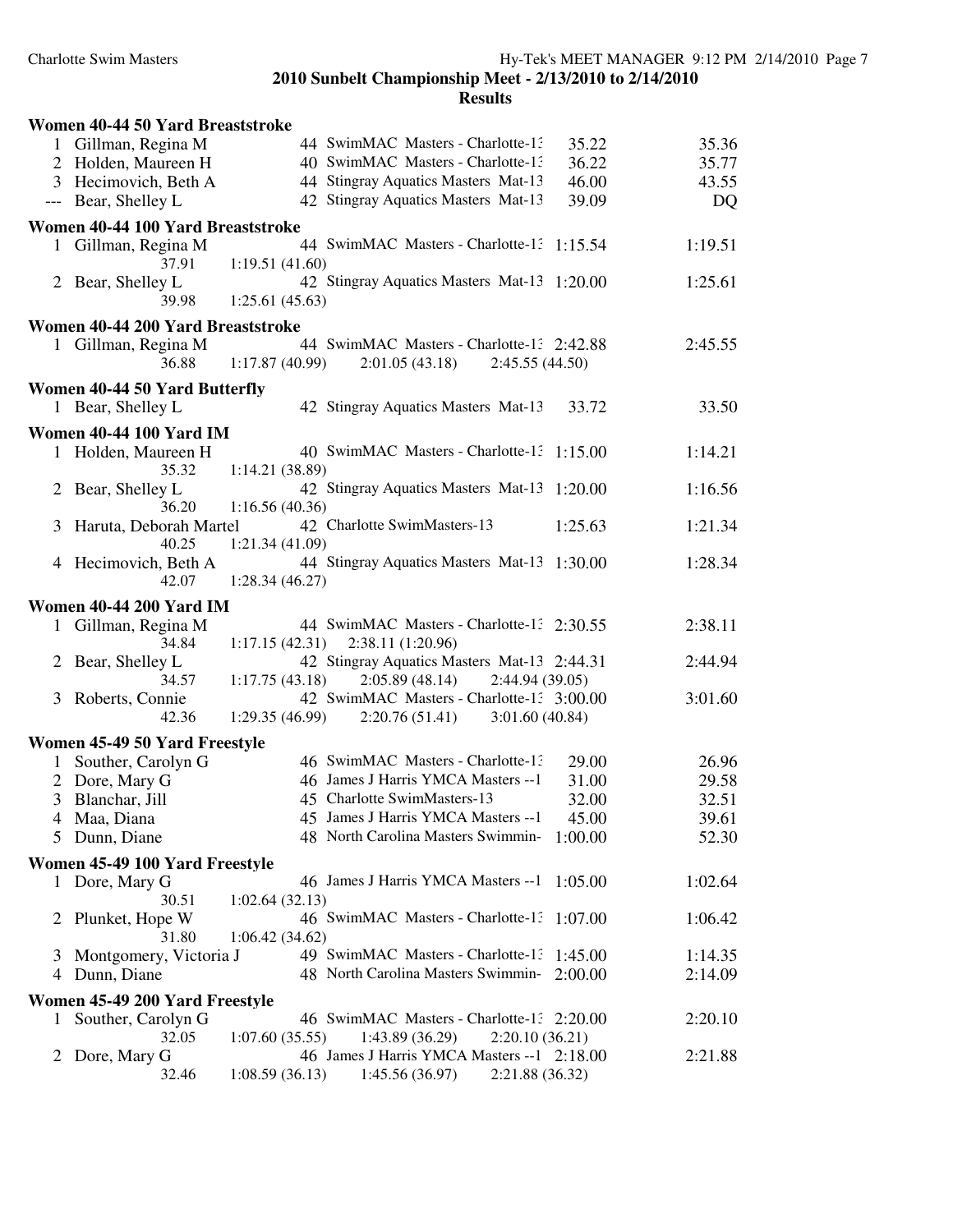|   | (Women 45-49 200 Yard Freestyle) |                   |                                              |                  |            |                    |
|---|----------------------------------|-------------------|----------------------------------------------|------------------|------------|--------------------|
|   | 3 Blanchar, Jill                 |                   | 45 Charlotte SwimMasters-13                  |                  | 2:31.00    | 2:35.51            |
|   | 34.70                            | 1:14.46(39.76)    | 1:55.75(41.29)                               | 2:35.51 (39.76)  |            |                    |
|   | 4 Maa, Diana                     |                   | 45 James J Harris YMCA Masters --1 3:25.00   |                  |            | 3:58.05            |
|   | 47.70                            | 1:50.13(1:02.43)  | 2:54.32(1:04.19)                             | 3:58.05(1:03.73) |            |                    |
|   | Women 45-49 500 Yard Freestyle   |                   |                                              |                  |            |                    |
|   | 1 Dore, Mary G                   |                   | 46 James J Harris YMCA Masters --1 6:15.00   |                  |            | 6:13.04            |
|   | 34.17                            | 1:11.15(36.98)    | 1:48.78 (37.63)                              | 2:26.52 (37.74)  |            |                    |
|   | 3:04.64(38.12)                   | 3:42.81(38.17)    | 4:21.08 (38.27)                              | 4:59.32 (38.24)  |            |                    |
|   | 5:37.35 (38.03)                  | 6:13.04(35.69)    |                                              |                  |            |                    |
| 2 | Montgomery, Victoria J           |                   | 49 SwimMAC Masters - Charlotte-1: 7:00.00    |                  |            | 7:10.04            |
|   | 37.40                            | 1:20.08(42.68)    | 2:02.89(42.81)                               | 2:46.47 (43.58)  |            |                    |
|   | 3:31.72(45.25)                   | 4:15.92 (44.20)   | 4:59.92 (44.00)                              | 5:44.28 (44.36)  |            |                    |
|   | 6:28.43(44.15)                   | 7:10.04(41.61)    |                                              |                  |            |                    |
|   |                                  |                   |                                              |                  |            |                    |
|   | Women 45-49 1000 Yard Freestyle  |                   |                                              |                  |            |                    |
|   | 1 Dore, Mary G                   |                   | 46 James J Harris YMCA Masters -- 1 12:45.00 |                  |            | 12:52.41           |
|   | 34.72                            | 1:13.00(38.28)    | 1:51.65(38.65)                               | 2:29.94 (38.29)  |            |                    |
|   | 3:08.70 (38.76)                  | 3:47.81(39.11)    | 4:27.52(39.71)                               | 5:07.36 (39.84)  |            |                    |
|   | 5:46.98 (39.62)                  | 6:26.31(39.33)    | 7:05.01(38.70)                               | 7:44.06 (39.05)  |            |                    |
|   | 8:22.82 (38.76)                  | 9:01.75 (38.93)   | 9:40.52(38.77)                               | 10:19.45 (38.93) |            |                    |
|   | 10:58.10 (38.65)                 | 11:36.54 (38.44)  | 12:15.36 (38.82)                             | 12:52.41 (37.05) |            |                    |
| 2 | Montgomery, Victoria J           |                   | 49 SwimMAC Masters - Charlotte-1: 20:20.00   |                  |            | 14:40.35           |
|   | 39.22                            | 1:22.80 (43.58)   | 2:07.79 (44.99)                              | 2:52.67 (44.88)  |            |                    |
|   | 3:37.03(44.36)                   | 4:21.65(44.62)    | 5:06.46(44.81)                               | 5:51.65 (45.19)  |            |                    |
|   | 6:36.25(44.60)                   | 7:21.00(44.75)    | 8:06.20(45.20)                               | 8:50.08 (43.88)  |            |                    |
|   | 9:34.85 (44.77)                  | 10:19.90 (45.05)  | 11:04.53 (44.63)                             | 11:48.96 (44.43) |            |                    |
|   | 12:32.63 (43.67)                 | 13:16.16 (43.53)  | 13:59.69 (43.53)                             | 14:40.35 (40.66) |            |                    |
| 3 | Maa, Diana                       |                   | 45 James J Harris YMCA Masters -- 1          |                  | NT         | 19:24.31           |
|   | 48.10                            | 1:42.57(54.47)    | 2:39.88 (57.31)                              | 3:39.53 (59.65)  |            |                    |
|   | 4:38.08 (58.55)                  | 5:36.83(58.75)    | 6:36.03(59.20)                               | 7:35.15(59.12)   |            |                    |
|   | 8:34.29 (59.14)                  | 9:34.95 (1:00.66) | 10:34.45 (59.50)                             | 11:34.10 (59.65) |            |                    |
|   | 12:34.22 (1:00.12)               | 13:32.69 (58.47)  | 14:32.69 (1:00.00)                           | 15:32.65 (59.96) |            |                    |
|   | 16:30.54 (57.89)                 | 17:30.24 (59.70)  | 18:28.04 (57.80)                             | 19:24.31 (56.27) |            |                    |
|   | Women 45-49 1650 Yard Freestyle  |                   |                                              |                  |            |                    |
| 1 | Blanchar, Jill                   |                   | 45 Charlotte SwimMasters-13                  |                  | 23:30.00   | 23:31.48           |
|   | 36.01                            | 1:16.36(40.35)    | 1:58.41(42.05)                               | 2:41.19 (42.78)  |            |                    |
|   | 3:24.68 (43.49)                  | 4:07.16(42.48)    | 4:50.21(43.05)                               | 5:33.20 (42.99)  |            |                    |
|   |                                  | 6:16.25()         | 6:59.11(42.86)                               | 7:42.22 (43.11)  |            |                    |
|   | 8:24.86 (42.64)                  | 9:07.74(42.88)    | 9:50.59(42.85)                               | 10:33.70 (43.11) |            |                    |
|   | 11:17.37(43.67)                  |                   | 12:00.71()                                   | 12:43.87 (43.16) |            |                    |
|   | 13:27.33 (43.46)                 | 14:10.88 (43.55)  | 14:53.95 (43.07)                             | 15:37.09 (43.14) |            |                    |
|   | 16:20.55 (43.46)                 | 17:03.95 (43.40)  |                                              |                  | 17:47.22() |                    |
|   | 18:30.44 (43.22)                 | 19:13.79 (43.35)  | 19:57.15 (43.36)                             | 20:40.35 (43.20) |            | 23:31.48 (2:51.13) |
| 2 | Montgomery, Victoria J           |                   | 49 SwimMAC Masters - Charlotte-1: 30:00.00   |                  |            | 23:50.48           |
|   | 38.64                            | 1:21.49(42.85)    | 2:05.50(44.01)                               | 2:49.65(44.15)   |            |                    |
|   | 3:34.39(44.74)                   | 4:18.71 (44.32)   | 5:02.72(44.01)                               | 5:46.37(43.65)   |            |                    |
|   |                                  | 6:30.68()         | 7:14.58(43.90)                               | 7:58.57 (43.99)  |            |                    |
|   | 8:42.27 (43.70)                  | 9:25.86 (43.59)   | 10:09.56 (43.70)                             | 10:52.88 (43.32) |            |                    |
|   | 11:36.50 (43.62)                 |                   | 12:20.11()                                   | 13:03.62 (43.51) |            |                    |
|   | 13:46.78 (43.16)                 | 14:30.42 (43.64)  | 15:14.04 (43.62)                             | 15:57.50 (43.46) |            |                    |
|   | 16:40.88 (43.38)                 | 17:24.65 (43.77)  |                                              |                  | 18:07.76() |                    |
|   | 18:51.31 (43.55)                 | 19:35.08 (43.77)  | 20:18.55 (43.47)                             | 21:02.29 (43.74) |            | 23:50.48 (2:48.19) |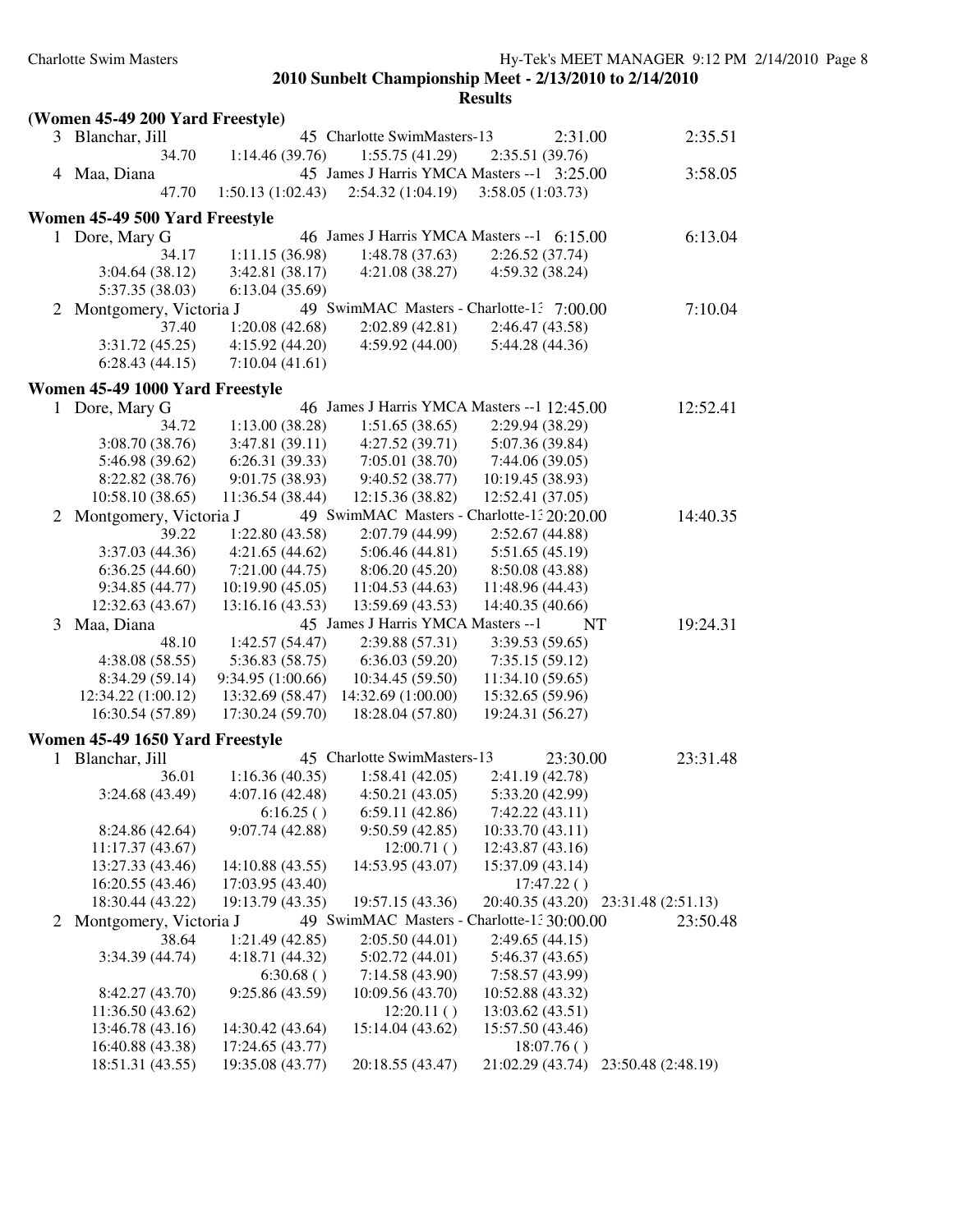|   | Women 45-49 50 Yard Backstroke    |                                                             |         |
|---|-----------------------------------|-------------------------------------------------------------|---------|
|   | 1 Plunket, Hope W                 | 46 SwimMAC Masters - Charlotte-1.<br>39.00                  | 33.77   |
|   | Women 45-49 100 Yard Backstroke   |                                                             |         |
|   | 1 Souther, Carolyn G              | 46 SwimMAC Masters - Charlotte-1: 1:20.00                   | 1:13.75 |
|   | 36.15                             | 1:13.75(37.60)                                              |         |
|   |                                   |                                                             |         |
|   | Women 45-49 200 Yard Backstroke   |                                                             |         |
|   | 1 Plunket, Hope W                 | 46 SwimMAC Masters - Charlotte-1: 3:05.00                   | 2:41.52 |
|   |                                   | 38.18 1:18.68 (40.50)<br>2:00.17(41.49)<br>2:41.52(41.35)   |         |
|   | 2 Montgomery, Victoria J          | 49 SwimMAC Masters - Charlotte-1: 3:55.00                   | 3:11.19 |
|   | 45.75                             | 1:34.36(48.61)<br>2:23.79 (49.43)<br>3:11.19(47.40)         |         |
|   | Women 45-49 50 Yard Breaststroke  |                                                             |         |
|   | 1 Scott, Leslie                   | 45 Greenville Splash YMCA Masters<br>40.40                  | 38.37   |
|   | 2 Blanchar, Jill                  | 45 Charlotte SwimMasters-13<br>42.00                        | 42.48   |
|   | 3 Maa, Diana                      | 45 James J Harris YMCA Masters -- 1<br>55.00                | 46.44   |
|   |                                   |                                                             |         |
|   | Women 45-49 200 Yard Breaststroke |                                                             |         |
|   | 1 Scott, Leslie                   | 45 Greenville Splash YMCA Masters 3:10.70                   | 3:02.03 |
|   | 41.36                             | 2:14.90(47.09)<br>3:02.03(47.13)<br>1:27.81(46.45)          |         |
|   | 2 Montgomery, Victoria J          | 49 SwimMAC Masters - Charlotte-1: 4:00.00                   | 3:42.49 |
|   |                                   | 2:45.03(59.01)<br>$50.27$ 1:46.02 (55.75)<br>3:42.49(57.46) |         |
|   | 3 Maa, Diana                      | 45 James J Harris YMCA Masters --1 4:45.00                  | 3:57.04 |
|   | 49.70                             | 1:49.44 (59.74)<br>$2:53.96(1:04.52)$ $3:57.04(1:03.08)$    |         |
|   | Women 45-49 50 Yard Butterfly     |                                                             |         |
|   | 1 Souther, Carolyn G              | 46 SwimMAC Masters - Charlotte-1:<br>29.50                  | 29.36   |
|   | 2 Plunket, Hope W                 | 46 SwimMAC Masters - Charlotte-13<br>37.00                  | 31.87   |
|   |                                   |                                                             |         |
|   | Women 45-49 100 Yard Butterfly    |                                                             |         |
|   | 1 Souther, Carolyn G              | 46 SwimMAC Masters - Charlotte-1: 1:15.00                   | 1:07.09 |
|   | 31.10                             | 1:07.09(35.99)                                              |         |
|   | <b>Women 45-49 100 Yard IM</b>    |                                                             |         |
|   | 1 Montgomery, Victoria J          | 49 SwimMAC Masters - Charlotte-1: 2:00.00                   | 1:29.17 |
|   | 43.95                             | 1:29.17(45.22)                                              |         |
|   |                                   |                                                             |         |
|   | <b>Women 45-49 200 Yard IM</b>    |                                                             |         |
|   | 1 Plunket, Hope W                 | 46 SwimMAC Masters - Charlotte-1: 2:45.00                   | 2:42.56 |
|   | 34.90                             | 1:16.98(42.08)<br>2:05.73(48.75)<br>2:42.56(36.83)          |         |
|   | 2 Montgomery, Victoria J          | 49 SwimMAC Masters - Charlotte-1: 3:55.00                   | 3:11.60 |
|   | 44.85                             | 1:34.24 (49.39) 2:30.69 (56.45) 3:11.60 (40.91)             |         |
|   | --- Dore, Mary G                  | 46 James J Harris YMCA Masters --1 2:46.00                  | DQ      |
|   | 34.53                             | 1:17.64(43.11)<br>2:06.37(48.73)<br>DQ(35.61)               |         |
|   | <b>Women 45-49 400 Yard IM</b>    |                                                             |         |
| 1 | Montgomery, Victoria J            | 49 SwimMAC Masters - Charlotte-1: 7:30.00                   | 6:47.34 |
|   | 45.50                             | 2:29.51(51.33)<br>3:20.88 (51.37)<br>1:38.18(52.68)         |         |
|   | 4:20.53(59.65)                    | 5:20.38 (59.85)<br>6:05.12(44.74)<br>6:47.34(42.22)         |         |
| 2 | Scott, Leslie                     | 45 Greenville Splash YMCA Masters 6:05.30                   | 8:55.86 |
|   | 36.80                             | 2:53.42 (1:33.59)<br>3:42.76 (49.34)<br>1:19.83(43.03)      |         |
|   | 4:32.23 (49.47)                   | 5:15.46 (43.23)<br>5:56.23(40.77)<br>8:55.86 (2:59.63)      |         |
|   | Women 50-54 50 Yard Freestyle     |                                                             |         |
| 1 | Hardison, Kathy K                 | 51 Bac<br>35.00                                             | 31.81   |
|   |                                   | 52 Charlotte SwimMasters-13<br>38.00                        | 31.96   |
| 2 | Lang, Cheryl E                    | 53 Bac                                                      |         |
|   | 3 Ruebel, Deb                     | 42.00                                                       | 35.44   |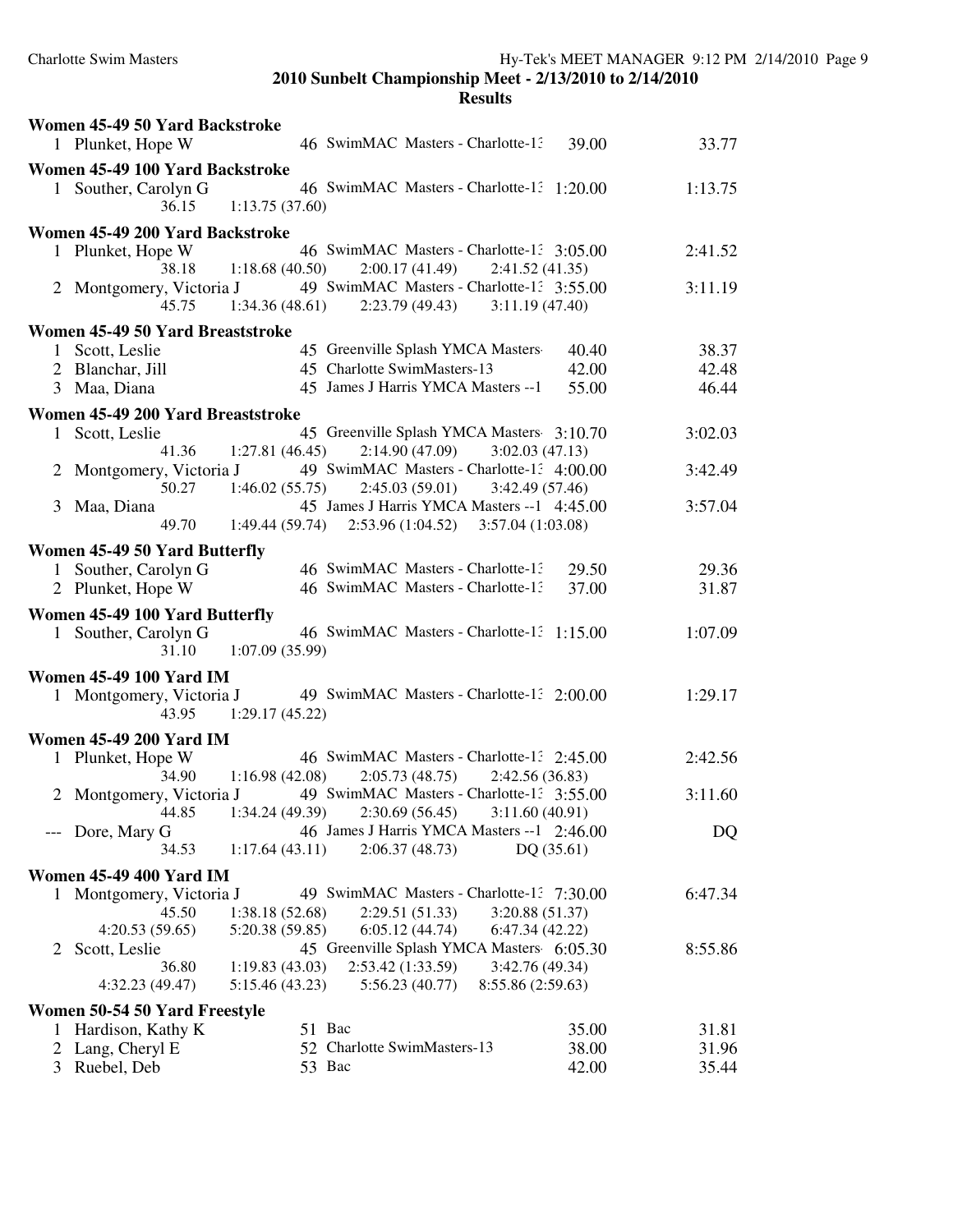|          | Women 50-54 100 Yard Freestyle                                                                                        |                                                                                                                                                                       |                                                                                                                                |                                     |
|----------|-----------------------------------------------------------------------------------------------------------------------|-----------------------------------------------------------------------------------------------------------------------------------------------------------------------|--------------------------------------------------------------------------------------------------------------------------------|-------------------------------------|
|          | 1 Lang, Cheryl E<br>33.12                                                                                             | 52 Charlotte SwimMasters-13<br>1:10.64(37.52)                                                                                                                         |                                                                                                                                | 1:10.64<br>1:15.00                  |
| 2        | Goggin, Eimear<br>36.21                                                                                               | 1:13.06(36.85)                                                                                                                                                        | 52 North Carolina Masters Swimmin-                                                                                             | 1:15.77<br>1:13.06                  |
| 3        | Ruebel, Deb<br>38.48                                                                                                  | 53 Bac<br>1:20.88(42.40)                                                                                                                                              |                                                                                                                                | 1:35.00<br>1:20.88                  |
| 4        | Williamson, Cile K<br>46.70                                                                                           | 54 Team Greenville Masters-55<br>1:40.68 (53.98)                                                                                                                      |                                                                                                                                | 1:40.68<br>1:34.17                  |
|          | Women 50-54 200 Yard Freestyle                                                                                        |                                                                                                                                                                       |                                                                                                                                |                                     |
| 1        | Fisher, Barbie<br>35.17                                                                                               | 1:13.55(38.38)<br>1:53.47(39.92)                                                                                                                                      | 50 North Carolina Masters Swimmin- 2:29.80<br>2:32.86 (39.39)                                                                  | 2:32.86                             |
| 2        | Hebel, Janice A<br>34.63                                                                                              | 1:14.09(39.46)<br>1:54.41(40.32)                                                                                                                                      | 50 Greenville Splash YMCA Masters 2:32.82<br>2:34.25 (39.84)                                                                   | 2:34.25                             |
|          | Women 50-54 1000 Yard Freestyle                                                                                       |                                                                                                                                                                       |                                                                                                                                |                                     |
| 1        | Fisher, Barbie<br>36.72<br>3:20.84(41.37)<br>5:26.70(42.11)<br>8:16.72(42.61)<br>10:25.96 (42.97)<br>13:13.66 (41.88) | 1:16.37(39.65)<br>1:57.54(41.17)<br>4:02.55(41.71)<br>6:09.14(42.44)<br>6:51.69(42.55)<br>8:59.76 (43.04)<br>11:08.36 (42.40)<br>11:49.77 (41.41)<br>13:53.97 (40.31) | 50 North Carolina Masters Swimmin-13:45.00<br>2:39.47 (41.93)<br>4:44.59()<br>7:34.11 (42.42)<br>9:42.99()<br>12:31.78 (42.01) | 13:53.97                            |
|          | Women 50-54 1650 Yard Freestyle                                                                                       |                                                                                                                                                                       |                                                                                                                                |                                     |
| T.       | Norris, Melonie E<br>42.40<br>3:58.61(49.74)<br>9:51.30(50.52)                                                        | 1:29.75(47.35)<br>2:19.14 (49.39)<br>4:49.18(50.57)<br>5:39.55 (50.37)<br>7:19.29()<br>8:10.54(51.25)<br>10:41.53(50.23)<br>11:32.05(50.52)                           | 54 SwimMAC Masters - Charlotte-1: 30:00.00<br>3:08.87 (49.73)<br>6:29.64(50.09)<br>9:00.78 (50.24)<br>12:21.70 (49.65)         | 27:19.30                            |
|          | 13:12.02 (50.32)<br>15:39.58 (49.33)<br>18:59.74 (49.88)<br>21:30.54 (50.46)                                          | 16:29.29 (49.71)<br>17:19.34 (50.05)<br>19:49.90 (50.16)<br>22:20.67 (50.13)<br>23:11.05 (50.38)                                                                      | 14:01.18()<br>14:50.25 (49.07)<br>18:09.86 (50.52)<br>20:40.08()                                                               | 24:01.38 (50.33) 27:19.30 (3:17.92) |
|          | Women 50-54 50 Yard Backstroke                                                                                        |                                                                                                                                                                       |                                                                                                                                |                                     |
| 1        | Lang, Cheryl E<br>2 Ruebel, Deb                                                                                       | 52 Charlotte SwimMasters-13<br>53 Bac                                                                                                                                 |                                                                                                                                | 44.00<br>40.11<br>54.00<br>47.75    |
|          | Women 50-54 100 Yard Backstroke<br>1 Goggin, Eimear<br>40.71                                                          | 1:20.83(40.12)                                                                                                                                                        | 52 North Carolina Masters Swimmin- 1:23.48                                                                                     | 1:20.83                             |
|          | Women 50-54 50 Yard Breaststroke                                                                                      |                                                                                                                                                                       |                                                                                                                                |                                     |
|          | 1 Hebel, Janice A                                                                                                     |                                                                                                                                                                       | 50 Greenville Splash YMCA Masters                                                                                              | 40.40<br>40.29                      |
|          | 2 Lang, Cheryl E<br>3 Hardison, Kathy K                                                                               | 52 Charlotte SwimMasters-13<br>51 Bac                                                                                                                                 |                                                                                                                                | 48.00<br>40.34<br>45.00<br>43.69    |
|          | Women 50-54 100 Yard Breaststroke<br>1 Williamson, Cile K<br>59.60                                                    | 54 Team Greenville Masters-55<br>2:13.73(1:14.13)                                                                                                                     |                                                                                                                                | 2:00.28<br>2:13.73                  |
|          | Women 50-54 200 Yard Breaststroke                                                                                     |                                                                                                                                                                       |                                                                                                                                |                                     |
| $\bf{l}$ | Hebel, Janice A<br>43.56                                                                                              | 1:32.31(48.75)<br>2:22.99(50.68)                                                                                                                                      | 50 Greenville Splash YMCA Masters 3:11.73<br>3:14.19(51.20)                                                                    | 3:14.19                             |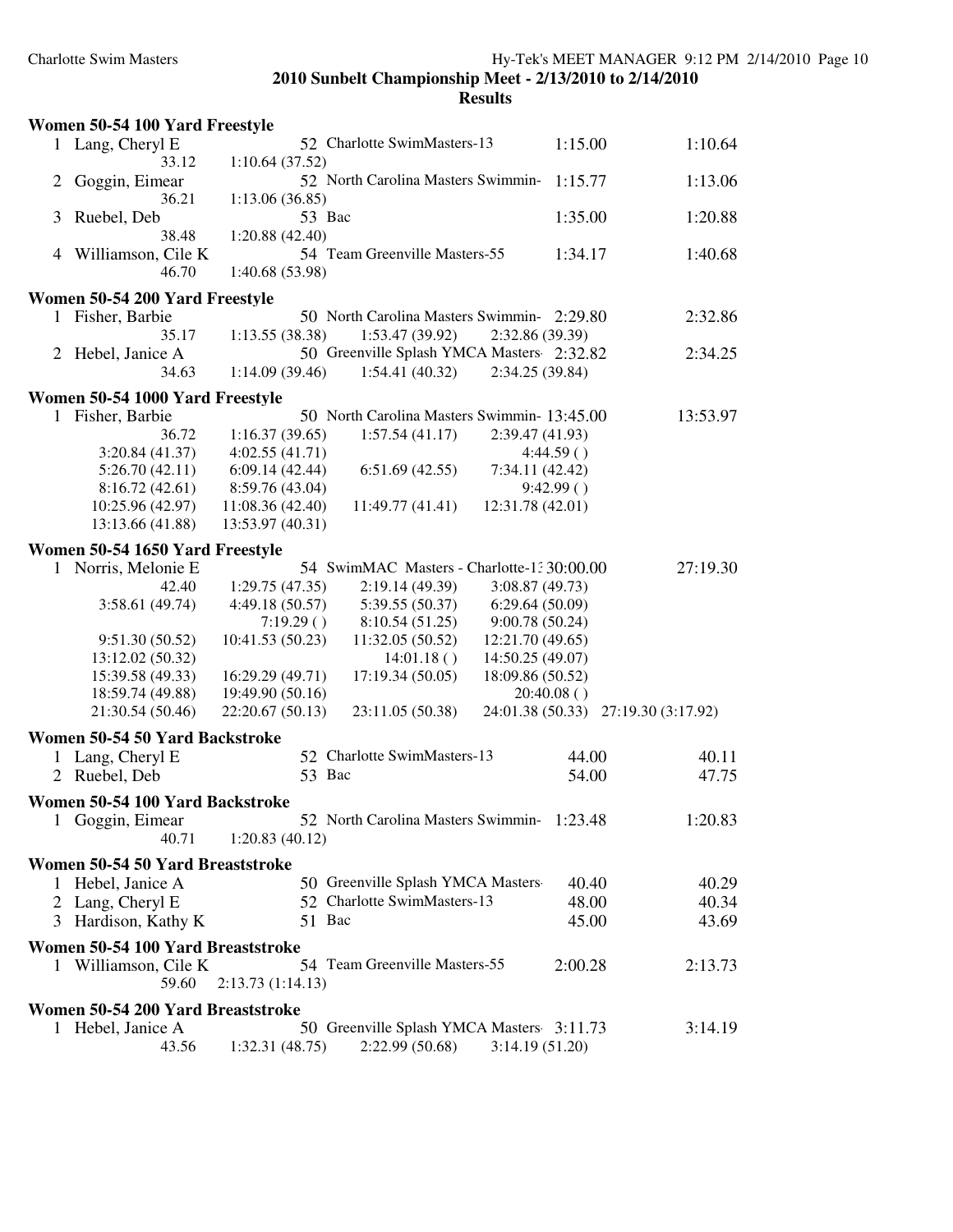|              | Women 50-54 50 Yard Butterfly                                   |                                                                                                                                                                              |                |
|--------------|-----------------------------------------------------------------|------------------------------------------------------------------------------------------------------------------------------------------------------------------------------|----------------|
|              | 1 Lang, Cheryl E<br>2 Ruebel, Deb                               | 52 Charlotte SwimMasters-13<br>42.00<br>53 Bac<br>50.00                                                                                                                      | 36.79<br>41.87 |
|              | Women 50-54 100 Yard Butterfly                                  |                                                                                                                                                                              |                |
|              | 1 Fisher, Barbie<br>37.35                                       | 50 North Carolina Masters Swimmin- 1:14.02<br>1:18.53(41.18)                                                                                                                 | 1:18.53        |
|              | <b>Women 50-54 100 Yard IM</b>                                  |                                                                                                                                                                              |                |
| $\mathbf{1}$ | Goggin, Eimear<br>38.42                                         | 52 North Carolina Masters Swimmin- 1:24.88<br>1:21.74(43.32)                                                                                                                 | 1:21.74        |
|              | 2 Lang, Cheryl E<br>38.10                                       | 52 Charlotte SwimMasters-13<br>1:42.00<br>1:21.81(43.71)                                                                                                                     | 1:21.81        |
| 3            | Hebel, Janice A<br>40.23                                        | 50 Greenville Splash YMCA Masters<br>1:22.48<br>1:22.32(42.09)                                                                                                               | 1:22.32        |
|              | 4 Ruebel, Deb<br>44.83                                          | 53 Bac<br>1:45.00<br>1:41.08(56.25)                                                                                                                                          | 1:41.08        |
|              | <b>Women 50-54 200 Yard IM</b>                                  |                                                                                                                                                                              |                |
|              | 1 Goggin, Eimear<br>39.01                                       | 52 North Carolina Masters Swimmin- 2:56.62<br>2:12.91(50.56)<br>1:22.35(43.34)<br>2:55.40(42.49)                                                                             | 2:55.40        |
|              | Women 55-59 50 Yard Freestyle                                   |                                                                                                                                                                              |                |
|              | 1 Casey, Peg<br>2 Parsons, Donna                                | 57 SwimMAC Masters - Charlotte-1:<br>32.25<br>59 James J Harris YMCA Masters -- 1<br>47.00                                                                                   | 31.79<br>42.86 |
|              | Women 55-59 100 Yard Freestyle                                  |                                                                                                                                                                              |                |
|              | 1 Casey, Peg<br>33.97                                           | 57 SwimMAC Masters - Charlotte-1: 1:12.00<br>1:11.82(37.85)                                                                                                                  | 1:11.82        |
|              | Women 55-59 200 Yard Freestyle                                  |                                                                                                                                                                              |                |
|              | 1 Parsons, Donna<br>45.13                                       | 59 James J Harris YMCA Masters --1 3:27.00<br>1:36.66(51.53)<br>2:31.04 (54.38)<br>3:25.76(54.72)                                                                            | 3:25.76        |
|              | Women 55-59 500 Yard Freestyle                                  |                                                                                                                                                                              |                |
|              | 1 Rogers, Jennie A<br>40.90<br>3:42.78(45.87)<br>6:41.41(44.94) | 57 Asheville Masters Swimming-13<br>7:30.00<br>$2:11.26(45.94)$ $2:56.91(45.65)$<br>1:25.32(44.42)<br>4:27.78(45.00)<br>5:12.25 (44.47)<br>5:56.47 (44.22)<br>7:25.04(43.63) | 7:25.04        |
|              | Women 55-59 100 Yard Backstroke                                 |                                                                                                                                                                              |                |
|              | 1 Rogers, Jennie A<br>41.17                                     | 57 Asheville Masters Swimming-13<br>1:26.00<br>1:25.96 (44.79)                                                                                                               | 1:25.96        |
|              | 2 Parsons, Donna<br>56.35                                       | 59 James J Harris YMCA Masters --1 1:58.00<br>1:58.37(1:02.02)                                                                                                               | 1:58.37        |
|              | Women 55-59 200 Yard Backstroke                                 |                                                                                                                                                                              |                |
|              | 1 Rogers, Jennie A<br>42.79                                     | 57 Asheville Masters Swimming-13<br>3:00.00<br>1:30.32(47.53)<br>3:06.55(47.60)<br>2:18.95(48.63)                                                                            | 3:06.55        |
|              | Women 55-59 50 Yard Breaststroke                                |                                                                                                                                                                              |                |
|              | 1 Parsons, Donna                                                | 59 James J Harris YMCA Masters -- 1<br>59.00                                                                                                                                 | 56.89          |
|              | Women 55-59 50 Yard Butterfly                                   |                                                                                                                                                                              |                |
| 1            | Murray, Cheryl A<br>2 Casey, Peg                                | 57 Charlotte SwimMasters-13<br>37.00<br>57 SwimMAC Masters - Charlotte-1:<br>35.02                                                                                           | 35.17<br>35.58 |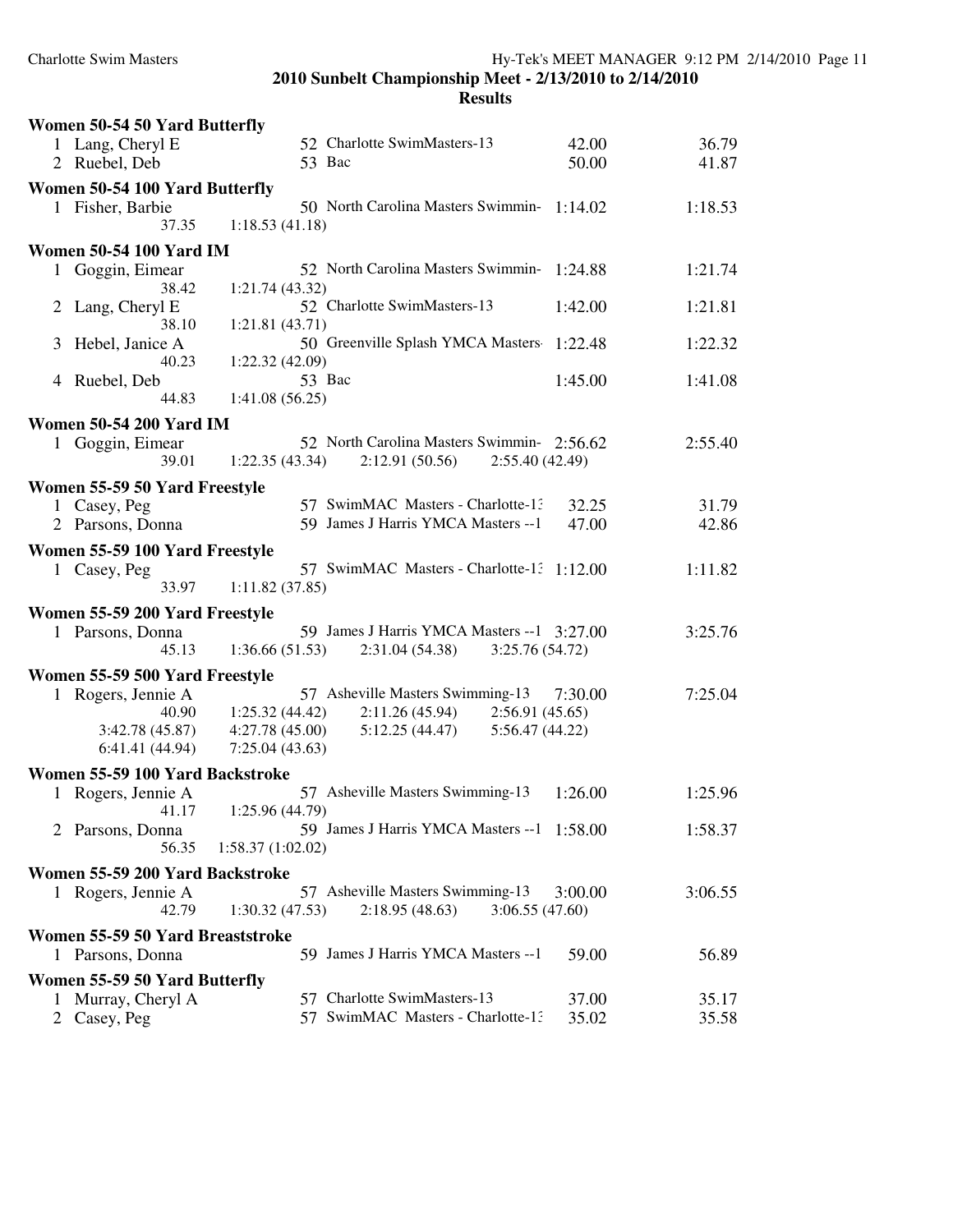|   | Women 55-59 100 Yard Butterfly    |                                  |                                               |                                  |                                     |
|---|-----------------------------------|----------------------------------|-----------------------------------------------|----------------------------------|-------------------------------------|
|   | 1 Murray, Cheryl A<br>38.31       | 1:23.55(45.24)                   | 57 Charlotte SwimMasters-13                   | 1:18.00                          | 1:23.55                             |
|   | 2 Casey, Peg                      | 1:25.63(47.11)                   | 57 SwimMAC Masters - Charlotte-1: 1:25.00     |                                  | 1:25.63                             |
|   | 38.52                             |                                  |                                               |                                  |                                     |
|   | Women 55-59 200 Yard Butterfly    |                                  |                                               |                                  |                                     |
|   | 1 Murray, Cheryl A<br>38.48       | 1:26.10(47.62)                   | 57 Charlotte SwimMasters-13<br>2:19.47(53.37) | 3:08.00<br>3:08.75(49.28)        | 3:08.75                             |
|   | <b>Women 55-59 100 Yard IM</b>    |                                  |                                               |                                  |                                     |
|   | 1 Parsons, Donna<br>57.14         | 1:56.90(59.76)                   | 59 James J Harris YMCA Masters --1 1:56.00    |                                  | 1:56.90                             |
|   | <b>Women 55-59 200 Yard IM</b>    |                                  |                                               |                                  |                                     |
|   | 1 Murray, Cheryl A                |                                  | 57 Charlotte SwimMasters-13                   | 3:03.00                          | 2:54.99                             |
|   | 38.73                             | 1:23.54(44.81)                   | 2:17.35(53.81)                                | 2:54.99 (37.64)                  |                                     |
|   | 2 Rogers, Jennie A                |                                  | 57 Asheville Masters Swimming-13              | 3:05.00                          | 3:12.09                             |
|   | 43.90                             | 1:31.75(47.85)                   | 2:27.82(56.07)                                | 3:12.09(44.27)                   |                                     |
|   | <b>Women 55-59 400 Yard IM</b>    |                                  |                                               |                                  |                                     |
|   | 1 Murray, Cheryl A                |                                  | 57 Charlotte SwimMasters-13                   | 6:05.00                          | 6:14.94                             |
|   | 40.09                             | 1:27.31(47.22)                   | 2:15.76(48.45)                                | 3:04.21(48.45)                   |                                     |
|   | 3:59.32(55.11)                    | 4:53.18(53.86)                   | 5:35.06(41.88)                                | 6:14.94(39.88)                   |                                     |
|   | 2 Rogers, Jennie A                |                                  | 57 Asheville Masters Swimming-13 6:50.00      |                                  | 6:48.29                             |
|   | 48.79                             | 1:47.61(58.82)                   | 2:38.28(50.67)                                | 3:28.30(50.02)                   |                                     |
|   | 4:24.43(56.13)                    |                                  | $5:20.31(55.88)$ $6:05.56(45.25)$             | 6:48.29(42.73)                   |                                     |
|   | Women 60-64 100 Yard Freestyle    |                                  |                                               |                                  |                                     |
|   | 1 Van Meeteren, Greta             |                                  | 63 Twin Rivers YMCA Masters New 1:28.52       |                                  | 1:31.29                             |
|   | 43.60                             | 1:31.29 (47.69)                  |                                               |                                  |                                     |
|   | Women 60-64 200 Yard Freestyle    |                                  |                                               |                                  |                                     |
|   | 1 Van Meeteren, Greta             |                                  | 63 Twin Rivers YMCA Masters New 3:09.45       |                                  | 3:10.45                             |
|   | 43.73                             | 1:32.58(48.85)                   | 2:22.05(49.47)                                | 3:10.45(48.40)                   |                                     |
|   |                                   |                                  |                                               |                                  |                                     |
|   | Women 60-64 500 Yard Freestyle    |                                  |                                               |                                  |                                     |
|   | 1 Van Meeteren, Greta             |                                  | 63 Twin Rivers YMCA Masters New 8:10.85       |                                  | 8:14.80                             |
|   | 45.21<br>4:06.19(49.36)           | 1:35.47(50.26)<br>4:56.14(49.95) | 2:26.60(51.13)<br>5:45.67(49.53)              | 3:16.83(50.23)<br>6:35.73(50.06) |                                     |
|   | 7:25.98(50.25)                    | 8:14.80(48.82)                   |                                               |                                  |                                     |
|   |                                   |                                  |                                               |                                  |                                     |
|   | Women 60-64 1650 Yard Freestyle   |                                  |                                               |                                  |                                     |
| 1 | Van Meeteren, Greta               |                                  | 63 Twin Rivers YMCA Masters New 28:40.05      |                                  | 27:50.58                            |
|   | 46.01                             | 1:36.89(50.88)                   | 2:27.59 (50.70)                               | 3:18.15(50.56)                   |                                     |
|   | 4:09.57(51.42)                    | 5:00.49(50.92)<br>7:33.67()      | 5:51.29 (50.80)<br>8:23.97 (50.30)            | 6:42.66(51.37)<br>9:14.39(50.42) |                                     |
|   | 10:05.12(50.73)                   | 10:55.73(50.61)                  | 11:46.55 (50.82)                              | 12:37.18 (50.63)                 |                                     |
|   | 13:27.78 (50.60)                  |                                  | 14:18.99()                                    | 15:09.24 (50.25)                 |                                     |
|   | 16:00.62 (51.38)                  | 16:50.90 (50.28)                 | 17:42.28 (51.38)                              | 18:33.22 (50.94)                 |                                     |
|   | 19:23.48 (50.26)                  | 20:13.89 (50.41)                 |                                               | 21:03.83()                       |                                     |
|   | 21:54.43 (50.60)                  | 22:45.58 (51.15)                 | 23:36.67 (51.09)                              |                                  | 24:27.20 (50.53) 27:50.58 (3:23.38) |
|   | Women 60-64 50 Yard Breaststroke  |                                  |                                               |                                  |                                     |
| 1 | Van Meeteren, Greta               |                                  | 63 Twin Rivers YMCA Masters New               | 46.82                            | 48.75                               |
|   |                                   |                                  |                                               |                                  |                                     |
|   | Women 60-64 100 Yard Breaststroke |                                  |                                               |                                  |                                     |
| 1 | Van Meeteren, Greta               |                                  | 63 Twin Rivers YMCA Masters New 1:42.30       |                                  | 1:45.56                             |
|   | 49.39                             | 1:45.56(56.17)                   |                                               |                                  |                                     |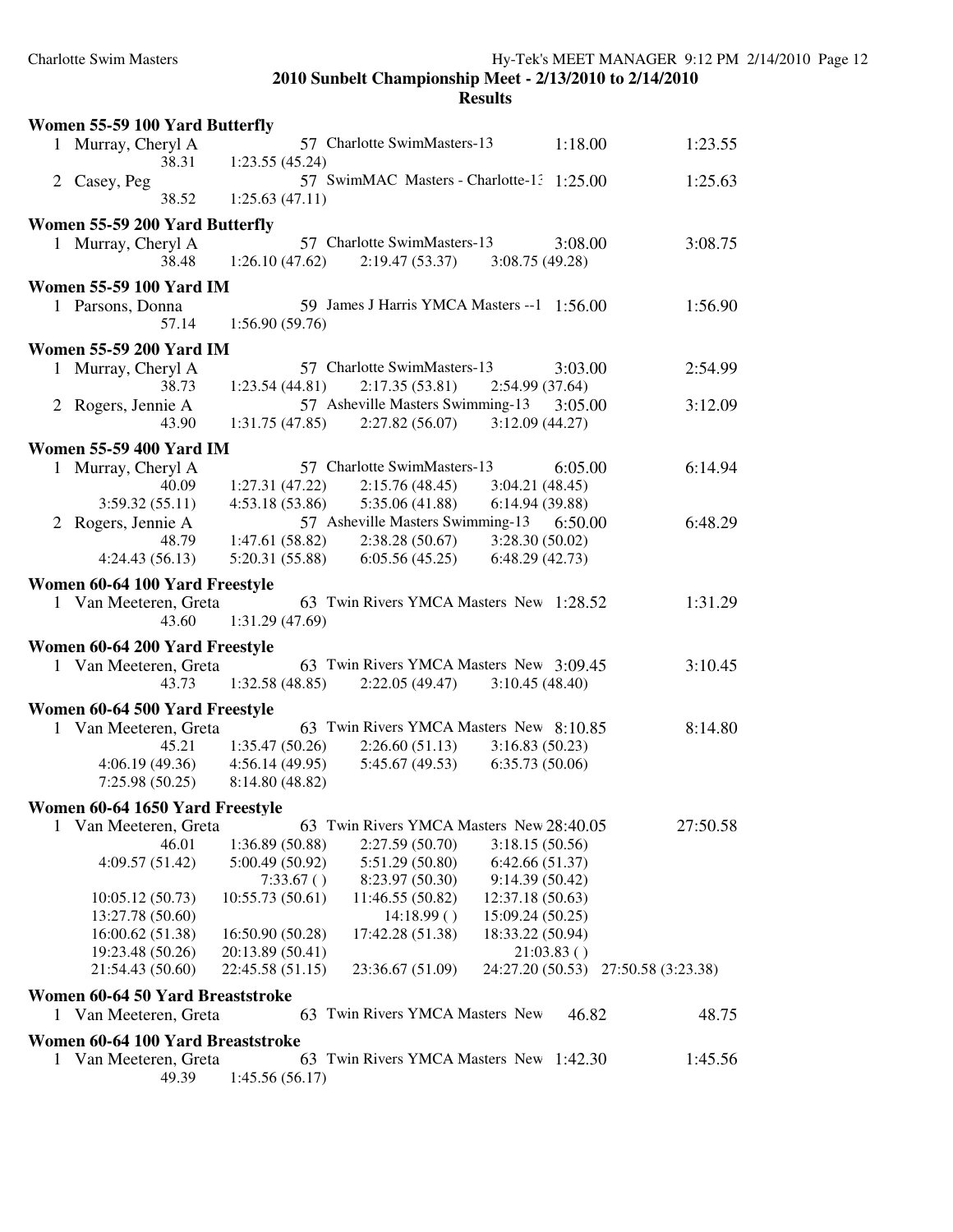| Women 65-69 100 Yard Freestyle                                                                                                                                                                                         |         |
|------------------------------------------------------------------------------------------------------------------------------------------------------------------------------------------------------------------------|---------|
| 66 Durham Area Masters Aquatics-13 1:34.92<br>1 Hovey, Mary Anna<br>45.22 1:33.78 (48.56)                                                                                                                              | 1:33.78 |
| Women 65-69 200 Yard Freestyle                                                                                                                                                                                         |         |
| 66 Durham Area Masters Aquatics-13 3:31.00<br>1 Hovey, Mary Anna<br>49.45 1:45.42 (55.97)<br>2:43.84 (58.42)<br>3:38.31(54.47)                                                                                         | 3:38.31 |
| Women 65-69 100 Yard Backstroke                                                                                                                                                                                        |         |
| 66 Durham Area Masters Aquatics-13 1:54.42<br>1 Hovey, Mary Anna<br>54.72   1:52.59 (57.87)                                                                                                                            | 1:52.59 |
| <b>Women 65-69 100 Yard IM</b>                                                                                                                                                                                         |         |
| 66 Durham Area Masters Aquatics-13 1:53.97<br>1 Hovey, Mary Anna<br>1:56.16(59.82)<br>56.34                                                                                                                            | 1:56.16 |
| <b>Women 65-69 200 Yard IM</b>                                                                                                                                                                                         |         |
| 66 Durham Area Masters Aquatics-13 4:11.58<br>1 Hovey, Mary Anna<br>1:01.75<br>3:16.12(1:15.00)<br>2:01.12(59.37)<br>4:09.51(53.39)                                                                                    | 4:09.51 |
| <b>Women 65-69 400 Yard IM</b>                                                                                                                                                                                         |         |
| 66 Durham Area Masters Aquatics-13 8:30.00<br>1 Hovey, Mary Anna<br>$1:02.05$ $2:24.23$ (1:22.18) $3:27.79$ (1:03.56) $4:31.08$ (1:03.29)<br>$7:01.07(1:13.35)$ $7:58.77(57.70)$ $8:53.79(55.02)$<br>5:47.72 (1:16.64) | 8:53.79 |
| Women 70-74 50 Yard Freestyle                                                                                                                                                                                          |         |
| 73 Charlotte SwimMasters-13<br>1 Vass, Mary Katherine<br>52.69                                                                                                                                                         | 52.72   |
| Women 70-74 100 Yard Backstroke                                                                                                                                                                                        |         |
| 73 Charlotte SwimMasters-13<br>2:02.86<br>1 Vass, Mary Katherine<br>2:02.90(1:05.10)<br>57.80                                                                                                                          | 2:02.90 |
| Women 70-74 50 Yard Breaststroke                                                                                                                                                                                       |         |
| 73 Charlotte SwimMasters-13<br>1:03.77<br>1 Vass, Mary Katherine                                                                                                                                                       | 1:05.05 |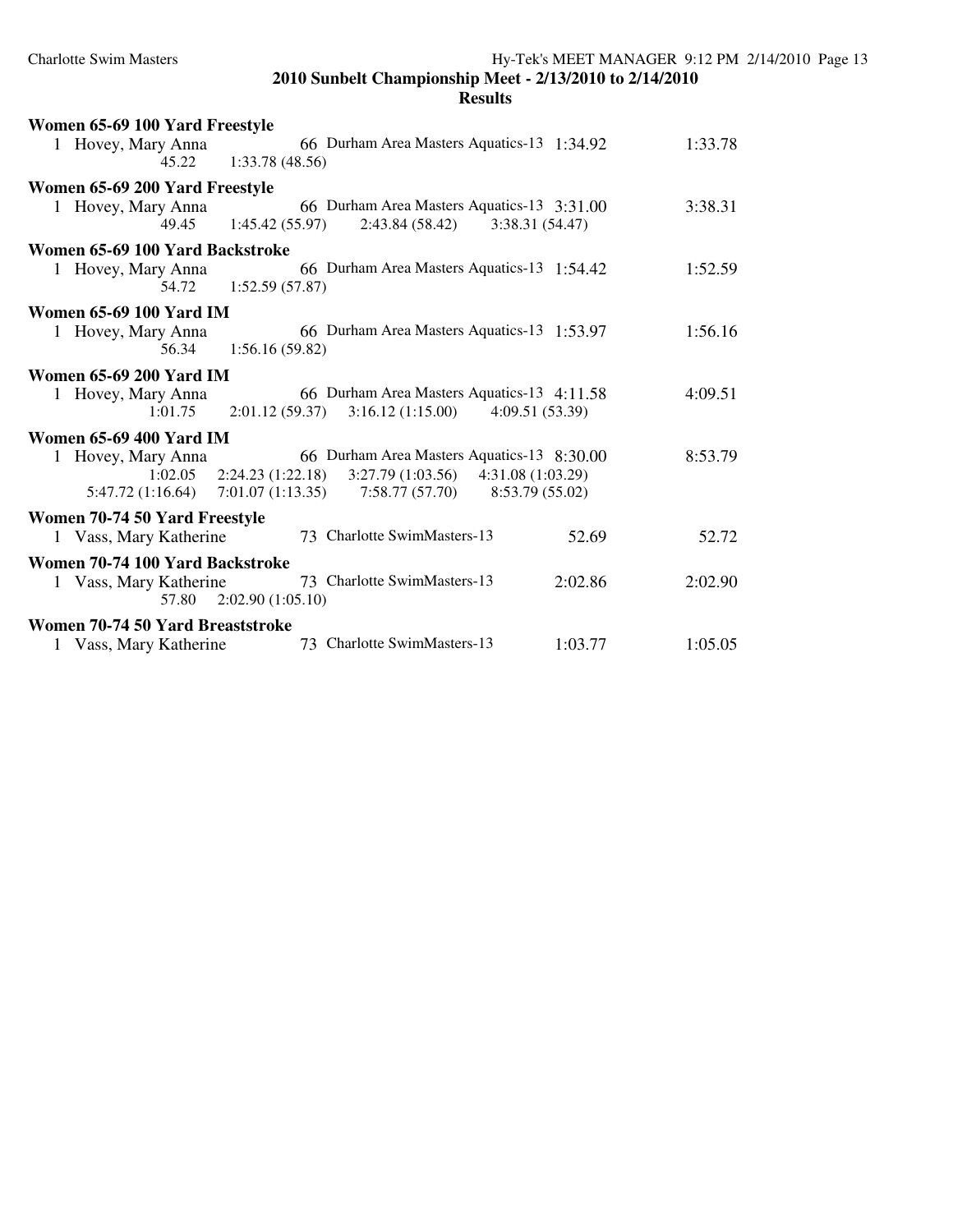|                | Men 18-24 50 Yard Freestyle     |                 |                                           |                 |         |         |
|----------------|---------------------------------|-----------------|-------------------------------------------|-----------------|---------|---------|
|                | 1 Stewart, Clay M               |                 | 24 Unattached                             |                 | 30.00   | 27.98   |
|                | Men 18-24 100 Yard Freestyle    |                 |                                           |                 |         |         |
|                | 1 Howard, Will                  |                 | 20 Gamecock Masters Swim Club-55          |                 | 46.00   | 55.58   |
|                | 26.30                           | 55.58 (29.28)   |                                           |                 |         |         |
|                | 2 Stewart, Clay M               |                 | 24 Unattached                             |                 | 1:00.00 | 1:05.50 |
|                | 30.54                           | 1:05.50(34.96)  |                                           |                 |         |         |
|                | Men 18-24 1000 Yard Freestyle   |                 |                                           |                 |         |         |
|                | 1 Arnold, Joseph                |                 | 22 SwimMAC Masters - Charlotte-1: 9:20.00 |                 |         | 9:01.26 |
|                | 24.16                           | 50.59 (26.43)   | 1:17.24(26.65)                            | 1:44.33(27.09)  |         |         |
|                | 2:11.30(26.97)                  | 2:38.61(27.31)  | 3:05.86(27.25)                            | 3:33.39(27.53)  |         |         |
|                | 4:00.80(27.41)                  | 4:28.38(27.58)  | 4:56.07(27.69)                            | 5:23.52(27.45)  |         |         |
|                | 5:50.92(27.40)                  | 6:18.38 (27.46) | 6:45.99(27.61)                            | 7:13.52(27.53)  |         |         |
|                | 7:40.63(27.11)                  | 8:08.03(27.40)  | 8:35.27(27.24)                            | 9:01.26 (25.99) |         |         |
|                | Men 18-24 50 Yard Backstroke    |                 |                                           |                 |         |         |
|                | 1 Stewart, Clay M               |                 | 24 Unattached                             |                 | 35.00   | 31.74   |
|                |                                 |                 |                                           |                 |         |         |
|                | Men 18-24 100 Yard Backstroke   |                 |                                           |                 |         |         |
|                | 1 Patrick, Kennerly C           |                 | 21 Gamecock Masters Swim Club-55          |                 | 59.99   | 1:03.07 |
|                | 30.77                           | 1:03.07(32.30)  |                                           |                 |         |         |
|                | 2 Stewart, Clay M               |                 | 24 Unattached                             |                 | 1:20.00 | 1:09.87 |
|                | 33.73                           | 1:09.87(36.14)  |                                           |                 |         |         |
|                | Men 18-24 50 Yard Breaststroke  |                 |                                           |                 |         |         |
|                | 1 Patrick, Kennerly C           |                 | 21 Gamecock Masters Swim Club-55          |                 | 32.99   | 32.67   |
|                | 2 Stewart, Clay M               |                 | 24 Unattached                             |                 | 38.00   | 37.02   |
|                | Men 18-24 100 Yard Breaststroke |                 |                                           |                 |         |         |
|                | 1 Patrick, Kennerly C           |                 | 21 Gamecock Masters Swim Club-55          |                 | 1:06.99 | 1:13.80 |
|                | 34.08                           | 1:13.80(39.72)  |                                           |                 |         |         |
|                | 2 Stewart, Clay M               |                 | 24 Unattached                             |                 | 1:35.00 | 1:25.84 |
|                | 40.12                           | 1:25.84(45.72)  |                                           |                 |         |         |
|                | Men 18-24 200 Yard Breaststroke |                 |                                           |                 |         |         |
|                | 1 Patrick, Kennerly C           |                 | 21 Gamecock Masters Swim Club-55 2:23.99  |                 |         | 2:36.54 |
|                | 35.08                           | 1:14.69(39.61)  | 1:55.96(41.27)                            | 2:36.54(40.58)  |         |         |
| 2              | Stewart, Clay M                 |                 | 24 Unattached                             |                 | 3:20.00 | 3:05.14 |
|                | 40.20                           | 1:27.39(47.19)  | 2:15.93(48.54)                            | 3:05.14(49.21)  |         |         |
|                |                                 |                 |                                           |                 |         |         |
|                | Men 18-24 50 Yard Butterfly     |                 |                                           |                 |         |         |
|                | 1 Patrick, Kennerly C           |                 | 21 Gamecock Masters Swim Club-55          |                 | 28.99   | 28.04   |
| $\mathbf{2}^-$ | Stewart, Clay M                 |                 | 24 Unattached                             |                 | 33.00   | 31.84   |
|                | Men 18-24 100 Yard Butterfly    |                 |                                           |                 |         |         |
|                | 1 Payne, Russell                |                 | 23 SwimMAC Masters - Charlotte-1:         |                 | 48.88   | 47.93   |
|                | 22.34                           | 47.93 (25.59)   |                                           |                 |         |         |
|                | 2 Patrick, Kennerly C           |                 | 21 Gamecock Masters Swim Club-55          |                 | 59.99   | 59.16   |
|                | 27.46                           | 59.16 (31.70)   |                                           |                 |         |         |
|                | Men 18-24 200 Yard Butterfly    |                 |                                           |                 |         |         |
|                | 1 Payne, Russell                |                 | 23 SwimMAC Masters - Charlotte-1: 1:49.42 |                 |         | 1:49.39 |
|                | 24.44                           | 52.28 (27.84)   | 1:20.93(28.65)                            | 1:49.39(28.46)  |         |         |
|                | <b>Men 18-24 100 Yard IM</b>    |                 |                                           |                 |         |         |
|                | 1 Patrick, Kennerly C           |                 | 21 Gamecock Masters Swim Club-55          |                 | 59.00   | 1:02.18 |
|                | 28.74                           | 1:02.18(33.44)  |                                           |                 |         |         |
|                |                                 |                 |                                           |                 |         |         |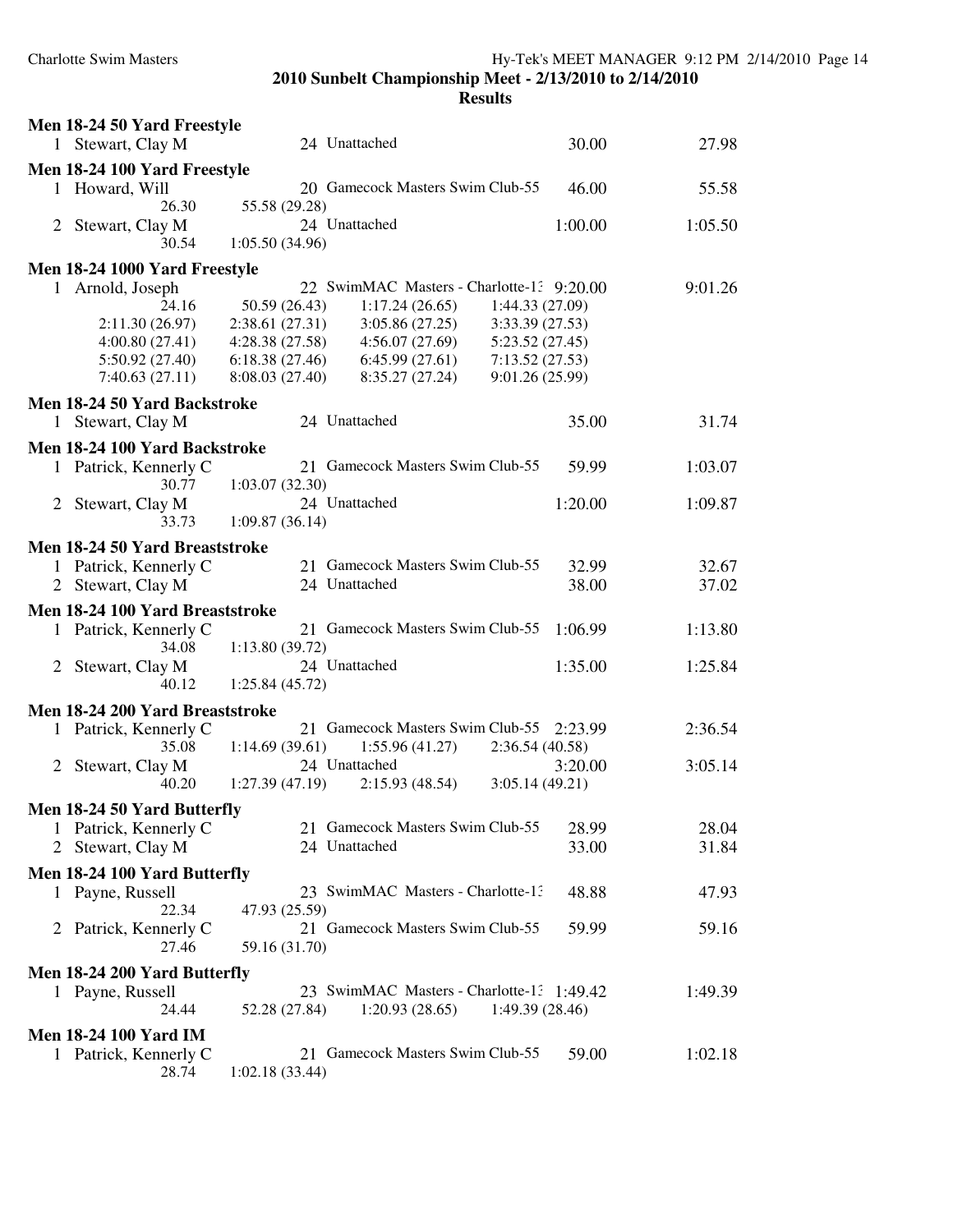|               | (Men 18-24 100 Yard IM)       |                                                          |          |
|---------------|-------------------------------|----------------------------------------------------------|----------|
|               | 2 Stewart, Clay M             | 24 Unattached<br>1:20.00                                 | 1:11.23  |
|               | 32.25                         | 1:11.23(38.98)                                           |          |
|               | --- Payne, Russell            | 23 SwimMAC Masters - Charlotte-1:<br>49.47               | DQ       |
|               | 22.54                         | DQ (27.20)                                               |          |
|               | <b>Men 18-24 200 Yard IM</b>  |                                                          |          |
|               | 1 Payne, Russell              | 23 SwimMAC Masters - Charlotte-1: 1:48.20                | 1:49.35  |
|               | 23.29                         | 51.04 (27.75)<br>1:23.07(32.03)<br>1:49.35(26.28)        |          |
|               | 2 Patrick, Kennerly C         | 21 Gamecock Masters Swim Club-55 2:08.99                 | 2:14.31  |
|               | 28.78                         | 1:03.50(34.72)<br>1:43.26(39.76)<br>2:14.31(31.05)       |          |
|               | 3 Stewart, Clay M             | 24 Unattached<br>3:00.00                                 | 2:48.17  |
|               | 35.05                         | 1:17.65(42.60)<br>2:08.40(50.75)<br>2:48.17 (39.77)      |          |
|               | <b>Men 18-24 400 Yard IM</b>  |                                                          |          |
|               |                               | 23 SwimMAC Masters - Charlotte-1: 3:58.45                | 3:50.12  |
|               | 1 Payne, Russell<br>24.18     | 1:49.36(28.11)<br>51.70 (27.52)<br>1:21.25(29.55)        |          |
|               | 2:22.56 (33.20)               | 2:55.71(33.15)<br>3:23.31(27.60)<br>3:50.12(26.81)       |          |
|               |                               |                                                          |          |
|               | Men 25-29 50 Yard Freestyle   |                                                          |          |
|               | 1 Brunelli, Nicholas J        | 28 SwimMAC Masters - Charlotte-1:<br>19.11               | 19.23    |
| 2             | Baccich, Thorn                | 26 Stingray Aquatics Masters Mat-13<br>24.50             | 22.96    |
|               | 3 Belote, Brandon             | 26 James J Harris YMCA Masters -- 1<br>24.00             | 23.62    |
|               | 4 Horton, Ben J               | 27 SwimMAC Masters - Charlotte-13<br>24.70               | 24.10    |
| 5             | Mikrut, Joel                  | 27 Charlotte SwimMasters-13<br>25.00                     | 24.75    |
|               | 6 Getchell, Adam D            | 29 SwimMAC Masters - Charlotte-1:<br>28.00               | 26.41    |
| $\tau$        | Haiducek, Dale P              | 25 Durham Area Masters Aquatics-13<br>28.00              | 26.90    |
|               | Men 25-29 100 Yard Freestyle  |                                                          |          |
|               | 1 Baccich, Thorn              | 26 Stingray Aquatics Masters Mat-13<br>55.00             | 51.45    |
|               | 24.07                         | 51.45 (27.38)                                            |          |
|               | 2 Evans, Reed A               | 26 Gamecock Masters Swim Club-55<br>58.00                | 53.84    |
|               | 25.83                         | 53.84 (28.01)                                            |          |
| 3             | Mikrut, Joel                  | 27 Charlotte SwimMasters-13<br>55.00                     | 55.35    |
|               | 25.75                         | 55.35 (29.60)                                            |          |
|               | 4 Haiducek, Dale P            | 25 Durham Area Masters Aquatics-13<br>1:01.00            | 58.94    |
|               | 28.10                         | 58.94 (30.84)                                            |          |
|               | Men 25-29 200 Yard Freestyle  |                                                          |          |
|               | 1 Brunelli, Nicholas J        | 28 SwimMAC Masters - Charlotte-1: 1:34.98                | 1:37.04  |
|               | 22.38                         | $47.78(25.40)$ $1:37.04(49.26)$ $1:37.04()$              |          |
| $\mathcal{L}$ | Amos, Rob                     | 29 SwimMAC Masters - Charlotte-1: 1:53.20                | 1:54.65  |
|               | 25.96                         | 1:24.09(29.78)<br>54.31 (28.35)<br>1:54.65(30.56)        |          |
| 3             | Evans, Reed A                 | 26 Gamecock Masters Swim Club-55<br>1:58.00              | 2:02.45  |
|               | 28.50                         | 1:30.73(31.50)<br>2:02.45 (31.72)<br>59.23 (30.73)       |          |
| 4             | Haiducek, Dale P              | 25 Durham Area Masters Aquatics-13 2:30.00               | 2:19.58  |
|               | 31.55                         | 1:45.71(38.43)<br>2:19.58 (33.87)<br>1:07.28(35.73)      |          |
|               | Men 25-29 1000 Yard Freestyle |                                                          |          |
|               |                               | 26 Stingray Aquatics Masters Mat-13 12:40.00             |          |
| 1             | Baccich, Thorn<br>31.71       | 1:42.46 (35.32)<br>1:07.14(35.43)<br>2:17.85 (35.39)     | 11:35.16 |
|               | 2:53.44 (35.59)               | 3:28.44 (35.00)<br>4:03.93 (35.49)<br>4:39.31 (35.38)    |          |
|               | 5:14.64 (35.33)               | 6:25.24(35.30)<br>5:49.94 (35.30)<br>7:00.37(35.13)      |          |
|               | 7:35.45 (35.08)               | 8:10.00 (34.55)<br>8:44.66 (34.66)<br>9:19.33 (34.67)    |          |
|               | 9:53.80 (34.47)               | 10:28.35 (34.55)<br>11:02.14 (33.79)<br>11:35.16 (33.02) |          |
|               |                               |                                                          |          |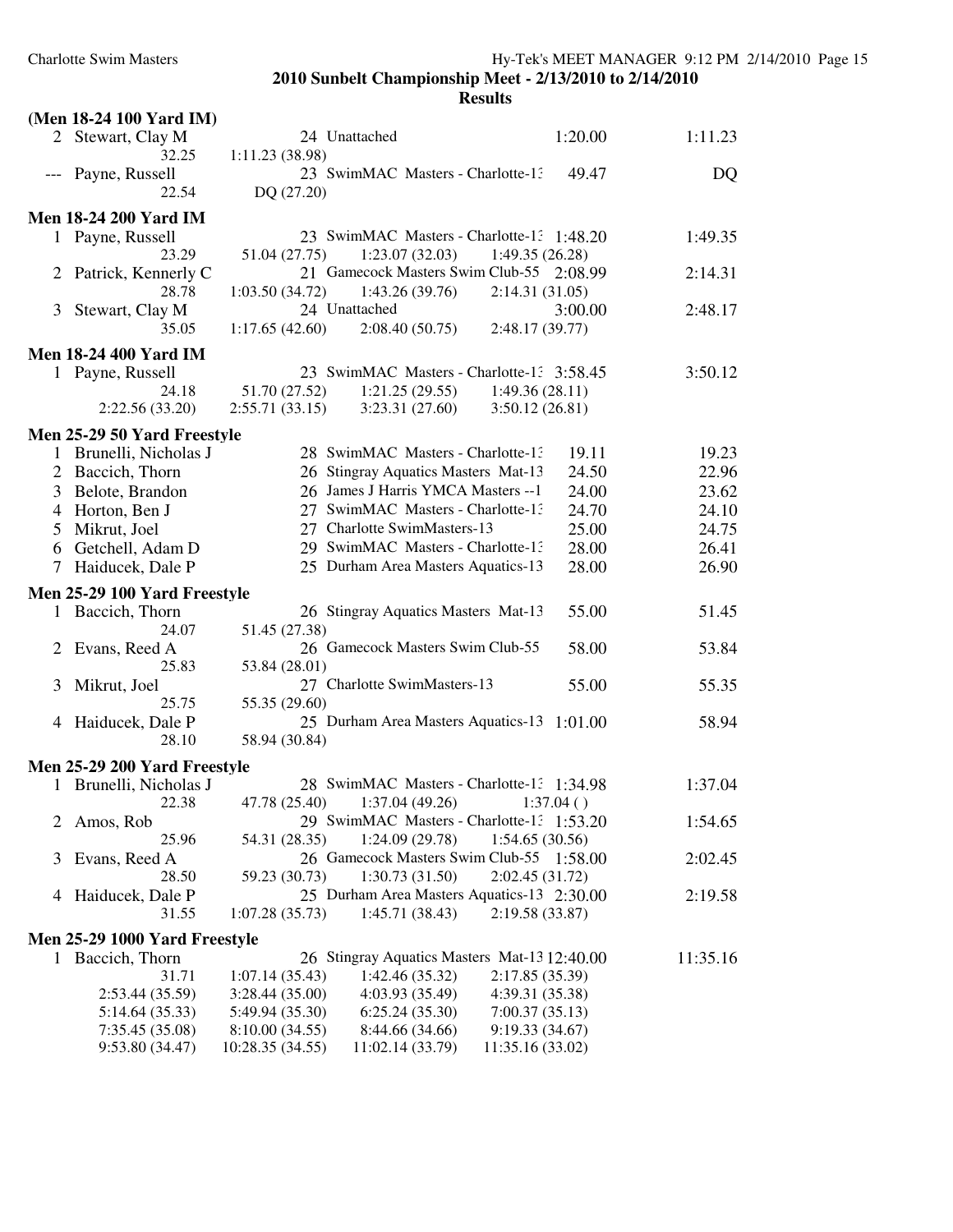|   | Men 25-29 50 Yard Backstroke    |                                                     |         |         |
|---|---------------------------------|-----------------------------------------------------|---------|---------|
|   | 1 Amos, Rob                     | 29 SwimMAC Masters - Charlotte-1:                   | 27.05   | 26.74   |
|   | Men 25-29 200 Yard Backstroke   |                                                     |         |         |
|   | 1 Belote, Brandon               | 26 James J Harris YMCA Masters --1 2:05.00          |         | 2:10.34 |
|   | 30.43                           | 1:03.48(33.05)<br>1:36.79(33.31)<br>2:10.34(33.55)  |         |         |
|   | Men 25-29 50 Yard Breaststroke  |                                                     |         |         |
|   | 1 Baccich, Thorn                | 26 Stingray Aquatics Masters Mat-13                 | 33.50   | 28.68   |
|   | Mikrut, Joel                    | 27 Charlotte SwimMasters-13                         | 34.00   | 32.12   |
|   | 3 Horton, Ben J                 | 27 SwimMAC Masters - Charlotte-1:                   | 33.50   | 34.50   |
|   | Getchell, Adam D                | 29 SwimMAC Masters - Charlotte-1:                   | 33.00   | DQ      |
|   | Men 25-29 100 Yard Breaststroke |                                                     |         |         |
|   | 1 Baccich, Thorn                | 26 Stingray Aquatics Masters Mat-13                 | 1:08.00 | 1:04.54 |
|   | 31.06                           | 1:04.54(33.48)                                      |         |         |
| 2 | Belote, Brandon                 | 26 James J Harris YMCA Masters -- 1                 | 1:14.00 | 1:14.79 |
|   | 35.10                           | 1:14.79 (39.69)                                     |         |         |
| 3 | Haiducek, Dale P                | 25 Durham Area Masters Aquatics-13                  | 1:20.00 | 1:17.18 |
|   | 36.87                           | 1:17.18(40.31)                                      |         |         |
|   | Men 25-29 50 Yard Butterfly     |                                                     |         |         |
|   | 1 Baccich, Thorn                | 26 Stingray Aquatics Masters Mat-13                 | 26.00   | 24.23   |
|   | 2 Evans, Reed A                 | 26 Gamecock Masters Swim Club-55                    | 26.50   | 25.97   |
|   | Men 25-29 100 Yard Butterfly    |                                                     |         |         |
|   | 1 Belote, Brandon               | 26 James J Harris YMCA Masters -- 1                 | 58.50   | 59.60   |
|   | 27.15                           | 59.60 (32.45)                                       |         |         |
|   | <b>Men 25-29 100 Yard IM</b>    |                                                     |         |         |
|   | 1 Brunelli, Nicholas J          | 28 SwimMAC Masters - Charlotte-1.                   | 48.80   | 49.32   |
|   | 22.57                           | 49.32 (26.75)                                       |         |         |
|   | 2 Baccich, Thorn                | 26 Stingray Aquatics Masters Mat-13                 | 1:05.00 | 57.45   |
|   | 26.07                           | 57.45 (31.38)                                       |         |         |
| 3 | Amos, Rob                       | 29 SwimMAC Masters - Charlotte-13                   | 1:01.25 | 58.17   |
|   | 26.63                           | 58.17 (31.54)                                       |         |         |
| 4 | Belote, Brandon                 | 26 James J Harris YMCA Masters -- 1                 | 1:01.00 | 1:02.11 |
|   | 27.27                           | 1:02.11(34.84)                                      |         |         |
| 5 | Horton, Ben J                   | 27 SwimMAC Masters - Charlotte-1:                   | 1:06.21 | 1:03.37 |
|   | 28.55                           | 1:03.37(34.82)                                      |         |         |
|   | 6 Evans, Reed A                 | 26 Gamecock Masters Swim Club-55                    | 1:04.00 | 1:04.32 |
|   | 29.88                           | 1:04.32 (34.44)                                     |         |         |
| 7 | Haiducek, Dale P                | 25 Durham Area Masters Aquatics-13 1:40.00          |         | 1:09.28 |
|   | 32.21                           | 1:09.28(37.07)                                      |         |         |
|   | <b>Men 25-29 200 Yard IM</b>    |                                                     |         |         |
|   | 1 Belote, Brandon               | 26 James J Harris YMCA Masters --1 2:20.00          |         | 2:17.31 |
|   | 27.07                           | 1:01.57(34.50)<br>1:44.60(43.03)<br>2:17.31(32.71)  |         |         |
| 2 | Haiducek, Dale P                | 25 Durham Area Masters Aquatics-13 2:30.00          |         | 2:34.83 |
|   | 32.21                           | 1:13.58(41.37)<br>1:59.09(45.51)<br>2:34.83 (35.74) |         |         |
|   | Men 30-34 50 Yard Freestyle     |                                                     |         |         |
| 1 | Terndrup, Seth P                | 34 SwimMAC Masters - Charlotte-1:                   | 22.96   | 22.62   |
| 2 | Holland, Benjamin R             | 33 James J Harris YMCA Masters -- 1                 | 23.30   | 23.15   |
| 3 | Worley, Austin J                | 30 Charlotte SwimMasters-13                         | 25.20   | 23.86   |
| 4 | Ferris, Michael S               | 32 SwimMAC Masters - Charlotte-1:                   | 24.40   | 24.34   |
| 5 | Willoughby, Tyler B             | 33 Charlotte SwimMasters-13                         | 24.50   | 24.73   |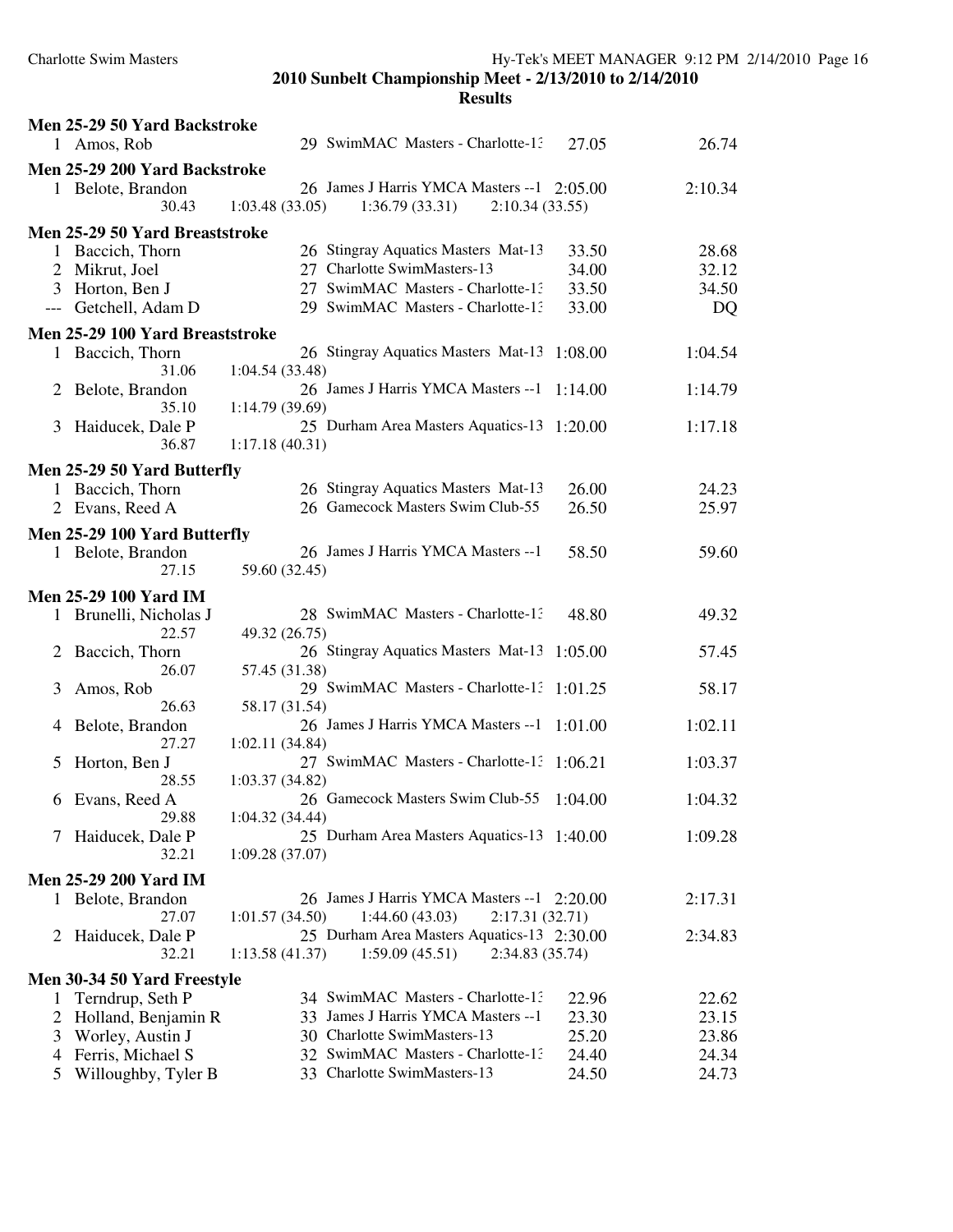| 33 Stingray Aquatics Masters Mat-13<br>6 Nino-Acosta, Hernan A<br>29.27<br>28.78<br>Men 30-34 100 Yard Freestyle<br>34 SwimMAC Masters - Charlotte-1.<br>50.05<br>49.73<br>1 Terndrup, Seth P<br>24.39<br>49.73 (25.34)<br>30 Charlotte SwimMasters-13<br>57.25<br>53.22<br>2 Worley, Austin J<br>25.00<br>53.22 (28.22)<br>33 Charlotte SwimMasters-13<br>56.00<br>Willoughby, Tyler B<br>54.51<br>3<br>26.23<br>54.51 (28.28)<br>34 SwimMAC Masters - Charlotte-1: 1:05.00<br>56.91<br>Eustis, William<br>4<br>27.48<br>56.91 (29.43)<br>33 Stingray Aquatics Masters Mat-13 1:07.48<br>Nino-Acosta, Hernan A<br>1:04.88<br>5<br>31.01<br>1:04.88(33.87)<br>Men 30-34 200 Yard Freestyle<br>34 SwimMAC Masters - Charlotte-1: 1:52.95<br>1:50.78<br>1 Terndrup, Seth P<br>26.03<br>54.03 (28.00)<br>1:22.22(28.19)<br>1:50.78(28.56)<br>32 SwimMAC Masters - Charlotte-1: 2:00.00<br>1:58.18<br>2 Ferris, Michael S<br>27.72<br>57.53 (29.81)<br>1:27.90(30.37)<br>1:58.18(30.28)<br>Men 30-34 500 Yard Freestyle<br>33 James J Harris YMCA Masters --1 5:25.00<br>5:02.05<br>1 Holland, Benjamin R<br>27.49<br>57.22 (29.73)<br>1:27.30(30.08)<br>1:57.40(30.10)<br>2:27.70 (30.30)<br>2:58.21(30.51)<br>3:29.21(31.00)<br>4:00.57(31.36)<br>4:31.87 (31.30)<br>5:02.05(30.18)<br>Terndrup, Seth P<br>34 SwimMAC Masters - Charlotte-1: 5:10.01<br>5:14.09<br>2<br>1:28.22(31.03)<br>1:59.91(31.69)<br>27.24<br>57.19 (29.95)<br>2:31.91 (32.00)<br>3:04.20(32.29)<br>3:36.69(32.49)<br>4:09.80(33.11)<br>4:42.68 (32.88)<br>5:14.09(31.41)<br>32 SwimMAC Masters - Charlotte-1: 5:32.00<br>5:37.65<br>Waldenmayer, Jonathan E<br>3<br>1:00.79(32.96)<br>2:09.26 (34.79)<br>27.83<br>1:34.47(33.68)<br>3:19.59(35.17)<br>2:44.42(35.16)<br>3:54.76(35.17)<br>4:30.46(35.70)<br>5:05.42 (34.96)<br>5:37.65 (32.23)<br>Men 30-34 1000 Yard Freestyle<br>33 James J Harris YMCA Masters -- 1 11:55.00<br>10:42.62<br>1 Holland, Benjamin R<br>28.53<br>1:00.59(32.06)<br>1:32.93(32.34)<br>2:05.17(32.24)<br>2:36.93(31.76)<br>3:09.06(32.13)<br>3:41.33(32.27)<br>4:13.34(32.01)<br>4:45.31 (31.97)<br>5:16.96(31.65)<br>5:48.87 (31.91)<br>6:20.89(32.02)<br>6:53.35(32.46)<br>7:26.15(32.80)<br>7:58.94(32.79)<br>8:31.64 (32.70)<br>9:04.43 (32.79)<br>9:37.76 (33.33)<br>10:11.00 (33.24)<br>10:42.62 (31.62)<br>33 Stingray Aquatics Masters Mat-13 15:00.00<br>Nino-Acosta, Hernan A<br>14:16.89<br>2<br>1:58.71(41.50)<br>36.78<br>1:17.21(40.43)<br>2:41.43 (42.72)<br>3:24.61(43.18)<br>4:07.83 (43.22)<br>4:50.99()<br>7:45.83 (44.00)<br>5:34.29 (43.30)<br>6:18.41(44.12)<br>7:01.83 (43.42)<br>8:29.28 (43.45)<br>9:13.73(44.45)<br>9:57.11()<br>10:41.06 (43.95)<br>11:23.66 (42.60)<br>12:07.64 (43.98)<br>12:51.89 (44.25)<br>13:35.84 (43.95)<br>14:16.89 (41.05)<br>Men 30-34 50 Yard Backstroke<br>32 SwimMAC Masters - Charlotte-13<br>Waldenmayer, Jonathan E<br>27.00<br>26.13<br>1<br>Willoughby, Tyler B<br>33 Charlotte SwimMasters-13<br>28.99<br>28.05<br>2<br>32 SwimMAC Masters - Charlotte-1:<br>Ferris, Michael S<br>32.00<br>30.16<br>3<br>34 SwimMAC Masters - Charlotte-1:<br>Eustis, William<br>40.00<br>32.22<br>4 | (Men 30-34 50 Yard Freestyle) |  |  |
|---------------------------------------------------------------------------------------------------------------------------------------------------------------------------------------------------------------------------------------------------------------------------------------------------------------------------------------------------------------------------------------------------------------------------------------------------------------------------------------------------------------------------------------------------------------------------------------------------------------------------------------------------------------------------------------------------------------------------------------------------------------------------------------------------------------------------------------------------------------------------------------------------------------------------------------------------------------------------------------------------------------------------------------------------------------------------------------------------------------------------------------------------------------------------------------------------------------------------------------------------------------------------------------------------------------------------------------------------------------------------------------------------------------------------------------------------------------------------------------------------------------------------------------------------------------------------------------------------------------------------------------------------------------------------------------------------------------------------------------------------------------------------------------------------------------------------------------------------------------------------------------------------------------------------------------------------------------------------------------------------------------------------------------------------------------------------------------------------------------------------------------------------------------------------------------------------------------------------------------------------------------------------------------------------------------------------------------------------------------------------------------------------------------------------------------------------------------------------------------------------------------------------------------------------------------------------------------------------------------------------------------------------------------------------------------------------------------------------------------------------------------------------------------------------------------------------------------------------------------------------------------------------------------------------------------------------------------------------------------------------------------------------------------------------------------------------------------------------------------------------------------------------------|-------------------------------|--|--|
|                                                                                                                                                                                                                                                                                                                                                                                                                                                                                                                                                                                                                                                                                                                                                                                                                                                                                                                                                                                                                                                                                                                                                                                                                                                                                                                                                                                                                                                                                                                                                                                                                                                                                                                                                                                                                                                                                                                                                                                                                                                                                                                                                                                                                                                                                                                                                                                                                                                                                                                                                                                                                                                                                                                                                                                                                                                                                                                                                                                                                                                                                                                                                         |                               |  |  |
|                                                                                                                                                                                                                                                                                                                                                                                                                                                                                                                                                                                                                                                                                                                                                                                                                                                                                                                                                                                                                                                                                                                                                                                                                                                                                                                                                                                                                                                                                                                                                                                                                                                                                                                                                                                                                                                                                                                                                                                                                                                                                                                                                                                                                                                                                                                                                                                                                                                                                                                                                                                                                                                                                                                                                                                                                                                                                                                                                                                                                                                                                                                                                         |                               |  |  |
|                                                                                                                                                                                                                                                                                                                                                                                                                                                                                                                                                                                                                                                                                                                                                                                                                                                                                                                                                                                                                                                                                                                                                                                                                                                                                                                                                                                                                                                                                                                                                                                                                                                                                                                                                                                                                                                                                                                                                                                                                                                                                                                                                                                                                                                                                                                                                                                                                                                                                                                                                                                                                                                                                                                                                                                                                                                                                                                                                                                                                                                                                                                                                         |                               |  |  |
|                                                                                                                                                                                                                                                                                                                                                                                                                                                                                                                                                                                                                                                                                                                                                                                                                                                                                                                                                                                                                                                                                                                                                                                                                                                                                                                                                                                                                                                                                                                                                                                                                                                                                                                                                                                                                                                                                                                                                                                                                                                                                                                                                                                                                                                                                                                                                                                                                                                                                                                                                                                                                                                                                                                                                                                                                                                                                                                                                                                                                                                                                                                                                         |                               |  |  |
|                                                                                                                                                                                                                                                                                                                                                                                                                                                                                                                                                                                                                                                                                                                                                                                                                                                                                                                                                                                                                                                                                                                                                                                                                                                                                                                                                                                                                                                                                                                                                                                                                                                                                                                                                                                                                                                                                                                                                                                                                                                                                                                                                                                                                                                                                                                                                                                                                                                                                                                                                                                                                                                                                                                                                                                                                                                                                                                                                                                                                                                                                                                                                         |                               |  |  |
|                                                                                                                                                                                                                                                                                                                                                                                                                                                                                                                                                                                                                                                                                                                                                                                                                                                                                                                                                                                                                                                                                                                                                                                                                                                                                                                                                                                                                                                                                                                                                                                                                                                                                                                                                                                                                                                                                                                                                                                                                                                                                                                                                                                                                                                                                                                                                                                                                                                                                                                                                                                                                                                                                                                                                                                                                                                                                                                                                                                                                                                                                                                                                         |                               |  |  |
|                                                                                                                                                                                                                                                                                                                                                                                                                                                                                                                                                                                                                                                                                                                                                                                                                                                                                                                                                                                                                                                                                                                                                                                                                                                                                                                                                                                                                                                                                                                                                                                                                                                                                                                                                                                                                                                                                                                                                                                                                                                                                                                                                                                                                                                                                                                                                                                                                                                                                                                                                                                                                                                                                                                                                                                                                                                                                                                                                                                                                                                                                                                                                         |                               |  |  |
|                                                                                                                                                                                                                                                                                                                                                                                                                                                                                                                                                                                                                                                                                                                                                                                                                                                                                                                                                                                                                                                                                                                                                                                                                                                                                                                                                                                                                                                                                                                                                                                                                                                                                                                                                                                                                                                                                                                                                                                                                                                                                                                                                                                                                                                                                                                                                                                                                                                                                                                                                                                                                                                                                                                                                                                                                                                                                                                                                                                                                                                                                                                                                         |                               |  |  |
|                                                                                                                                                                                                                                                                                                                                                                                                                                                                                                                                                                                                                                                                                                                                                                                                                                                                                                                                                                                                                                                                                                                                                                                                                                                                                                                                                                                                                                                                                                                                                                                                                                                                                                                                                                                                                                                                                                                                                                                                                                                                                                                                                                                                                                                                                                                                                                                                                                                                                                                                                                                                                                                                                                                                                                                                                                                                                                                                                                                                                                                                                                                                                         |                               |  |  |
|                                                                                                                                                                                                                                                                                                                                                                                                                                                                                                                                                                                                                                                                                                                                                                                                                                                                                                                                                                                                                                                                                                                                                                                                                                                                                                                                                                                                                                                                                                                                                                                                                                                                                                                                                                                                                                                                                                                                                                                                                                                                                                                                                                                                                                                                                                                                                                                                                                                                                                                                                                                                                                                                                                                                                                                                                                                                                                                                                                                                                                                                                                                                                         |                               |  |  |
|                                                                                                                                                                                                                                                                                                                                                                                                                                                                                                                                                                                                                                                                                                                                                                                                                                                                                                                                                                                                                                                                                                                                                                                                                                                                                                                                                                                                                                                                                                                                                                                                                                                                                                                                                                                                                                                                                                                                                                                                                                                                                                                                                                                                                                                                                                                                                                                                                                                                                                                                                                                                                                                                                                                                                                                                                                                                                                                                                                                                                                                                                                                                                         |                               |  |  |
|                                                                                                                                                                                                                                                                                                                                                                                                                                                                                                                                                                                                                                                                                                                                                                                                                                                                                                                                                                                                                                                                                                                                                                                                                                                                                                                                                                                                                                                                                                                                                                                                                                                                                                                                                                                                                                                                                                                                                                                                                                                                                                                                                                                                                                                                                                                                                                                                                                                                                                                                                                                                                                                                                                                                                                                                                                                                                                                                                                                                                                                                                                                                                         |                               |  |  |
|                                                                                                                                                                                                                                                                                                                                                                                                                                                                                                                                                                                                                                                                                                                                                                                                                                                                                                                                                                                                                                                                                                                                                                                                                                                                                                                                                                                                                                                                                                                                                                                                                                                                                                                                                                                                                                                                                                                                                                                                                                                                                                                                                                                                                                                                                                                                                                                                                                                                                                                                                                                                                                                                                                                                                                                                                                                                                                                                                                                                                                                                                                                                                         |                               |  |  |
|                                                                                                                                                                                                                                                                                                                                                                                                                                                                                                                                                                                                                                                                                                                                                                                                                                                                                                                                                                                                                                                                                                                                                                                                                                                                                                                                                                                                                                                                                                                                                                                                                                                                                                                                                                                                                                                                                                                                                                                                                                                                                                                                                                                                                                                                                                                                                                                                                                                                                                                                                                                                                                                                                                                                                                                                                                                                                                                                                                                                                                                                                                                                                         |                               |  |  |
|                                                                                                                                                                                                                                                                                                                                                                                                                                                                                                                                                                                                                                                                                                                                                                                                                                                                                                                                                                                                                                                                                                                                                                                                                                                                                                                                                                                                                                                                                                                                                                                                                                                                                                                                                                                                                                                                                                                                                                                                                                                                                                                                                                                                                                                                                                                                                                                                                                                                                                                                                                                                                                                                                                                                                                                                                                                                                                                                                                                                                                                                                                                                                         |                               |  |  |
|                                                                                                                                                                                                                                                                                                                                                                                                                                                                                                                                                                                                                                                                                                                                                                                                                                                                                                                                                                                                                                                                                                                                                                                                                                                                                                                                                                                                                                                                                                                                                                                                                                                                                                                                                                                                                                                                                                                                                                                                                                                                                                                                                                                                                                                                                                                                                                                                                                                                                                                                                                                                                                                                                                                                                                                                                                                                                                                                                                                                                                                                                                                                                         |                               |  |  |
|                                                                                                                                                                                                                                                                                                                                                                                                                                                                                                                                                                                                                                                                                                                                                                                                                                                                                                                                                                                                                                                                                                                                                                                                                                                                                                                                                                                                                                                                                                                                                                                                                                                                                                                                                                                                                                                                                                                                                                                                                                                                                                                                                                                                                                                                                                                                                                                                                                                                                                                                                                                                                                                                                                                                                                                                                                                                                                                                                                                                                                                                                                                                                         |                               |  |  |
|                                                                                                                                                                                                                                                                                                                                                                                                                                                                                                                                                                                                                                                                                                                                                                                                                                                                                                                                                                                                                                                                                                                                                                                                                                                                                                                                                                                                                                                                                                                                                                                                                                                                                                                                                                                                                                                                                                                                                                                                                                                                                                                                                                                                                                                                                                                                                                                                                                                                                                                                                                                                                                                                                                                                                                                                                                                                                                                                                                                                                                                                                                                                                         |                               |  |  |
|                                                                                                                                                                                                                                                                                                                                                                                                                                                                                                                                                                                                                                                                                                                                                                                                                                                                                                                                                                                                                                                                                                                                                                                                                                                                                                                                                                                                                                                                                                                                                                                                                                                                                                                                                                                                                                                                                                                                                                                                                                                                                                                                                                                                                                                                                                                                                                                                                                                                                                                                                                                                                                                                                                                                                                                                                                                                                                                                                                                                                                                                                                                                                         |                               |  |  |
|                                                                                                                                                                                                                                                                                                                                                                                                                                                                                                                                                                                                                                                                                                                                                                                                                                                                                                                                                                                                                                                                                                                                                                                                                                                                                                                                                                                                                                                                                                                                                                                                                                                                                                                                                                                                                                                                                                                                                                                                                                                                                                                                                                                                                                                                                                                                                                                                                                                                                                                                                                                                                                                                                                                                                                                                                                                                                                                                                                                                                                                                                                                                                         |                               |  |  |
|                                                                                                                                                                                                                                                                                                                                                                                                                                                                                                                                                                                                                                                                                                                                                                                                                                                                                                                                                                                                                                                                                                                                                                                                                                                                                                                                                                                                                                                                                                                                                                                                                                                                                                                                                                                                                                                                                                                                                                                                                                                                                                                                                                                                                                                                                                                                                                                                                                                                                                                                                                                                                                                                                                                                                                                                                                                                                                                                                                                                                                                                                                                                                         |                               |  |  |
|                                                                                                                                                                                                                                                                                                                                                                                                                                                                                                                                                                                                                                                                                                                                                                                                                                                                                                                                                                                                                                                                                                                                                                                                                                                                                                                                                                                                                                                                                                                                                                                                                                                                                                                                                                                                                                                                                                                                                                                                                                                                                                                                                                                                                                                                                                                                                                                                                                                                                                                                                                                                                                                                                                                                                                                                                                                                                                                                                                                                                                                                                                                                                         |                               |  |  |
|                                                                                                                                                                                                                                                                                                                                                                                                                                                                                                                                                                                                                                                                                                                                                                                                                                                                                                                                                                                                                                                                                                                                                                                                                                                                                                                                                                                                                                                                                                                                                                                                                                                                                                                                                                                                                                                                                                                                                                                                                                                                                                                                                                                                                                                                                                                                                                                                                                                                                                                                                                                                                                                                                                                                                                                                                                                                                                                                                                                                                                                                                                                                                         |                               |  |  |
|                                                                                                                                                                                                                                                                                                                                                                                                                                                                                                                                                                                                                                                                                                                                                                                                                                                                                                                                                                                                                                                                                                                                                                                                                                                                                                                                                                                                                                                                                                                                                                                                                                                                                                                                                                                                                                                                                                                                                                                                                                                                                                                                                                                                                                                                                                                                                                                                                                                                                                                                                                                                                                                                                                                                                                                                                                                                                                                                                                                                                                                                                                                                                         |                               |  |  |
|                                                                                                                                                                                                                                                                                                                                                                                                                                                                                                                                                                                                                                                                                                                                                                                                                                                                                                                                                                                                                                                                                                                                                                                                                                                                                                                                                                                                                                                                                                                                                                                                                                                                                                                                                                                                                                                                                                                                                                                                                                                                                                                                                                                                                                                                                                                                                                                                                                                                                                                                                                                                                                                                                                                                                                                                                                                                                                                                                                                                                                                                                                                                                         |                               |  |  |
|                                                                                                                                                                                                                                                                                                                                                                                                                                                                                                                                                                                                                                                                                                                                                                                                                                                                                                                                                                                                                                                                                                                                                                                                                                                                                                                                                                                                                                                                                                                                                                                                                                                                                                                                                                                                                                                                                                                                                                                                                                                                                                                                                                                                                                                                                                                                                                                                                                                                                                                                                                                                                                                                                                                                                                                                                                                                                                                                                                                                                                                                                                                                                         |                               |  |  |
|                                                                                                                                                                                                                                                                                                                                                                                                                                                                                                                                                                                                                                                                                                                                                                                                                                                                                                                                                                                                                                                                                                                                                                                                                                                                                                                                                                                                                                                                                                                                                                                                                                                                                                                                                                                                                                                                                                                                                                                                                                                                                                                                                                                                                                                                                                                                                                                                                                                                                                                                                                                                                                                                                                                                                                                                                                                                                                                                                                                                                                                                                                                                                         |                               |  |  |
|                                                                                                                                                                                                                                                                                                                                                                                                                                                                                                                                                                                                                                                                                                                                                                                                                                                                                                                                                                                                                                                                                                                                                                                                                                                                                                                                                                                                                                                                                                                                                                                                                                                                                                                                                                                                                                                                                                                                                                                                                                                                                                                                                                                                                                                                                                                                                                                                                                                                                                                                                                                                                                                                                                                                                                                                                                                                                                                                                                                                                                                                                                                                                         |                               |  |  |
|                                                                                                                                                                                                                                                                                                                                                                                                                                                                                                                                                                                                                                                                                                                                                                                                                                                                                                                                                                                                                                                                                                                                                                                                                                                                                                                                                                                                                                                                                                                                                                                                                                                                                                                                                                                                                                                                                                                                                                                                                                                                                                                                                                                                                                                                                                                                                                                                                                                                                                                                                                                                                                                                                                                                                                                                                                                                                                                                                                                                                                                                                                                                                         |                               |  |  |
|                                                                                                                                                                                                                                                                                                                                                                                                                                                                                                                                                                                                                                                                                                                                                                                                                                                                                                                                                                                                                                                                                                                                                                                                                                                                                                                                                                                                                                                                                                                                                                                                                                                                                                                                                                                                                                                                                                                                                                                                                                                                                                                                                                                                                                                                                                                                                                                                                                                                                                                                                                                                                                                                                                                                                                                                                                                                                                                                                                                                                                                                                                                                                         |                               |  |  |
|                                                                                                                                                                                                                                                                                                                                                                                                                                                                                                                                                                                                                                                                                                                                                                                                                                                                                                                                                                                                                                                                                                                                                                                                                                                                                                                                                                                                                                                                                                                                                                                                                                                                                                                                                                                                                                                                                                                                                                                                                                                                                                                                                                                                                                                                                                                                                                                                                                                                                                                                                                                                                                                                                                                                                                                                                                                                                                                                                                                                                                                                                                                                                         |                               |  |  |
|                                                                                                                                                                                                                                                                                                                                                                                                                                                                                                                                                                                                                                                                                                                                                                                                                                                                                                                                                                                                                                                                                                                                                                                                                                                                                                                                                                                                                                                                                                                                                                                                                                                                                                                                                                                                                                                                                                                                                                                                                                                                                                                                                                                                                                                                                                                                                                                                                                                                                                                                                                                                                                                                                                                                                                                                                                                                                                                                                                                                                                                                                                                                                         |                               |  |  |
|                                                                                                                                                                                                                                                                                                                                                                                                                                                                                                                                                                                                                                                                                                                                                                                                                                                                                                                                                                                                                                                                                                                                                                                                                                                                                                                                                                                                                                                                                                                                                                                                                                                                                                                                                                                                                                                                                                                                                                                                                                                                                                                                                                                                                                                                                                                                                                                                                                                                                                                                                                                                                                                                                                                                                                                                                                                                                                                                                                                                                                                                                                                                                         |                               |  |  |
|                                                                                                                                                                                                                                                                                                                                                                                                                                                                                                                                                                                                                                                                                                                                                                                                                                                                                                                                                                                                                                                                                                                                                                                                                                                                                                                                                                                                                                                                                                                                                                                                                                                                                                                                                                                                                                                                                                                                                                                                                                                                                                                                                                                                                                                                                                                                                                                                                                                                                                                                                                                                                                                                                                                                                                                                                                                                                                                                                                                                                                                                                                                                                         |                               |  |  |
|                                                                                                                                                                                                                                                                                                                                                                                                                                                                                                                                                                                                                                                                                                                                                                                                                                                                                                                                                                                                                                                                                                                                                                                                                                                                                                                                                                                                                                                                                                                                                                                                                                                                                                                                                                                                                                                                                                                                                                                                                                                                                                                                                                                                                                                                                                                                                                                                                                                                                                                                                                                                                                                                                                                                                                                                                                                                                                                                                                                                                                                                                                                                                         |                               |  |  |
|                                                                                                                                                                                                                                                                                                                                                                                                                                                                                                                                                                                                                                                                                                                                                                                                                                                                                                                                                                                                                                                                                                                                                                                                                                                                                                                                                                                                                                                                                                                                                                                                                                                                                                                                                                                                                                                                                                                                                                                                                                                                                                                                                                                                                                                                                                                                                                                                                                                                                                                                                                                                                                                                                                                                                                                                                                                                                                                                                                                                                                                                                                                                                         |                               |  |  |
|                                                                                                                                                                                                                                                                                                                                                                                                                                                                                                                                                                                                                                                                                                                                                                                                                                                                                                                                                                                                                                                                                                                                                                                                                                                                                                                                                                                                                                                                                                                                                                                                                                                                                                                                                                                                                                                                                                                                                                                                                                                                                                                                                                                                                                                                                                                                                                                                                                                                                                                                                                                                                                                                                                                                                                                                                                                                                                                                                                                                                                                                                                                                                         |                               |  |  |
|                                                                                                                                                                                                                                                                                                                                                                                                                                                                                                                                                                                                                                                                                                                                                                                                                                                                                                                                                                                                                                                                                                                                                                                                                                                                                                                                                                                                                                                                                                                                                                                                                                                                                                                                                                                                                                                                                                                                                                                                                                                                                                                                                                                                                                                                                                                                                                                                                                                                                                                                                                                                                                                                                                                                                                                                                                                                                                                                                                                                                                                                                                                                                         |                               |  |  |
|                                                                                                                                                                                                                                                                                                                                                                                                                                                                                                                                                                                                                                                                                                                                                                                                                                                                                                                                                                                                                                                                                                                                                                                                                                                                                                                                                                                                                                                                                                                                                                                                                                                                                                                                                                                                                                                                                                                                                                                                                                                                                                                                                                                                                                                                                                                                                                                                                                                                                                                                                                                                                                                                                                                                                                                                                                                                                                                                                                                                                                                                                                                                                         |                               |  |  |
|                                                                                                                                                                                                                                                                                                                                                                                                                                                                                                                                                                                                                                                                                                                                                                                                                                                                                                                                                                                                                                                                                                                                                                                                                                                                                                                                                                                                                                                                                                                                                                                                                                                                                                                                                                                                                                                                                                                                                                                                                                                                                                                                                                                                                                                                                                                                                                                                                                                                                                                                                                                                                                                                                                                                                                                                                                                                                                                                                                                                                                                                                                                                                         |                               |  |  |
|                                                                                                                                                                                                                                                                                                                                                                                                                                                                                                                                                                                                                                                                                                                                                                                                                                                                                                                                                                                                                                                                                                                                                                                                                                                                                                                                                                                                                                                                                                                                                                                                                                                                                                                                                                                                                                                                                                                                                                                                                                                                                                                                                                                                                                                                                                                                                                                                                                                                                                                                                                                                                                                                                                                                                                                                                                                                                                                                                                                                                                                                                                                                                         |                               |  |  |
|                                                                                                                                                                                                                                                                                                                                                                                                                                                                                                                                                                                                                                                                                                                                                                                                                                                                                                                                                                                                                                                                                                                                                                                                                                                                                                                                                                                                                                                                                                                                                                                                                                                                                                                                                                                                                                                                                                                                                                                                                                                                                                                                                                                                                                                                                                                                                                                                                                                                                                                                                                                                                                                                                                                                                                                                                                                                                                                                                                                                                                                                                                                                                         |                               |  |  |
|                                                                                                                                                                                                                                                                                                                                                                                                                                                                                                                                                                                                                                                                                                                                                                                                                                                                                                                                                                                                                                                                                                                                                                                                                                                                                                                                                                                                                                                                                                                                                                                                                                                                                                                                                                                                                                                                                                                                                                                                                                                                                                                                                                                                                                                                                                                                                                                                                                                                                                                                                                                                                                                                                                                                                                                                                                                                                                                                                                                                                                                                                                                                                         |                               |  |  |
|                                                                                                                                                                                                                                                                                                                                                                                                                                                                                                                                                                                                                                                                                                                                                                                                                                                                                                                                                                                                                                                                                                                                                                                                                                                                                                                                                                                                                                                                                                                                                                                                                                                                                                                                                                                                                                                                                                                                                                                                                                                                                                                                                                                                                                                                                                                                                                                                                                                                                                                                                                                                                                                                                                                                                                                                                                                                                                                                                                                                                                                                                                                                                         |                               |  |  |
|                                                                                                                                                                                                                                                                                                                                                                                                                                                                                                                                                                                                                                                                                                                                                                                                                                                                                                                                                                                                                                                                                                                                                                                                                                                                                                                                                                                                                                                                                                                                                                                                                                                                                                                                                                                                                                                                                                                                                                                                                                                                                                                                                                                                                                                                                                                                                                                                                                                                                                                                                                                                                                                                                                                                                                                                                                                                                                                                                                                                                                                                                                                                                         |                               |  |  |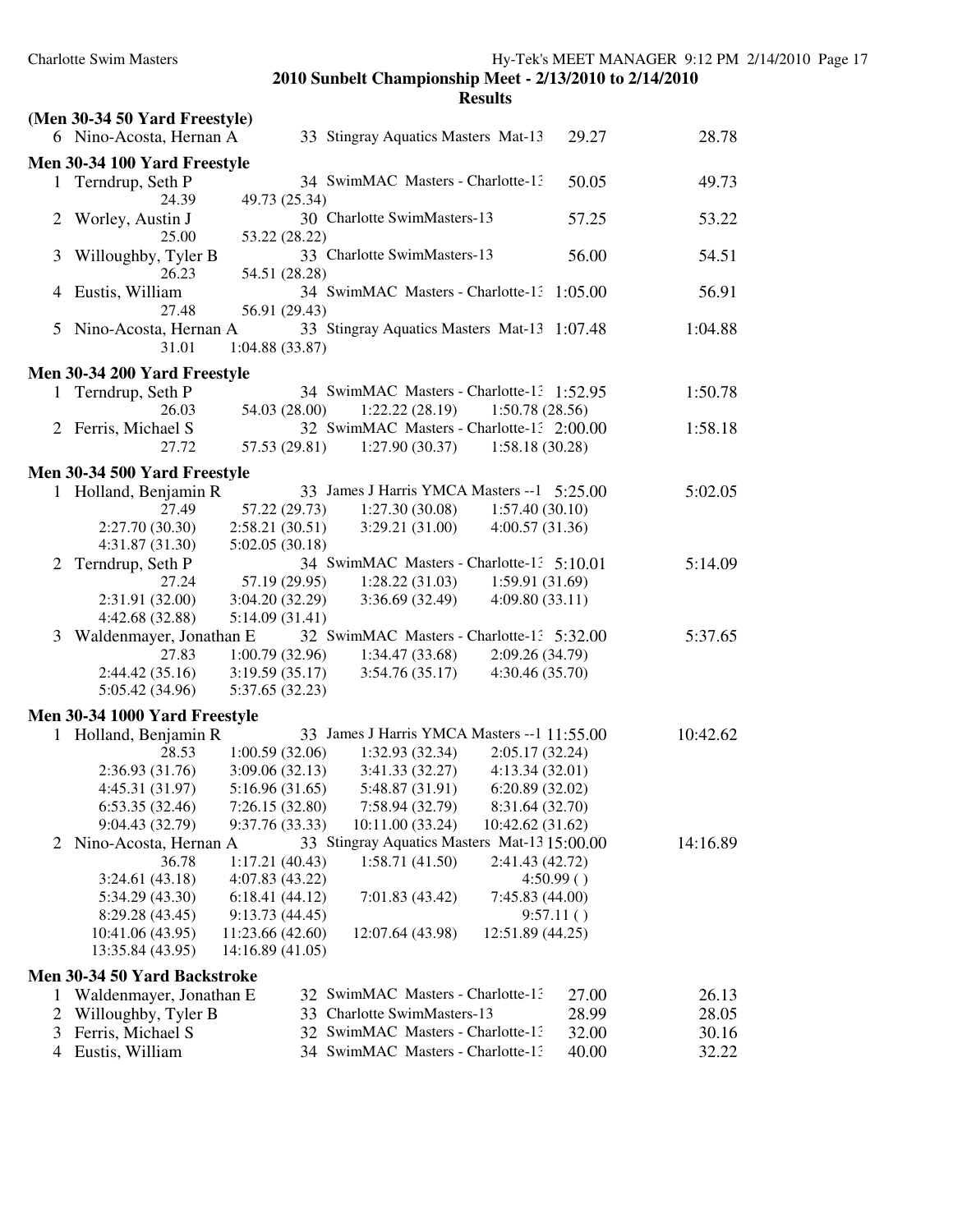|   | Men 30-34 100 Yard Backstroke                       |                                                                               |         |         |
|---|-----------------------------------------------------|-------------------------------------------------------------------------------|---------|---------|
|   | 1 Waldenmayer, Jonathan E<br>28.84<br>58.11 (29.27) | 32 SwimMAC Masters - Charlotte-1.                                             | 59.00   | 58.11   |
| 2 | Willoughby, Tyler B<br>28.28<br>58.33 (30.05)       | 33 Charlotte SwimMasters-13                                                   | 1:02.99 | 58.33   |
|   | 3 Ferris, Michael S<br>1:05.11(33.00)<br>32.11      | 32 SwimMAC Masters - Charlotte-1: 1:05.00                                     |         | 1:05.11 |
|   | Men 30-34 50 Yard Breaststroke                      |                                                                               |         |         |
|   | 1 Nino-Acosta, Hernan A                             | 33 Stingray Aquatics Masters Mat-13                                           | 38.00   | 36.03   |
|   | Men 30-34 100 Yard Breaststroke                     |                                                                               |         |         |
|   | 1 Nino-Acosta, Hernan A<br>37.81<br>1:20.06(42.25)  | 33 Stingray Aquatics Masters Mat-13 1:23.27                                   |         | 1:20.06 |
|   | Men 30-34 50 Yard Butterfly                         |                                                                               |         |         |
|   | 1 Waldenmayer, Jonathan E                           | 32 SwimMAC Masters - Charlotte-1.                                             | 26.00   | 25.09   |
|   | 2 Worley, Austin J                                  | 30 Charlotte SwimMasters-13                                                   | 27.10   | 25.92   |
|   | 3 Ferris, Michael S                                 | 32 SwimMAC Masters - Charlotte-1:                                             | 27.50   | 26.97   |
|   | 4 Eustis, William                                   | 34 SwimMAC Masters - Charlotte-1:                                             | 37.00   | 29.97   |
|   | 5 Nino-Acosta, Hernan A                             | 33 Stingray Aquatics Masters Mat-13                                           | 33.13   | 31.71   |
|   | Men 30-34 100 Yard Butterfly                        |                                                                               |         |         |
|   | 1 Ferris, Michael S<br>27.79<br>59.98 (32.19)       | 32 SwimMAC Masters - Charlotte-1: 1:00.00                                     |         | 59.98   |
|   | Men 30-34 200 Yard Butterfly                        |                                                                               |         |         |
|   | 1 Ferris, Michael S<br>29.55<br>1:02.86(33.31)      | 32 SwimMAC Masters - Charlotte-1: 2:20.00<br>1:37.37(34.51)<br>2:13.01(35.64) |         | 2:13.01 |
|   | <b>Men 30-34 100 Yard IM</b>                        |                                                                               |         |         |
|   | 1 Waldenmayer, Jonathan E<br>26.04<br>59.73 (33.69) | 32 SwimMAC Masters - Charlotte-1:                                             | 59.00   | 59.73   |
|   | 2 Holland, Benjamin R<br>26.78<br>59.93 (33.15)     | 33 James J Harris YMCA Masters -- 1                                           | 1:00.00 | 59.93   |
| 3 | Willoughby, Tyler B<br>28.39<br>1:03.21(34.82)      | 33 Charlotte SwimMasters-13                                                   | 1:05.99 | 1:03.21 |
| 4 | Worley, Austin J<br>28.83<br>1:04.38(35.55)         | 30 Charlotte SwimMasters-13                                                   | 1:12.00 | 1:04.38 |
| 5 | Nino-Acosta, Hernan A<br>1:13.87(40.47)<br>33.40    | 33 Stingray Aquatics Masters Mat-13 1:16.25                                   |         | 1:13.87 |
|   | <b>Men 30-34 200 Yard IM</b>                        |                                                                               |         |         |
|   | 1 Nino-Acosta, Hernan A                             | 33 Stingray Aquatics Masters Mat-13 2:51.95                                   |         | 2:43.07 |
|   | 33.38<br>1:15.91(42.53)                             | 2:03.47 (47.56)<br>2:43.07 (39.60)                                            |         |         |
|   | <b>Men 30-34 400 Yard IM</b>                        |                                                                               |         |         |
|   | 1 Bathazi, Istvan                                   | 31 SwimMAC Masters - Charlotte-1: 4:05.50                                     |         | 4:00.18 |
|   | 25.19<br>54.94 (29.75)                              | 1:56.04(30.21)<br>1:25.83(30.89)                                              |         |         |
|   | 2:30.04(34.00)<br>3:04.56 (34.52)                   | 3:33.15 (28.59)<br>4:00.18(27.03)                                             |         |         |
|   | Men 35-39 50 Yard Freestyle                         |                                                                               |         |         |
| 1 | Davis, Matthew S                                    | 37 Durham Area Masters Aquatics-13                                            | 24.80   | 24.41   |
| 2 | Guller, David                                       | 37 Unattached                                                                 | 24.68   | 24.59   |
| 3 | Szuch, Mark S                                       | 37 Durham Area Masters Aquatics-13                                            | 25.00   | 24.93   |
| 4 | Green, Marcus E                                     | 35 Charlotte SwimMasters-13                                                   | 24.79   | 25.05   |
| 5 | Adams, Scott D                                      | 39 SwimMAC Masters - Charlotte-1:                                             | 25.50   | 25.31   |
| 6 | Dunson, David B                                     | 37 Duke Aquatics-13                                                           | 24.80   | 25.65   |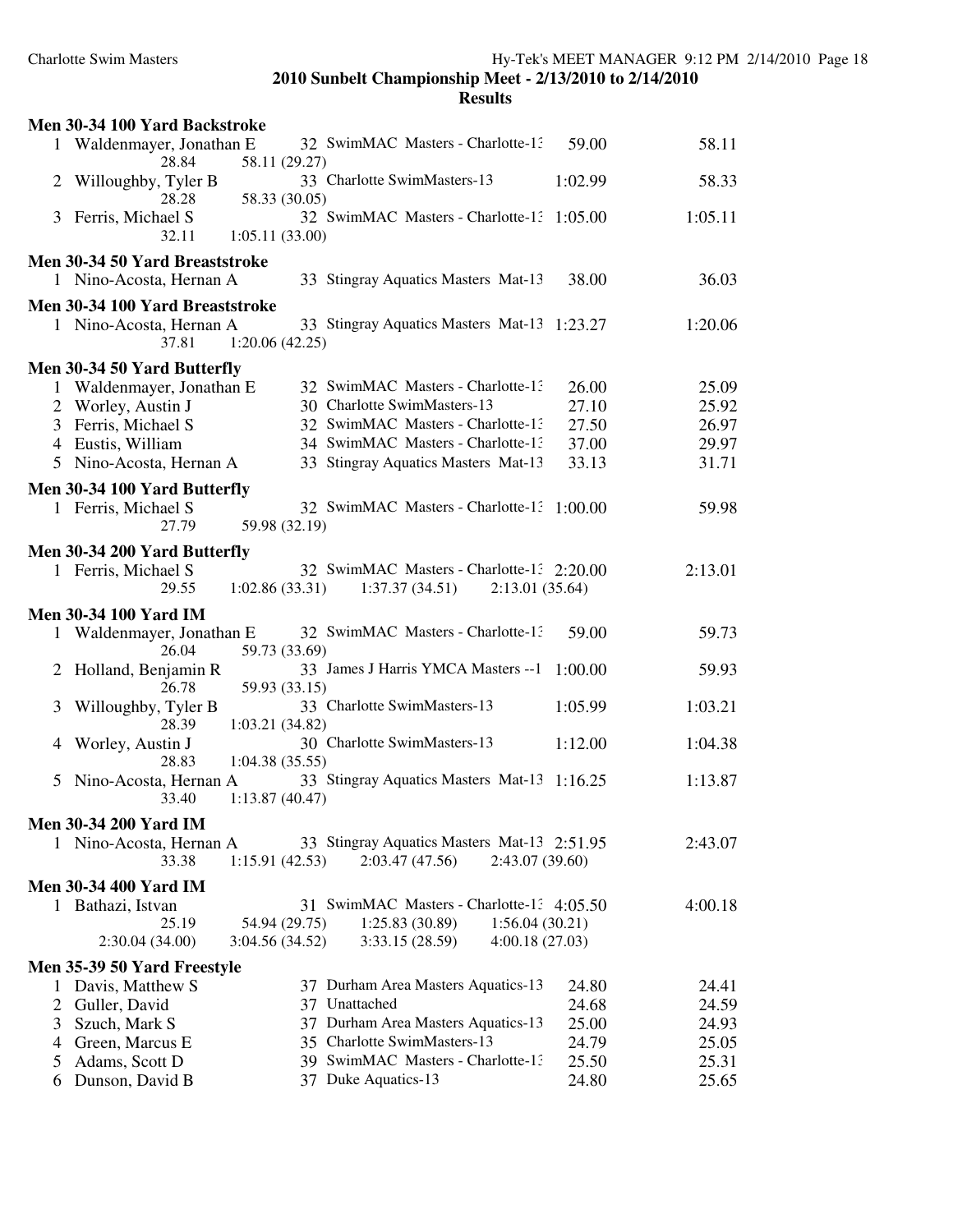|   | (Men 35-39 50 Yard Freestyle)   |                                                                 |                  |
|---|---------------------------------|-----------------------------------------------------------------|------------------|
|   | 7 Wells, Lad                    | 35 Unattached<br>30.00                                          | 27.11            |
| 8 | Parrish, Christopher L          | 39 North Mecklenburg Aquatics Mas-<br>28.00                     | 28.15            |
|   | Men 35-39 100 Yard Freestyle    |                                                                 |                  |
|   | 1 Davis, Matthew S<br>25.95     | 37 Durham Area Masters Aquatics-13<br>55.80<br>54.72 (28.77)    | 54.72            |
| 2 | Guller, David                   | 37 Unattached<br>56.45                                          | 55.60            |
|   | 26.29                           | 55.60 (29.31)                                                   |                  |
| 3 | Green, Marcus E<br>27.37        | 35 Charlotte SwimMasters-13<br>57.89<br>57.28 (29.91)           | 57.28            |
| 4 | Parrish, Christopher L<br>29.62 | 39 North Mecklenburg Aquatics Mas-<br>1:04.00<br>1:01.63(32.01) | 1:01.63          |
| 5 | Wells, Lad                      | 35 Unattached<br>1:00.00                                        | 1:02.83          |
|   | 29.51                           | 1:02.83(33.32)                                                  |                  |
|   | Men 35-39 200 Yard Freestyle    |                                                                 |                  |
| 1 | Andersen, Morten                | 39 SwimMAC Masters - Charlotte-1: 1:52.50                       | 1:52.82          |
|   | 25.96                           | 54.57 (28.61)<br>1:23.31(28.74)<br>1:52.82(29.51)               |                  |
| 2 | Dunson, David B                 | 37 Duke Aquatics-13<br>1:59.00                                  | 2:02.51          |
|   | 28.05                           | 1:30.89(31.75)<br>59.14 (31.09)<br>2:02.51(31.62)               |                  |
| 3 | Szuch, Mark S                   | 37 Durham Area Masters Aquatics-13 2:30.00                      | 2:03.65          |
|   | 28.51                           | 1:31.15(31.74)<br>59.41 (30.90)<br>2:03.65(32.50)               |                  |
| 4 | Guller, David                   | 37 Unattached<br>2:10.00                                        | 2:08.51          |
|   | 28.33                           | 59.99 (31.66)<br>1:33.97 (33.98)<br>2:08.51 (34.54)             |                  |
|   | 5 Parrish, Christopher L        | 39 North Mecklenburg Aquatics Mas 2:25.00                       | 2:22.51          |
|   | 31.20                           | 1:06.76(35.56)<br>1:45.29(38.53)<br>2:22.51 (37.22)             |                  |
|   | Men 35-39 500 Yard Freestyle    |                                                                 |                  |
|   | 1 Green, Marcus E               | 35 Charlotte SwimMasters-13<br>7:00.00                          | 6:30.44          |
|   | 34.78                           | 1:12.53(37.75)<br>1:51.04(38.51)<br>2:30.50(39.46)              |                  |
|   | 3:10.35(39.85)                  | 3:50.71 (40.36)<br>4:31.24(40.53)<br>5:11.07 (39.83)            |                  |
|   | 5:51.14(40.07)                  | 6:30.44(39.30)                                                  |                  |
|   | Men 35-39 1650 Yard Freestyle   |                                                                 |                  |
| 1 | Sturgis, Jason                  | 37 SwimMAC Masters - Charlotte-1: 21:00.00                      | 20:31.73         |
|   | 33.56                           | 1:09.56(36.00)<br>1:45.99(36.43)<br>2:22.25(36.26)              |                  |
|   | 2:58.05(35.80)                  | 3:34.23(36.18)<br>4:10.57(36.34)<br>4:47.26 (36.69)             |                  |
|   | 5:24.06 (36.80)                 | 6:01.41(37.35)<br>6:38.66(37.25)<br>7:15.91 (37.25)             |                  |
|   | 7:52.92 (37.01)                 | 8:29.87 (36.95)<br>9:06.90 (37.03)<br>9:44.89 (37.99)           |                  |
|   | 10:22.50 (37.61)                | 11:00.52 (38.02)<br>11:38.09 (37.57)<br>12:15.81 (37.72)        |                  |
|   | 12:53.33 (37.52)                | 13:31.32 (37.99)<br>14:09.22 (37.90)<br>14:47.25 (38.03)        |                  |
|   | 15:25.02 (37.77)                | 16:02.94 (37.92)<br>16:41.27 (38.33)<br>17:19.61 (38.34)        |                  |
|   | 17:57.63 (38.02)                | 18:36.17 (38.54)<br>19:14.39 (38.22)<br>19:53.10 (38.71)        | 20:31.73 (38.63) |
|   | Men 35-39 100 Yard Backstroke   |                                                                 |                  |
|   | 1 Davis, Matthew S              | 37 Durham Area Masters Aquatics-13 1:11.33                      | 1:10.08          |
|   | 34.73                           | 1:10.08(35.35)                                                  |                  |
|   | Men 35-39 50 Yard Breaststroke  |                                                                 |                  |
|   | 1 Green, Marcus E               | 35 Charlotte SwimMasters-13<br>30.89                            | 30.36            |
| 2 | Dunson, David B                 | 37 Duke Aquatics-13<br>32.00                                    | 32.86            |
|   | 3 Wells, Lad                    | 35 Unattached<br>35.00                                          | 34.15            |
|   | Men 35-39 100 Yard Breaststroke |                                                                 |                  |
| 1 | Andersen, Morten                | 39 SwimMAC Masters - Charlotte-1: 1:04.72                       | 1:04.20          |
|   | 30.75                           | 1:04.20(33.45)                                                  |                  |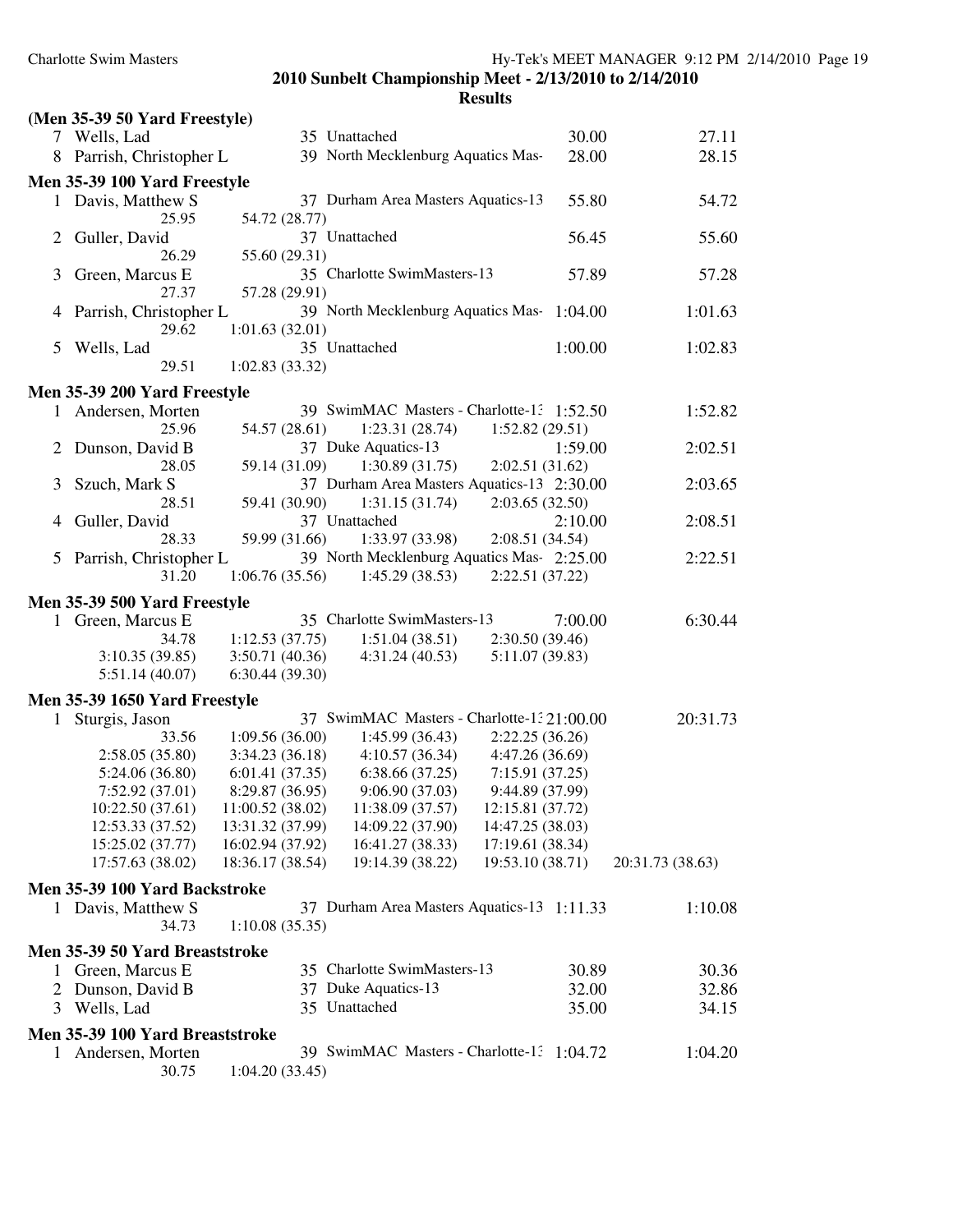|              | (Men 35-39 100 Yard Breaststroke) |                                                                                                  |         |         |
|--------------|-----------------------------------|--------------------------------------------------------------------------------------------------|---------|---------|
|              | 2 Richardson, Ty A<br>30.43       | 36 SwimMAC Masters - Charlotte-1: 1:03.50<br>1:04.33(33.90)                                      |         | 1:04.33 |
| 3            | Green, Marcus E                   | 35 Charlotte SwimMasters-13                                                                      | 1:10.45 | 1:10.61 |
|              | 33.29                             | 1:10.61(37.32)                                                                                   |         |         |
| 4            | Wells, Lad                        | 35 Unattached                                                                                    | 1:30.00 | 1:14.86 |
|              | 35.03                             | 1:14.86 (39.83)                                                                                  |         |         |
|              | Men 35-39 200 Yard Breaststroke   |                                                                                                  |         |         |
|              | 1 Richardson, Ty A                | 36 SwimMAC Masters - Charlotte-1: 2:15.00                                                        |         | 2:21.14 |
|              | 32.02                             | 1:07.88(35.86)<br>1:44.12(36.24)<br>2:21.14 (37.02)                                              |         |         |
|              | 2 Wells, Lad                      | 35 Unattached                                                                                    | 3:00.00 | 2:23.56 |
|              | 37.01                             | 2:00.98(43.18)<br>1:17.80(40.79)<br>2:23.56 (22.58)                                              |         |         |
|              | Men 35-39 50 Yard Butterfly       |                                                                                                  |         |         |
|              | 1 Green, Marcus E                 | 35 Charlotte SwimMasters-13                                                                      | 26.79   | 27.33   |
| 2            | Guller, David                     | 37 Unattached                                                                                    | 28.55   | 28.16   |
| 3            | Wells, Lad                        | 35 Unattached                                                                                    | 35.00   | 29.02   |
|              | 4 Parrish, Christopher L          | 39 North Mecklenburg Aquatics Mas-                                                               | 34.00   | 33.52   |
|              | Men 35-39 100 Yard Butterfly      |                                                                                                  |         |         |
| $\mathbf{1}$ | Andersen, Morten                  | 39 SwimMAC Masters - Charlotte-1:                                                                | 54.50   | 53.76   |
|              | 25.30                             | 53.76 (28.46)                                                                                    |         |         |
| 2            | Parrish, Christopher L            | 39 North Mecklenburg Aquatics Mas-                                                               | 1:17.00 | 1:18.62 |
|              | 36.75                             | 1:18.62(41.87)                                                                                   |         |         |
|              | Dunson, David B                   | 37 Duke Aquatics-13                                                                              | 1:00.00 | DQ      |
|              | 29.01                             | DQ (37.68)                                                                                       |         |         |
|              | Men 35-39 200 Yard Butterfly      |                                                                                                  |         |         |
|              |                                   |                                                                                                  |         |         |
|              |                                   | 39 SwimMAC Masters - Charlotte-1: 2:04.00                                                        |         | 2:05.95 |
|              | 1 Andersen, Morten<br>28.01       | 1:33.20(32.80)<br>1:00.40(32.39)<br>2:05.95(32.75)                                               |         |         |
|              |                                   |                                                                                                  |         |         |
|              | <b>Men 35-39 100 Yard IM</b>      |                                                                                                  |         |         |
|              | 1 Dunson, David B                 | 37 Duke Aquatics-13                                                                              | 1:01.00 | 1:04.93 |
|              | 30.44                             | 1:04.93(34.49)                                                                                   |         |         |
| 2            | Davis, Matthew S                  | 37 Durham Area Masters Aquatics-13 1:05.95                                                       |         | 1:05.05 |
|              | 30.58                             | 1:05.05(34.47)                                                                                   |         |         |
| 3            | Green, Marcus E                   | 35 Charlotte SwimMasters-13                                                                      | 1:05.75 | 1:06.37 |
| 4            | Parrish, Christopher L<br>36.73   | 39 North Mecklenburg Aquatics Mas-<br>1:16.28(39.55)                                             | 1:16.00 | 1:16.28 |
|              |                                   |                                                                                                  |         |         |
|              | <b>Men 35-39 200 Yard IM</b>      |                                                                                                  |         |         |
| 1            | Andersen, Morten                  | 39 SwimMAC Masters - Charlotte-1: 2:03.60                                                        |         | 2:04.37 |
|              | 25.28                             | 1:33.94(37.04)<br>2:04.37 (30.43)<br>56.90 (31.62)                                               |         |         |
| 2            | Richardson, Ty A                  | 36 SwimMAC Masters - Charlotte-1: 2:06.00                                                        |         | 2:12.28 |
|              | 28.78                             | 1:40.86 (38.23)<br>1:02.63(33.85)<br>2:12.28 (31.42)                                             |         |         |
| 3            | Davis, Matthew S                  | 37 Durham Area Masters Aquatics-13 2:27.97                                                       |         | 2:25.57 |
| 4            | 31.91                             | 1:10.94(39.03)<br>1:54.64(43.70)<br>2:25.57 (30.93)<br>39 North Mecklenburg Aquatics Mas 2:50.00 |         |         |
|              | Parrish, Christopher L<br>35.43   | 2:10.11(48.47)<br>2:48.52 (38.41)<br>1:21.64(46.21)                                              |         | 2:48.52 |
|              |                                   |                                                                                                  |         |         |
|              | <b>Men 35-39 400 Yard IM</b>      |                                                                                                  |         |         |
|              | 1 Andersen, Morten<br>27.05       | 39 SwimMAC Masters - Charlotte-1: 4:34.00<br>1:35.03(35.60)<br>2:11.14(36.11)<br>59.43 (32.38)   |         | 4:31.97 |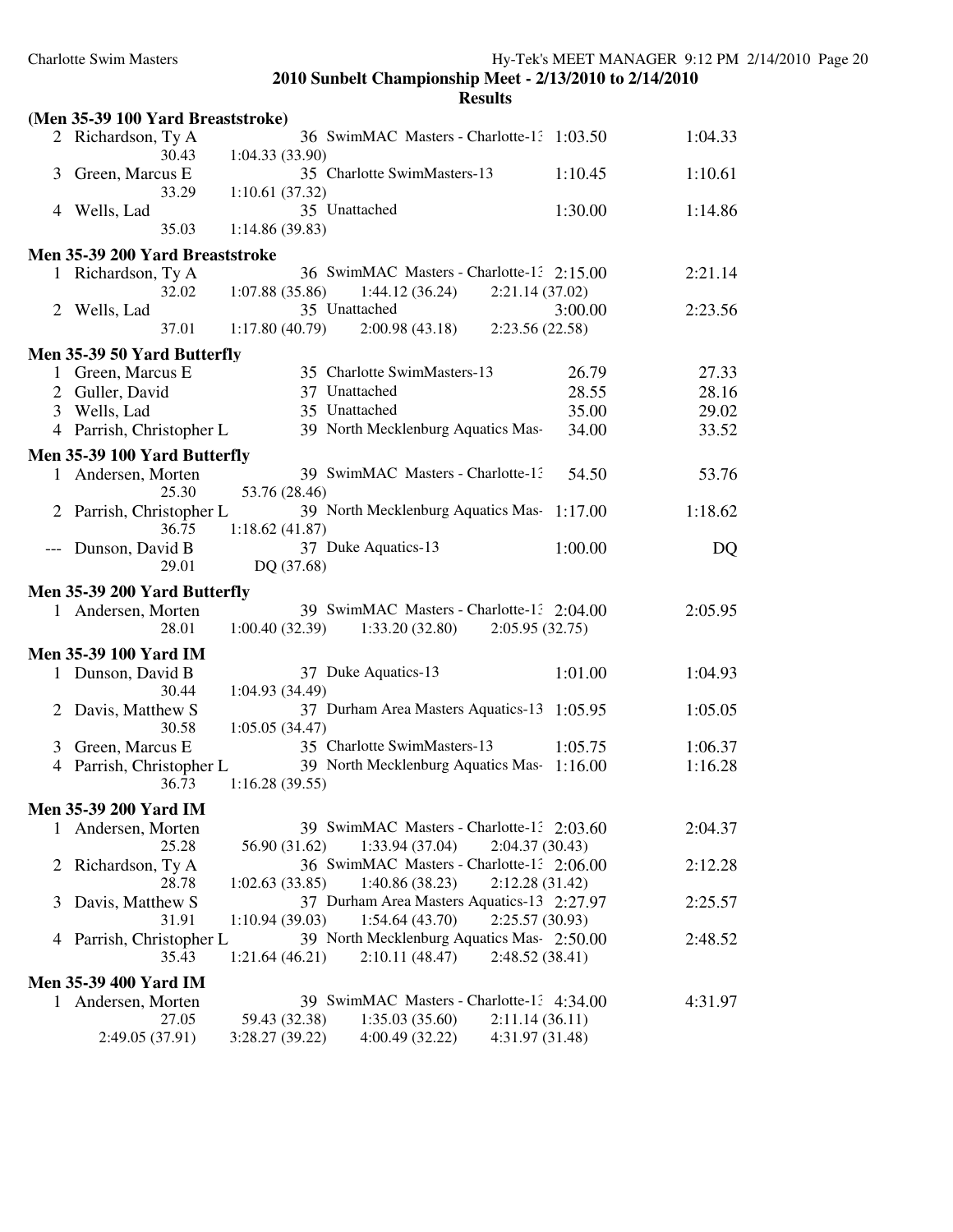# **(Men 35-39 400 Yard IM)**

| 2              | Richardson, Ty A                                        | 36 SwimMAC Masters - Charlotte-1: 4:32.00                        | 4:54.19 |
|----------------|---------------------------------------------------------|------------------------------------------------------------------|---------|
|                | 30.19                                                   | 1:44.34(39.12)<br>1:05.22(35.03)<br>2:22.86 (38.52)              |         |
|                | 3:02.58 (39.72)                                         | 4:20.07(37.42)<br>4:54.19 (34.12)<br>3:42.65(40.07)              |         |
|                | Men 40-44 50 Yard Freestyle                             |                                                                  |         |
| 1              | Murray, Jeff L                                          | 40 SwimMAC Masters - Charlotte-1:<br>21.98                       | 22.35   |
| $\overline{2}$ | Brewick, Noel                                           | 41 SwimMAC Masters - Charlotte-1:<br>23.27                       | 23.03   |
| 3              | Nygard, John A                                          | 42 Unattached<br>27.00                                           | 24.61   |
|                | 4 Perelli, David E                                      | 43 SwimMAC Masters - Charlotte-1:<br>25.00                       | 24.80   |
| 5              | Knox, Giles A                                           | 42 North Carolina Masters Swimmin-<br>36.00                      | 25.36   |
| 6              | Murray, Dave                                            | 42 SwimMAC Masters - Charlotte-1:<br>25.99                       | 25.57   |
| 7              | Lyman, BJ E                                             | 43 SwimMAC Masters - Charlotte-1:<br>28.50                       | 25.83   |
| 8              | McGrath, Jim G                                          | 41 Unattached<br>25.30                                           | 25.89   |
| 9              | Saragoni, Mario H                                       | 44 SwimMAC Masters - Charlotte-1:<br>28.00                       | 26.82   |
| 10             | Moerman, Mike E                                         | 44 James J Harris YMCA Masters -- 1<br>30.00                     | 27.32   |
| 11             | Lyons, Brent                                            | 42 North Carolina Masters Swimmin-<br>28.14                      | 27.70   |
| 12             | Dalpiaz, Steve R                                        | 43 Unattached<br>30.00                                           | 27.74   |
| 13             | Koos, Todd D                                            | 32.50<br>44 North Carolina Masters Swimmin-                      | 28.92   |
| 14             | Trogdon, Ray D                                          | 42 James J Harris YMCA Masters -- 1<br>30.00                     | 29.13   |
|                |                                                         |                                                                  |         |
|                | Men 40-44 100 Yard Freestyle                            |                                                                  |         |
| $\mathbf{1}$   | Pistorio, Tyge<br>25.69                                 | 44 SwimMAC Masters - Charlotte-1.<br>53.00<br>51.86 (26.17)      | 51.86   |
| 2              | Schultz, Norman E<br>25.75                              | 44 SwimMAC Masters - Charlotte-1:<br>53.99<br>51.98 (26.23)      | 51.98   |
| 3              | Davis, William A                                        | 42 SwimMAC Masters - Charlotte-1:<br>54.60                       | 52.60   |
| 4              | 25.57<br>Nygard, John A                                 | 52.60 (27.03)<br>42 Unattached<br>57.00                          | 54.58   |
|                | 26.64                                                   | 54.58 (27.94)                                                    |         |
| 5              | Murray, Dave                                            | 42 SwimMAC Masters - Charlotte-1.<br>59.99                       | 58.07   |
|                | 28.48                                                   | 58.07 (29.59)                                                    |         |
| 6              | Moerman, Mike E<br>28.48                                | 44 James J Harris YMCA Masters -- 1<br>1:03.53<br>1:00.43(31.95) | 1:00.43 |
| 7              | Lyons, Brent                                            | 42 North Carolina Masters Swimmin-<br>1:03.25                    | 1:01.35 |
|                | 28.74                                                   | 1:01.35(32.61)                                                   |         |
| 8              | Trogdon, Ray D                                          | 42 James J Harris YMCA Masters -- 1<br>1:07.50                   | 1:05.18 |
|                | 30.67                                                   | 1:05.18(34.51)                                                   |         |
|                |                                                         |                                                                  |         |
|                | <b>Men 40-44 200 Yard Freestyle</b><br>1 Murray, Jeff L | 40 SwimMAC Masters - Charlotte-1: 1:46.06                        | 1:47.26 |
|                | 24.11                                                   | 1:18.19(27.95)<br>1:47.26(29.07)<br>50.24 (26.13)                |         |
|                | Pistorio, Tyge                                          | 44 SwimMAC Masters - Charlotte-1: 1:58.00                        | 1:55.24 |
| $\mathbb{Z}$   | 27.46                                                   | 1:25.67(29.19)<br>1:55.24(29.57)<br>56.48 (29.02)                |         |
| 3              | Davis, William A                                        | 42 SwimMAC Masters - Charlotte-1: 2:01.00                        | 1:55.62 |
|                | 26.00                                                   | 1:24.95(30.20)<br>54.75 (28.75)<br>1:55.62(30.67)                |         |
| 4              | Schultz, Norman E                                       | 44 SwimMAC Masters - Charlotte-1: 1:59.99                        | 1:59.75 |
|                | 29.07                                                   | 1:30.12(30.56)<br>1:59.75(29.63)<br>59.56 (30.49)                |         |
| 5              | Nygard, John A                                          | 42 Unattached<br>2:00.00                                         | 2:03.04 |
|                | 28.56                                                   | 1:30.77(31.45)<br>2:03.04(32.27)<br>59.32 (30.76)                |         |
| b              | Lyman, BJ E                                             | 43 SwimMAC Masters - Charlotte-1: 2:20.00                        | 2:09.93 |
|                | 29.25                                                   | 1:35.51(33.98)<br>2:09.93 (34.42)<br>1:01.53(32.28)              |         |
| $\frac{1}{2}$  | Dalpiaz, Steve R                                        | 43 Unattached<br>3:00.00                                         | 2:38.85 |
|                | 37.56                                                   | $1:18.68(41.12)$ $2:01.12(42.44)$<br>2:38.85 (37.73)             |         |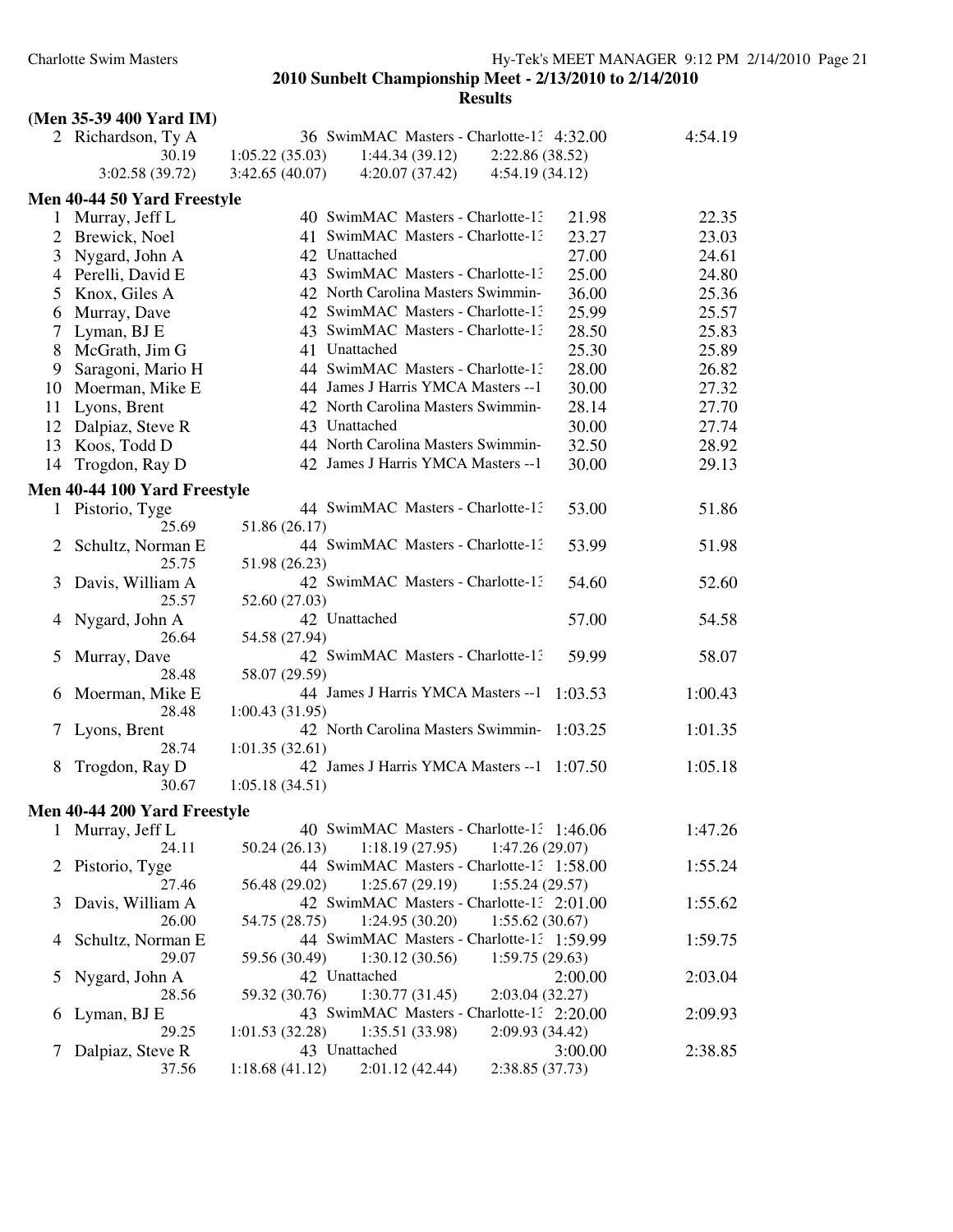|  | Men 40-44 500 Yard Freestyle |
|--|------------------------------|
|--|------------------------------|

|              | 1 Davis, William A                   | 42 SwimMAC Masters - Charlotte-1: 5:25.00                   | 5:21.84          |
|--------------|--------------------------------------|-------------------------------------------------------------|------------------|
|              | 29.48                                | 1:00.89(31.41)<br>1:32.89(32.00)<br>2:05.36(32.47)          |                  |
|              | 2:38.57(33.21)                       | 3:11.75(33.18)<br>3:45.19(33.44)<br>4:17.99 (32.80)         |                  |
|              | 4:50.64(32.65)                       | 5:21.84 (31.20)                                             |                  |
| 2            | Pistorio, Tyge                       | 44 SwimMAC Masters - Charlotte-1: 5:25.00                   | 5:26.11          |
|              | 30.24                                | 1:03.04(32.80)<br>1:36.41(33.37)<br>2:10.15(33.74)          |                  |
|              | 2:44.07 (33.92)                      | 3:17.62(33.55)<br>3:50.64(33.02)<br>4:23.54 (32.90)         |                  |
|              | 4:55.51(31.97)                       | 5:26.11(30.60)                                              |                  |
| 3            | Schultz, Norman E                    | 44 SwimMAC Masters - Charlotte-1: 5:39.99                   | 5:34.00          |
|              | 31.69                                | 1:42.17(35.37)                                              |                  |
|              |                                      | 1:06.80(35.11)<br>2:16.78(34.61)                            |                  |
|              | 2:50.16(33.38)                       | 3:23.71(33.55)<br>3:56.70(32.99)<br>4:29.90 (33.20)         |                  |
|              | 5:02.39 (32.49)                      | 5:34.00(31.61)                                              |                  |
|              | <b>Men 40-44 1000 Yard Freestyle</b> |                                                             |                  |
|              | 1 Davis, William A                   | 42 SwimMAC Masters - Charlotte-1: 11:15.00                  | 11:12.24         |
|              | 29.89                                | 1:02.61(32.72)<br>1:36.76(34.15)<br>2:10.74 (33.98)         |                  |
|              | 2:45.40 (34.66)                      | 3:19.95(34.55)<br>3:54.02(34.07)<br>4:28.43(34.41)          |                  |
|              | 5:02.57(34.14)                       | 6:09.96(33.57)<br>5:36.39 (33.82)<br>6:44.00(34.04)         |                  |
|              | 7:17.98 (33.98)                      | 7:51.84(33.86)<br>8:25.53 (33.69)<br>8:58.99 (33.46)        |                  |
|              | 9:32.87 (33.88)                      | 10:40.09 (33.50)                                            |                  |
|              |                                      | 10:06.59 (33.72)<br>11:12.24(32.15)                         |                  |
| 2            | Clark, Andy                          | 41 James J Harris YMCA Masters -- 1 14:30.00                | 13:25.65         |
|              | 34.19                                | 1:12.38(38.19)<br>1:51.73(39.35)<br>2:32.63(40.90)          |                  |
|              | 3:13.23(40.60)                       | 3:54.28(41.05)<br>4:34.71()                                 |                  |
|              | 5:15.57(40.86)                       | 5:56.06(40.49)<br>6:36.27(40.21)<br>7:17.55(41.28)          |                  |
|              | 7:58.79 (41.24)                      | 8:40.84(42.05)<br>9:21.55()                                 |                  |
|              | 10:03.45 (41.90)                     | 11:25.81(41.05)<br>10:44.76 (41.31)<br>12:07.29 (41.48)     |                  |
|              | 12:48.13 (40.84)                     | 13:25.65 (37.52)                                            |                  |
|              | Men 40-44 1650 Yard Freestyle        |                                                             |                  |
|              | 1 Schultz, Norman E                  | 44 SwimMAC Masters - Charlotte-1: 19:44.99                  | 19:07.41         |
|              | 32.68                                | 1:09.27(36.59)<br>1:45.43(36.16)<br>2:21.34 (35.91)         |                  |
|              | 2:56.68 (35.34)                      | 3:32.04 (35.36)<br>4:07.71(35.67)<br>4:43.34 (35.63)        |                  |
|              | 5:19.07 (35.73)                      | 5:54.26 (35.19)<br>6:28.88(34.62)<br>7:03.33(34.45)         |                  |
|              |                                      |                                                             |                  |
|              | 7:38.32 (34.99)                      | 8:12.87 (34.55)<br>8:47.82 (34.95)<br>9:22.74 (34.92)       |                  |
|              | 9:57.59(34.85)                       | 11:06.91 (34.64)<br>10:32.27 (34.68)<br>11:41.45 (34.54)    |                  |
|              | 12:16.29 (34.84)                     | 12:50.92 (34.63)<br>13:25.74 (34.82)<br>14:00.46 (34.72)    |                  |
|              | 14:35.26 (34.80)                     | 15:09.88 (34.62)<br>15:44.30 (34.42)<br>16:18.59 (34.29)    |                  |
|              | 16:53.04 (34.45)                     | 17:26.94 (33.90)<br>18:00.97 (34.03)<br>18:34.92 (33.95)    | 19:07.41 (32.49) |
|              | Men 40-44 50 Yard Backstroke         |                                                             |                  |
| $\mathbf{I}$ | Davis, William A                     | 42 SwimMAC Masters - Charlotte-13<br>30.03                  | 29.61            |
| 2            | Murray, Dave                         | 42 SwimMAC Masters - Charlotte-1.<br>33.99                  | 30.60            |
| 3            | McGrath, Jim G                       | 41 Unattached<br>29.11                                      | 32.54            |
|              |                                      | 44 SwimMAC Masters - Charlotte-13                           |                  |
| 4            | Saragoni, Mario H                    | 33.00                                                       | 32.90            |
| 5            | Lyons, Brent                         | 42 North Carolina Masters Swimmin-<br>35.00                 | 33.81            |
|              | Men 40-44 100 Yard Backstroke        |                                                             |                  |
| 1            | Brewick, Noel                        | 41 SwimMAC Masters - Charlotte-1:<br>59.69                  | 1:00.12          |
|              | 29.33                                | 1:00.12 (30.79)                                             |                  |
| 2            | Knox, Giles A                        | 42 North Carolina Masters Swimmin-<br>1:08.00               | 1:05.99          |
|              | 32.47                                | 1:05.99(33.52)                                              |                  |
| 3            | Lyman, BJ E                          | 43 SwimMAC Masters - Charlotte-1: 1:22.00                   | 1:07.84          |
|              | 32.67                                | 1:07.84(35.17)                                              |                  |
|              |                                      |                                                             |                  |
|              |                                      |                                                             |                  |
| 4            | Murray, Dave<br>33.43                | 42 SwimMAC Masters - Charlotte-1: 1:10.99<br>1:08.24(34.81) | 1:08.24          |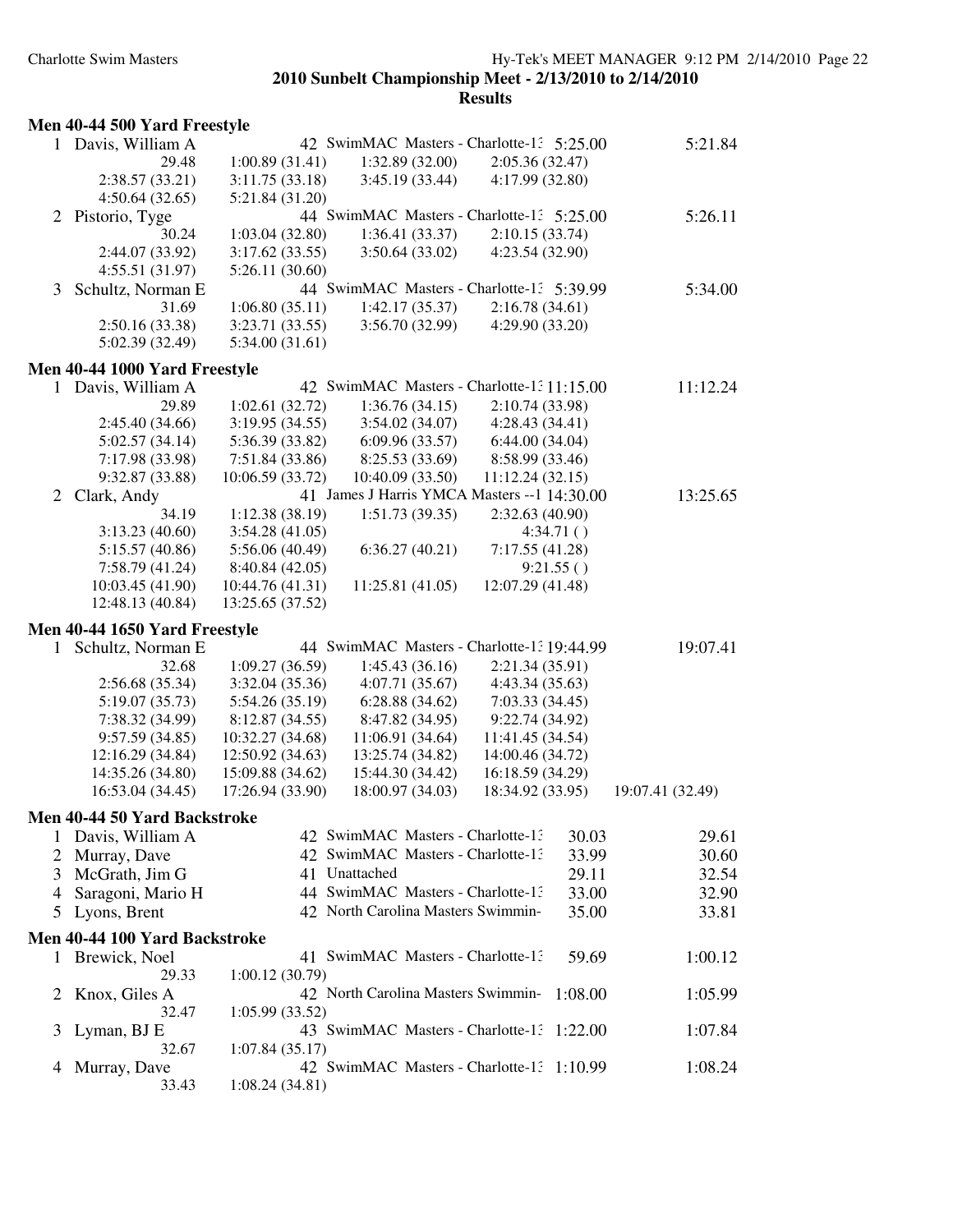|                | <b>Men 40-44 50 Yard Breaststroke</b> |                                                              |         |         |
|----------------|---------------------------------------|--------------------------------------------------------------|---------|---------|
|                | *1 Brewick, Noel                      | 41 SwimMAC Masters - Charlotte-13                            | 27.99   | 28.27   |
| $*1$           | Finn, John P                          | 41 SwimMAC Masters - Charlotte-1.                            | 29.20   | 28.89   |
| $\overline{2}$ | McGrath, Jim G                        | 41 Unattached                                                | 30.08   | 30.97   |
| 3              | Pistorio, Tyge                        | 44 SwimMAC Masters - Charlotte-13                            | 34.50   | 30.98   |
| 4              | Perelli, David E                      | 43 SwimMAC Masters - Charlotte-1:                            | 33.00   | 34.06   |
| 5              | Saragoni, Mario H                     | 44 SwimMAC Masters - Charlotte-1:                            | 36.00   | 34.19   |
| 6              | Murray, Dave                          | 42 SwimMAC Masters - Charlotte-1:                            | 37.99   | 34.39   |
| 7              | Lyons, Brent                          | 42 North Carolina Masters Swimmin-                           | 37.01   | 36.88   |
|                | Men 40-44 100 Yard Breaststroke       |                                                              |         |         |
| 1              | Finn, John P                          | 41 SwimMAC Masters - Charlotte-1: 1:05.30                    |         | 1:05.66 |
|                | 30.49                                 | 1:05.66(35.17)                                               |         |         |
|                | 2 McGrath, Jim G                      | 41 Unattached                                                | 1:07.55 | 1:08.30 |
|                | 32.33                                 | 1:08.30(35.97)                                               |         |         |
| 3              | Murray, Dave                          | 42 SwimMAC Masters - Charlotte-1: 1:20.99                    |         | 1:15.66 |
|                | 35.90                                 | 1:15.66(39.76)                                               |         |         |
| 4              | Saragoni, Mario H                     | 44 SwimMAC Masters - Charlotte-1: 1:20.00                    |         | 1:15.84 |
|                | 35.53                                 | 1:15.84(40.31)                                               |         |         |
|                | Men 40-44 200 Yard Breaststroke       |                                                              |         |         |
|                | 1 Knox, Giles A                       | 42 North Carolina Masters Swimmin-2:20.00                    |         | 2:34.34 |
|                | 32.83                                 | 1:10.76(37.93)<br>1:51.78(41.02)<br>2:34.34(42.56)           |         |         |
|                | 2 Finn, John P                        | 41 SwimMAC Masters - Charlotte-1: 2:29.00                    |         | 2:29.88 |
|                | 33.98                                 | 1:11.69(37.71)<br>1:50.77(39.08)<br>2:29.88(39.11)           |         |         |
|                | Men 40-44 50 Yard Butterfly           |                                                              |         |         |
| 1              | Finn, John P                          | 41 SwimMAC Masters - Charlotte-1:                            | 25.50   | 25.68   |
| $\overline{2}$ | Murray, Dave                          | 42 SwimMAC Masters - Charlotte-1:                            | 28.99   | 26.92   |
| 3              | Moerman, Mike E                       | 44 James J Harris YMCA Masters -- 1                          | 29.75   | 29.14   |
| 4              | McGrath, Jim G                        | 41 Unattached                                                | 27.89   | 29.89   |
| 5              | Saragoni, Mario H                     | 44 SwimMAC Masters - Charlotte-1:                            | 33.00   | 31.16   |
| 6              | Lyons, Brent                          | 42 North Carolina Masters Swimmin-                           | 31.34   | 31.54   |
| 7              | Trogdon, Ray D                        | 42 James J Harris YMCA Masters -- 1                          | 33.50   | 32.33   |
|                |                                       |                                                              |         |         |
|                | Men 40-44 100 Yard Butterfly          |                                                              |         |         |
| 1              | Murray, Jeff L                        | 40 SwimMAC Masters - Charlotte-1:                            | 52.60   | 53.41   |
|                | 24.14                                 | 53.41 (29.27)                                                |         |         |
| 2              | Knox, Giles A                         | 42 North Carolina Masters Swimmin-                           | 1:00.00 | 1:00.49 |
| 3              | 27.54                                 | 1:00.49 (32.95)<br>44 SwimMAC Masters - Charlotte-1: 1:03.99 |         | 1:02.51 |
|                | Schultz, Norman E<br>30.43            | 1:02.51(32.08)                                               |         |         |
| 4              | Trogdon, Ray D                        | 42 James J Harris YMCA Masters -- 1 1:18.00                  |         | 1:20.82 |
|                | 36.94                                 | 1:20.82(43.88)                                               |         |         |
|                |                                       |                                                              |         |         |
|                | <b>Men 40-44 100 Yard IM</b>          | 41 SwimMAC Masters - Charlotte-1:                            |         |         |
| $*1$           | Brewick, Noel<br>26.44                |                                                              | 57.00   | 56.99   |
| $*1$           |                                       | 56.99 (30.55)<br>41 SwimMAC Masters - Charlotte-1:           | 59.90   |         |
|                | Finn, John P<br>27.34                 | 1:00.14(32.80)                                               |         | 1:00.14 |
| $\mathbf{2}$   | McGrath, Jim G                        | 41 Unattached                                                | 1:02.11 | 1:04.48 |
|                | 30.69                                 | 1:04.48 (33.79)                                              |         |         |
| 3              | Murray, Dave                          | 42 SwimMAC Masters - Charlotte-1: 1:09.99                    |         | 1:06.61 |
|                | 30.46                                 | 1:06.61(36.15)                                               |         |         |
| 4              | Saragoni, Mario H                     | 44 SwimMAC Masters - Charlotte-1: 1:15.00                    |         | 1:09.59 |
|                | 31.53                                 | 1:09.59(38.06)                                               |         |         |
|                |                                       |                                                              |         |         |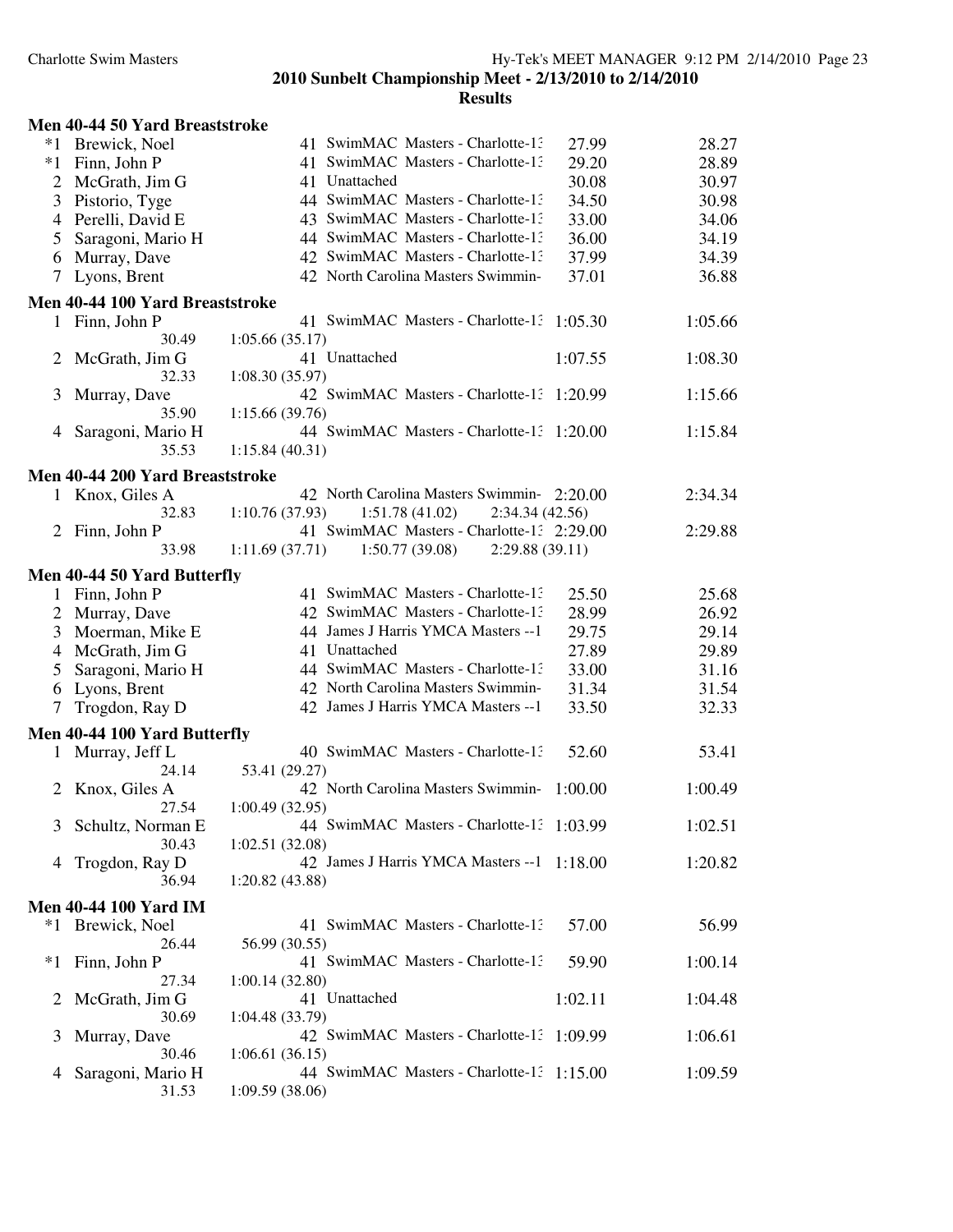|                | (Men 40-44 100 Yard IM)      |                                                                 |         |
|----------------|------------------------------|-----------------------------------------------------------------|---------|
|                | 5 Lyons, Brent<br>32.98      | 42 North Carolina Masters Swimmin-<br>1:10.85<br>1:11.30(38.32) | 1:11.30 |
| 6              | Moerman, Mike E              | 44 James J Harris YMCA Masters -- 1<br>1:15.29                  | 1:11.63 |
|                | 32.09                        | 1:11.63(39.54)<br>41 James J Harris YMCA Masters --1 1:25.00    | 1:12.92 |
| 7              | Clark, Andy<br>34.02         | 1:12.92 (38.90)                                                 |         |
| 8              | Koos, Todd D                 | 44 North Carolina Masters Swimmin-<br>1:25.00                   | 1:17.96 |
|                | 35.57                        | 1:17.96 (42.39)                                                 |         |
|                | <b>Men 40-44 200 Yard IM</b> |                                                                 |         |
|                | 1 Pistorio, Tyge             | 44 SwimMAC Masters - Charlotte-1: 2:13.50                       | 2:10.69 |
|                | 27.96                        | 1:01.37(33.41)<br>1:40.72(39.35)<br>2:10.69(29.97)              |         |
|                | 2 Schultz, Norman E          | 44 SwimMAC Masters - Charlotte-1: 2:22.99                       | 2:13.61 |
|                | 29.64                        | 1:04.89(35.25)<br>1:43.90(39.01)<br>2:13.61(29.71)              |         |
|                | <b>Men 40-44 400 Yard IM</b> |                                                                 |         |
| $\mathbf{1}$   | Pistorio, Tyge               | 44 SwimMAC Masters - Charlotte-1: 4:59.00                       | 4:46.23 |
|                | 29.71                        | 1:03.01(33.30)<br>1:40.55(37.54)<br>2:17.33(36.78)              |         |
|                | 3:00.46(43.13)               | 4:15.17(32.67)<br>3:42.50(42.04)<br>4:46.23(31.06)              |         |
| 2              | Schultz, Norman E            | 44 SwimMAC Masters - Charlotte-1: 4:59.99                       | 5:02.87 |
|                | 32.73                        | 1:09.70(36.97)<br>1:51.57(41.87)<br>2:29.59 (38.02)             |         |
|                | 3:13.05(43.46)               | 3:55.19(42.14)<br>4:30.63(35.44)<br>5:02.87 (32.24)             |         |
|                | Men 45-49 50 Yard Freestyle  |                                                                 |         |
| $\mathbf{1}$   | Haynes, David P              | 45 Charlotte SwimMasters-13<br>23.20                            | 23.25   |
| $\overline{2}$ | Smith, Jeffrey H             | 46 SwimMAC Masters - Charlotte-1:<br>26.00                      | 25.04   |
| 3              | Voss, Frank R                | 49 Columbia Masters-55<br>25.50                                 | 25.26   |
| 4              | D'Englere, Paul M            | 48 North Carolina Masters Swimmin-<br>26.10                     | 25.76   |
| 5              | Jay, Mike                    | 47 North Carolina Masters Swimmin-<br>25.96                     | 26.21   |
| 6              |                              | 49 North Carolina Masters Swimmin-<br>26.00                     | 26.92   |
| 7              | Wynn, Richard T              | 28.00<br>48 North Mecklenburg Aquatics Mas-                     |         |
|                | Dickerman, Dwight            | 49 SwimMAC Masters - Charlotte-1:                               | 26.97   |
| 8              | White, Jay K                 | 30.20                                                           | 29.17   |
| 9              | Adams, Robert D              | 49 North Carolina Masters Swimmin-<br>31.10                     | 31.53   |
| 10             | Engels, Detlef N             | 46 SwimMAC Masters - Charlotte-1:<br>38.00                      | 32.98   |
|                | Men 45-49 100 Yard Freestyle |                                                                 |         |
| $\mathbf{1}$   | Haynes, David P              | 45 Charlotte SwimMasters-13<br>55.00                            | 52.37   |
|                | 25.84                        | 52.37 (26.53)                                                   |         |
|                | 2 D'Englere, Paul M          | 48 North Carolina Masters Swimmin-<br>57.50                     | 57.30   |
|                | 27.88                        | 57.30 (29.42)                                                   |         |
| 3              | Dickerman, Dwight            | 48 North Mecklenburg Aquatics Mas-<br>59.50                     | 59.78   |
|                | 28.62                        | 59.78 (31.16)                                                   |         |
| 4              | Jay, Mike                    | 47 North Carolina Masters Swimmin-<br>1:10.00                   | 1:01.88 |
|                | 29.65                        | 1:01.88(32.23)                                                  |         |
| 5              | Adams, Robert D              | 49 North Carolina Masters Swimmin-<br>1:11.00                   | 1:08.77 |
|                | 34.22                        | 1:08.77(34.55)                                                  |         |
| 6              | Engels, Detlef N             | 46 SwimMAC Masters - Charlotte-1: 1:15.14                       | 1:15.44 |
|                | 35.82                        | 1:15.44(39.62)                                                  |         |
|                | Men 45-49 200 Yard Freestyle |                                                                 |         |
| 1              | Jay, Mike                    | 47 North Carolina Masters Swimmin- 2:30.00                      | 2:22.31 |
|                | 31.70                        | 1:46.29(37.53)<br>2:22.31 (36.02)<br>1:08.76(37.06)             |         |
| $\overline{2}$ | Adams, Robert D              | 49 North Carolina Masters Swimmin- 2:36.00                      | 2:44.01 |
|                | 40.11                        | 2:44.01 (39.95)<br>1:21.90 (41.79)<br>2:04.06(42.16)            |         |
|                |                              |                                                                 |         |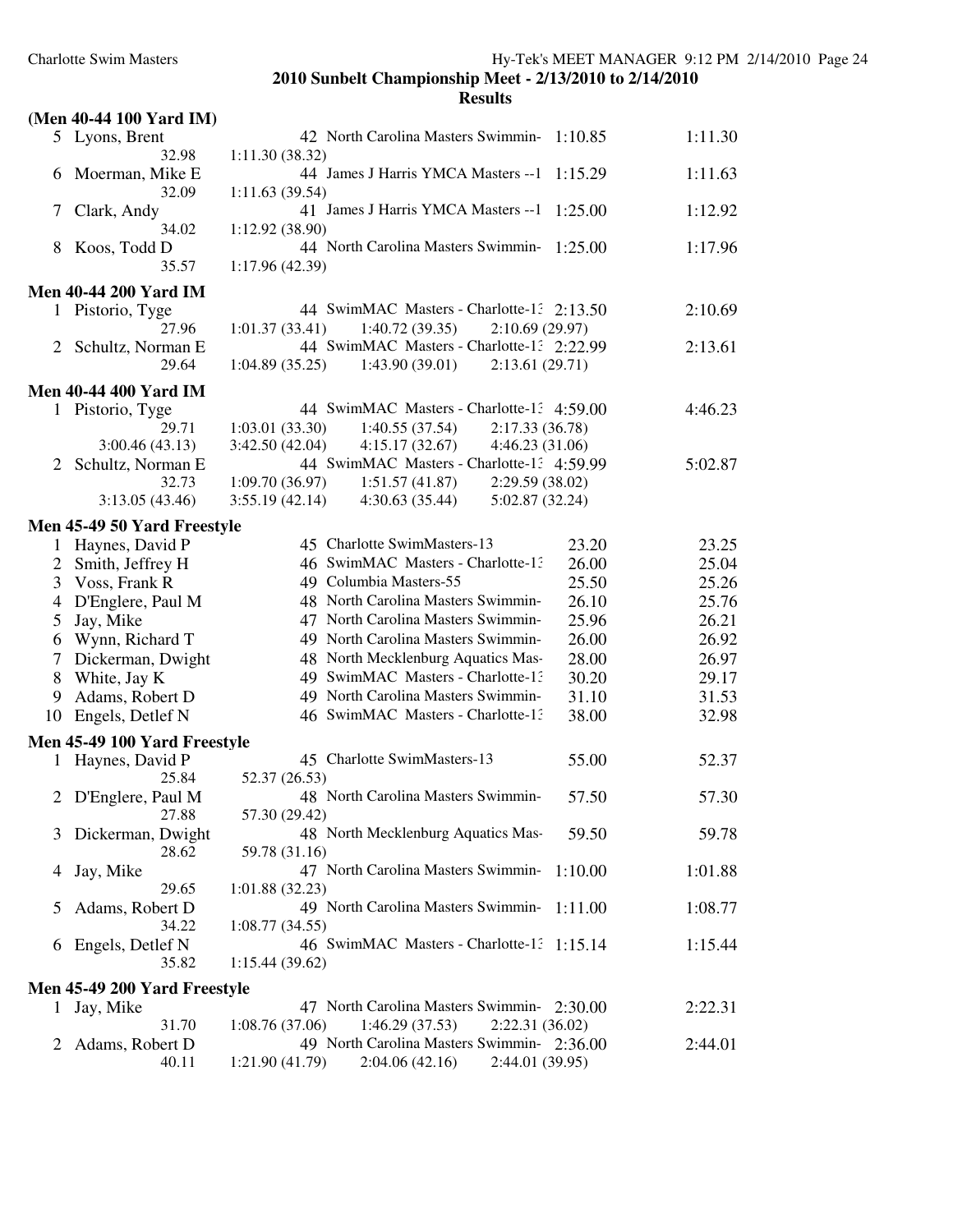|                | (Men 45-49 200 Yard Freestyle) |                                                         |          |
|----------------|--------------------------------|---------------------------------------------------------|----------|
|                | 3 Engels, Detlef N             | 46 SwimMAC Masters - Charlotte-1: 2:45.00               | 2:48.68  |
|                | 35.09                          | 1:16.08(40.99)<br>2:01.16(45.08)<br>2:48.68(47.52)      |          |
|                |                                |                                                         |          |
|                | Men 45-49 500 Yard Freestyle   |                                                         |          |
|                | 1 D'Englere, Paul M            | 48 North Carolina Masters Swimmin- 5:49.50              | 5:38.99  |
|                | 31.19                          | 1:39.63(34.53)<br>1:05.10(33.91)<br>2:13.97 (34.34)     |          |
|                | 2:48.46 (34.49)                | 3:22.56(34.10)<br>3:56.97(34.41)<br>4:31.09(34.12)      |          |
|                | 5:05.24(34.15)                 | 5:38.99 (33.75)                                         |          |
| 2              | Smith, Stratton                | 45 SwimMAC Masters - Charlotte-1: 5:37.00               | 5:48.03  |
|                | 31.69                          | 1:39.72(34.11)<br>2:14.48(34.76)<br>1:05.61(33.92)      |          |
|                | 2:49.70 (35.22)                | 3:25.46 (35.76)<br>4:01.21(35.75)<br>4:37.08 (35.87)    |          |
|                | 5:12.95 (35.87)                | 5:48.03 (35.08)                                         |          |
|                | Men 45-49 1000 Yard Freestyle  |                                                         |          |
| $\mathbf{1}$   | Smith, Stratton                | 45 SwimMAC Masters - Charlotte-1: 11:33.00              | 11:53.43 |
|                | 32.58                          | 2:18.08(35.37)<br>1:07.27(34.69)<br>1:42.71(35.44)      |          |
|                | 2:53.82 (35.74)                | 3:29.47(35.65)<br>4:05.13(35.66)<br>4:40.93 (35.80)     |          |
|                | 5:17.02 (36.09)                | 5:53.34 (36.32)<br>6:29.33(35.99)<br>7:05.47(36.14)     |          |
|                | 7:41.81 (36.34)                | 8:18.24 (36.43)<br>8:54.68 (36.44)<br>9:31.10(36.42)    |          |
|                | 10:07.22 (36.12)               | 10:43.35 (36.13)<br>11:18.89(35.54)<br>11:53.43 (34.54) |          |
|                |                                |                                                         |          |
|                | Men 45-49 50 Yard Backstroke   | 48 North Carolina Masters Swimmin-                      |          |
| $\mathbf{1}$   | D'Englere, Paul M              | 30.40                                                   | 29.60    |
| 2              | Dessloch, Roy E                | 49 Team Greenville Masters-55<br>31.50                  | 29.77    |
|                | 3 White, Jay K                 | 49 SwimMAC Masters - Charlotte-1:<br>34.01              | 33.75    |
|                | 4 Dickerman, Dwight            | 48 North Mecklenburg Aquatics Mas-<br>35.50             | 35.54    |
| 5              | Adams, Robert D                | 49 North Carolina Masters Swimmin-<br>41.40             | 40.66    |
| 6              | Engels, Detlef N               | 46 SwimMAC Masters - Charlotte-1:<br>44.37              | 44.62    |
|                | Men 45-49 100 Yard Backstroke  |                                                         |          |
| 1              | Smith, Jeffrey H               | 46 SwimMAC Masters - Charlotte-1.<br>1:03.00            | 1:02.78  |
|                | 31.23                          | 1:02.78(31.55)                                          |          |
| 2              | D'Englere, Paul M              | 48 North Carolina Masters Swimmin-<br>1:06.20           | 1:06.03  |
|                | 32.94                          | 1:06.03(33.09)                                          |          |
| 3              | Voss, Frank R                  | 49 Columbia Masters-55<br>1:09.20                       | 1:06.93  |
|                | 32.79                          | 1:06.93(34.14)                                          |          |
| 4              | Syfert, Tom A                  | 47 Gamecock Masters Swim Club-55<br>1:23.00             | 1:11.22  |
|                | 34.47                          | 1:11.22(36.75)                                          |          |
| 5              | White, Jay K                   | 49 SwimMAC Masters - Charlotte-1: 1:18.30               | 1:17.04  |
|                | 38.08                          | 1:17.04 (38.96)                                         |          |
|                | 6 Engels, Detlef N             | 46 SwimMAC Masters - Charlotte-1: 1:45.00               | 1:35.49  |
|                | 46.86                          | 1:35.49(48.63)                                          |          |
|                |                                |                                                         |          |
|                | Men 45-49 200 Yard Backstroke  |                                                         |          |
|                | 1 Hilgen, Tom H                | 45 SwimMAC Masters - Charlotte-1: 2:19.37               | 2:21.01  |
|                | 33.93                          | 1:46.78(36.44)<br>2:21.01 (34.23)<br>1:10.34(36.41)     |          |
| $\overline{2}$ | D'Englere, Paul M              | 48 North Carolina Masters Swimmin- 2:16.40              | 2:24.77  |
|                | 34.63                          | 1:47.96(37.14)<br>2:24.77 (36.81)<br>1:10.82(36.19)     |          |
| 3              | White, Jay K                   | 49 SwimMAC Masters - Charlotte-1: 2:46.96               | 2:44.83  |
|                | 38.58                          | 2:03.55(43.29)<br>1:20.26(41.68)<br>2:44.83 (41.28)     |          |
| 4              | Dessloch, Roy E                | 49 Team Greenville Masters-55<br>2:40.00                | 3:01.46  |
|                | 32.93                          | 2:07.20 (1:01.89)<br>1:05.31(32.38)<br>3:01.46(54.26)   |          |
|                | Men 45-49 50 Yard Breaststroke |                                                         |          |
| 2              | Haynes, David P                | 45 Charlotte SwimMasters-13<br>38.00                    | 29.83    |
|                | 3 Long, Rob                    | 49 SwimMAC Masters - Charlotte-13<br>31.00              | 30.88    |
|                |                                |                                                         |          |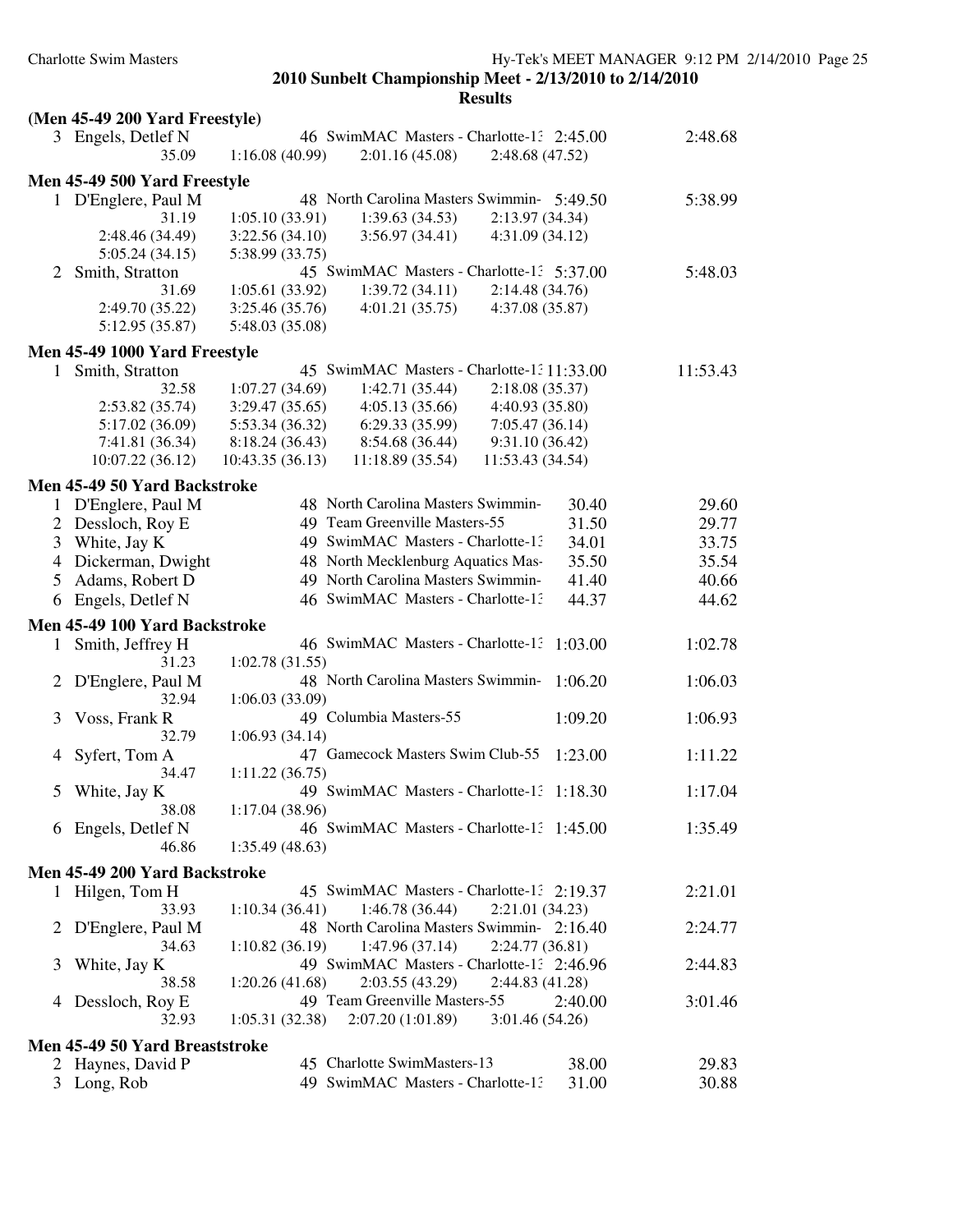|                | (Men 45-49 50 Yard Breaststroke) |                                                      |         |         |
|----------------|----------------------------------|------------------------------------------------------|---------|---------|
|                | 4 Smith, Jeffrey H               | 46 SwimMAC Masters - Charlotte-1:                    | 33.00   | 32.37   |
| 5              | Voss, Frank R                    | 49 Columbia Masters-55                               | 32.90   | 32.55   |
| 6              | D'Englere, Paul M                | 48 North Carolina Masters Swimmin-                   | 33.40   | 33.08   |
| 7              | Carbone, Greg                    | 49 Gamecock Masters Swim Club-55                     | 38.00   | 35.34   |
| 8              | Syfert, Tom A                    | 47 Gamecock Masters Swim Club-55                     | 35.00   | 35.57   |
| 9              | Dickerman, Dwight                | 48 North Mecklenburg Aquatics Mas-                   | 37.50   | 35.69   |
| 10             | White, Jay K                     | 49 SwimMAC Masters - Charlotte-1:                    | 37.12   | 36.18   |
| 11             | Engels, Detlef N                 | 46 SwimMAC Masters - Charlotte-1:                    | 43.78   | 42.59   |
|                | Men 45-49 100 Yard Breaststroke  |                                                      |         |         |
| 1              | Haynes, David P                  | 45 Charlotte SwimMasters-13                          | 1:15.00 | 1:07.07 |
|                | 32.17                            | 1:07.07(34.90)                                       |         |         |
| $\overline{2}$ | Long, Rob                        | 49 SwimMAC Masters - Charlotte-1.                    | 1:06.40 | 1:07.13 |
|                | 31.94                            | 1:07.13(35.19)                                       |         |         |
| 3              | Engels, Detlef N                 | 46 SwimMAC Masters - Charlotte-1: 2:30.00            |         | 1:37.99 |
|                | 45.54                            | 1:37.99(52.45)                                       |         |         |
| 4              | Adams, Robert D                  | 49 North Carolina Masters Swimmin-                   | 1:38.00 | 1:43.98 |
|                | 51.69                            | 1:43.98 (52.29)                                      |         |         |
|                | Men 45-49 200 Yard Breaststroke  |                                                      |         |         |
| 1              | Long, Rob                        | 49 SwimMAC Masters - Charlotte-1: 2:20.00            |         | 2:25.27 |
|                | 32.40                            | 1:08.89(36.49)<br>1:47.07(38.18)<br>2:25.27 (38.20)  |         |         |
| 3              | Voss, Frank R                    | 49 Columbia Masters-55                               | 2:38.60 | 2:41.16 |
|                | 36.44                            | 1:17.25(40.81)<br>1:59.36(42.11)<br>2:41.16 (41.80)  |         |         |
| 4              | Carbone, Greg                    | 49 Gamecock Masters Swim Club-55 2:57.00             |         | 2:50.67 |
|                | 38.09                            | 1:21.92(43.83)<br>2:06.43(44.51)<br>2:50.67(44.24)   |         |         |
|                | Men 45-49 50 Yard Butterfly      |                                                      |         |         |
| $\mathbf{1}$   | Haynes, David P                  | 45 Charlotte SwimMasters-13                          | 27.00   | 25.50   |
| 2              | D'Englere, Paul M                | 48 North Carolina Masters Swimmin-                   | 28.74   | 28.03   |
| 3              | Dickerman, Dwight                | 48 North Mecklenburg Aquatics Mas-                   | 29.50   | 28.88   |
| $\overline{4}$ | Dessloch, Roy E                  | 49 Team Greenville Masters-55                        | 30.00   | 29.21   |
| 5              | Jay, Mike                        | 47 North Carolina Masters Swimmin-                   | 28.21   | 29.22   |
| 6              | White, Jay K                     | 49 SwimMAC Masters - Charlotte-1:                    | 33.22   | 33.67   |
| 7              | Engels, Detlef N                 | 46 SwimMAC Masters - Charlotte-1:                    | 1:00.00 | 41.63   |
|                |                                  |                                                      |         |         |
|                | Men 45-49 100 Yard Butterfly     |                                                      |         |         |
| 1              | Haynes, David P                  | 45 Charlotte SwimMasters-13                          | 1:02.00 | 57.67   |
|                | 27.37                            | 57.67 (30.30)                                        |         |         |
| 2              | Smith, Jeffrey H                 | 46 SwimMAC Masters - Charlotte-1: 1:03.00            |         | 1:01.92 |
|                | 28.86                            | 1:01.92(33.06)                                       |         |         |
| 3              | D'Englere, Paul M                | 48 North Carolina Masters Swimmin-                   | 1:03.90 | 1:04.62 |
|                | 30.11                            | 1:04.62(34.51)<br>47 North Carolina Masters Swimmin- | 1:25.00 |         |
| 4              | Jay, Mike<br>33.70               | 1:16.06(42.36)                                       |         | 1:16.06 |
|                |                                  |                                                      |         |         |
|                | Men 45-49 200 Yard Butterfly     |                                                      |         |         |
|                | 1 Jay, Mike                      | 47 North Carolina Masters Swimmin-4:00.00            |         | 3:21.52 |
|                | 45.74                            | 2:31.54(53.29)<br>3:21.52 (49.98)<br>1:38.25(52.51)  |         |         |
|                | <b>Men 45-49 100 Yard IM</b>     |                                                      |         |         |
| 2              | Smith, Jeffrey H                 | 46 SwimMAC Masters - Charlotte-1: 1:03.00            |         | 1:01.85 |
|                | 28.65                            | 1:01.85(33.20)                                       |         |         |
| 3              | Long, Rob                        | 49 SwimMAC Masters - Charlotte-1: 1:07.00            |         | 1:03.34 |
|                | 30.65                            | 1:03.34(32.69)                                       |         |         |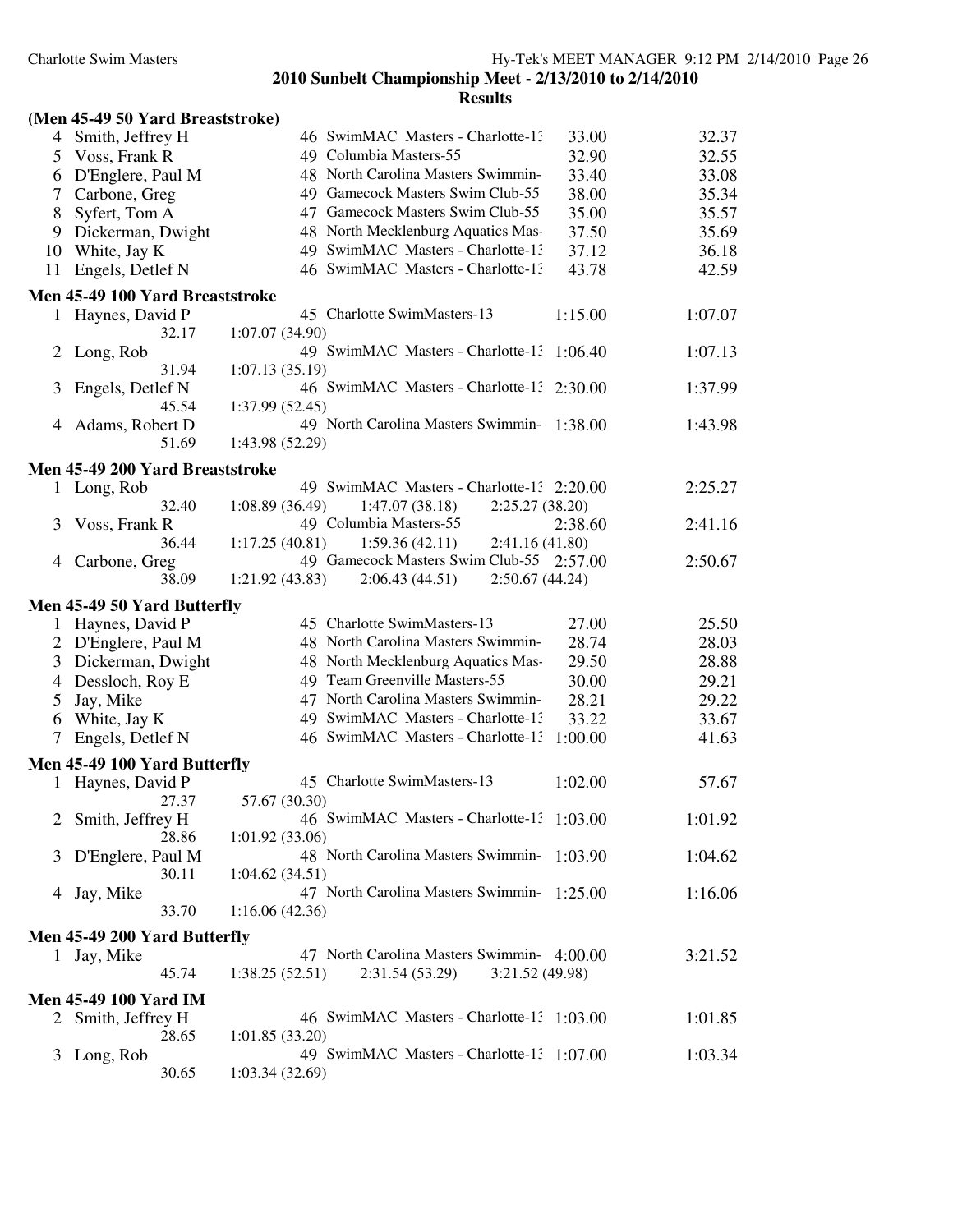#### **(Men 45-49 100 Yard IM)**

| 49 Columbia Masters-55<br>4 Voss, Frank R<br>30.39<br>1:04.24(33.85)<br>45 SwimMAC Masters - Charlotte-1:<br>1:05.05<br>5<br>Smith, Stratton<br>30.23<br>1:05.31(35.08)<br>D'Englere, Paul M<br>48 North Carolina Masters Swimmin-<br>1:06.20<br>6<br>31.28<br>1:05.72(34.44)<br>47 Gamecock Masters Swim Club-55<br>1:16.00<br>7<br>Syfert, Tom A<br>31.89<br>1:09.23(37.34)<br>48 North Mecklenburg Aquatics Mas-<br>Dickerman, Dwight<br>8<br>32.48<br>1:10.71(38.23)<br>49 SwimMAC Masters - Charlotte-1:<br>9<br>White, Jay K<br>1:16.44<br>34.42<br>1:15.28(40.86)<br>49 North Carolina Masters Swimmin-<br>Adams, Robert D<br>1:25.00<br>10<br>46 SwimMAC Masters - Charlotte-1:<br>Engels, Detlef N<br>1:36.47<br>11<br>45.74<br>1:33.55(47.81)<br><b>Men 45-49 200 Yard IM</b><br>45 SwimMAC Masters - Charlotte-1: 2:22.00<br>1 Hilgen, Tom H<br>1:43.76(39.14)<br>30.37<br>1:04.62(34.25)<br>2:16.41(32.65)<br>49 SwimMAC Masters - Charlotte-1: 2:19.80<br>Long, Rob<br>$\mathbf{2}$<br>29.09<br>1:06.87(37.78)<br>1:44.15 (37.28)<br>2:17.11(32.96)<br>45 SwimMAC Masters - Charlotte-1: 2:20.09<br>Smith, Stratton<br>3<br>31.11<br>1:51.35(43.88)<br>2:25.69 (34.34)<br>1:07.47(36.36)<br>49 North Carolina Masters Swimmin-3:20.00<br>4 Adams, Robert D<br>44.13<br>1:34.18(50.05)<br>$2:34.32(1:00.14)$ $3:15.56(41.24)$<br><b>Men 50-54 50 Yard Freestyle</b><br>52 Duke Aquatics-13<br>1 Klein, Jon E<br>50 North Carolina Masters Swimmin-<br>2 Haller, Fritz B<br>51 James J Harris YMCA Masters -- 1<br>3 Acheson, Scott A<br><b>Men 50-54 100 Yard Freestyle</b><br>52 Duke Aquatics-13<br>1 Klein, Jon E<br>26.16<br>54.37 (28.21)<br>51 Charlotte SwimMasters-13<br>Phillips, John M<br>2<br>54.99 (28.48)<br>26.51<br>50 Unattached<br>Hollett, Peter G<br>3<br>26.78<br>55.14 (28.36)<br>51 Charlotte SwimMasters-13<br>1:08.00<br>4 Murphy, Mike P<br>1:13.02(39.77)<br>33.25<br>Acheson, Scott A<br>5<br>35.52<br>1:15.44(39.92)<br><b>Men 50-54 200 Yard Freestyle</b><br>50 Unattached<br>Hollett, Peter G<br>2:00.00<br>1<br>29.00<br>59.38 (30.38)<br>1:30.13(30.75)<br>2:00.55(30.42)<br>52 Duke Aquatics-13<br>Klein, Jon E<br>2:02.00<br>2<br>27.94<br>59.45 (31.51)<br>1:31.79 (32.34)<br>2:02.02(30.23)<br>52 Raleigh Area Masters-13<br>Spencer, Michael J<br>2:06.85<br>3<br>28.80<br>1:00.13(31.33)<br>1:32.15(32.02)<br>2:04.68 (32.53)<br>51 Charlotte SwimMasters-13<br>Phillips, John M<br>2:08.00<br>4 |       |                                                    |         |
|------------------------------------------------------------------------------------------------------------------------------------------------------------------------------------------------------------------------------------------------------------------------------------------------------------------------------------------------------------------------------------------------------------------------------------------------------------------------------------------------------------------------------------------------------------------------------------------------------------------------------------------------------------------------------------------------------------------------------------------------------------------------------------------------------------------------------------------------------------------------------------------------------------------------------------------------------------------------------------------------------------------------------------------------------------------------------------------------------------------------------------------------------------------------------------------------------------------------------------------------------------------------------------------------------------------------------------------------------------------------------------------------------------------------------------------------------------------------------------------------------------------------------------------------------------------------------------------------------------------------------------------------------------------------------------------------------------------------------------------------------------------------------------------------------------------------------------------------------------------------------------------------------------------------------------------------------------------------------------------------------------------------------------------------------------------------------------------------------------------------------------------------------------------------------------------------------------------------------------------------------------------------------------------------------------------------------------------------------------------------------------------------------------------------------------------------------|-------|----------------------------------------------------|---------|
|                                                                                                                                                                                                                                                                                                                                                                                                                                                                                                                                                                                                                                                                                                                                                                                                                                                                                                                                                                                                                                                                                                                                                                                                                                                                                                                                                                                                                                                                                                                                                                                                                                                                                                                                                                                                                                                                                                                                                                                                                                                                                                                                                                                                                                                                                                                                                                                                                                                      |       | 1:04.30                                            | 1:04.24 |
|                                                                                                                                                                                                                                                                                                                                                                                                                                                                                                                                                                                                                                                                                                                                                                                                                                                                                                                                                                                                                                                                                                                                                                                                                                                                                                                                                                                                                                                                                                                                                                                                                                                                                                                                                                                                                                                                                                                                                                                                                                                                                                                                                                                                                                                                                                                                                                                                                                                      |       |                                                    | 1:05.31 |
|                                                                                                                                                                                                                                                                                                                                                                                                                                                                                                                                                                                                                                                                                                                                                                                                                                                                                                                                                                                                                                                                                                                                                                                                                                                                                                                                                                                                                                                                                                                                                                                                                                                                                                                                                                                                                                                                                                                                                                                                                                                                                                                                                                                                                                                                                                                                                                                                                                                      |       |                                                    |         |
|                                                                                                                                                                                                                                                                                                                                                                                                                                                                                                                                                                                                                                                                                                                                                                                                                                                                                                                                                                                                                                                                                                                                                                                                                                                                                                                                                                                                                                                                                                                                                                                                                                                                                                                                                                                                                                                                                                                                                                                                                                                                                                                                                                                                                                                                                                                                                                                                                                                      |       |                                                    | 1:05.72 |
|                                                                                                                                                                                                                                                                                                                                                                                                                                                                                                                                                                                                                                                                                                                                                                                                                                                                                                                                                                                                                                                                                                                                                                                                                                                                                                                                                                                                                                                                                                                                                                                                                                                                                                                                                                                                                                                                                                                                                                                                                                                                                                                                                                                                                                                                                                                                                                                                                                                      |       |                                                    | 1:09.23 |
|                                                                                                                                                                                                                                                                                                                                                                                                                                                                                                                                                                                                                                                                                                                                                                                                                                                                                                                                                                                                                                                                                                                                                                                                                                                                                                                                                                                                                                                                                                                                                                                                                                                                                                                                                                                                                                                                                                                                                                                                                                                                                                                                                                                                                                                                                                                                                                                                                                                      |       |                                                    |         |
|                                                                                                                                                                                                                                                                                                                                                                                                                                                                                                                                                                                                                                                                                                                                                                                                                                                                                                                                                                                                                                                                                                                                                                                                                                                                                                                                                                                                                                                                                                                                                                                                                                                                                                                                                                                                                                                                                                                                                                                                                                                                                                                                                                                                                                                                                                                                                                                                                                                      |       | 1:10.50                                            | 1:10.71 |
|                                                                                                                                                                                                                                                                                                                                                                                                                                                                                                                                                                                                                                                                                                                                                                                                                                                                                                                                                                                                                                                                                                                                                                                                                                                                                                                                                                                                                                                                                                                                                                                                                                                                                                                                                                                                                                                                                                                                                                                                                                                                                                                                                                                                                                                                                                                                                                                                                                                      |       |                                                    | 1:15.28 |
|                                                                                                                                                                                                                                                                                                                                                                                                                                                                                                                                                                                                                                                                                                                                                                                                                                                                                                                                                                                                                                                                                                                                                                                                                                                                                                                                                                                                                                                                                                                                                                                                                                                                                                                                                                                                                                                                                                                                                                                                                                                                                                                                                                                                                                                                                                                                                                                                                                                      |       |                                                    |         |
|                                                                                                                                                                                                                                                                                                                                                                                                                                                                                                                                                                                                                                                                                                                                                                                                                                                                                                                                                                                                                                                                                                                                                                                                                                                                                                                                                                                                                                                                                                                                                                                                                                                                                                                                                                                                                                                                                                                                                                                                                                                                                                                                                                                                                                                                                                                                                                                                                                                      |       |                                                    | 1:24.89 |
|                                                                                                                                                                                                                                                                                                                                                                                                                                                                                                                                                                                                                                                                                                                                                                                                                                                                                                                                                                                                                                                                                                                                                                                                                                                                                                                                                                                                                                                                                                                                                                                                                                                                                                                                                                                                                                                                                                                                                                                                                                                                                                                                                                                                                                                                                                                                                                                                                                                      |       |                                                    | 1:33.55 |
|                                                                                                                                                                                                                                                                                                                                                                                                                                                                                                                                                                                                                                                                                                                                                                                                                                                                                                                                                                                                                                                                                                                                                                                                                                                                                                                                                                                                                                                                                                                                                                                                                                                                                                                                                                                                                                                                                                                                                                                                                                                                                                                                                                                                                                                                                                                                                                                                                                                      |       |                                                    |         |
|                                                                                                                                                                                                                                                                                                                                                                                                                                                                                                                                                                                                                                                                                                                                                                                                                                                                                                                                                                                                                                                                                                                                                                                                                                                                                                                                                                                                                                                                                                                                                                                                                                                                                                                                                                                                                                                                                                                                                                                                                                                                                                                                                                                                                                                                                                                                                                                                                                                      |       |                                                    |         |
|                                                                                                                                                                                                                                                                                                                                                                                                                                                                                                                                                                                                                                                                                                                                                                                                                                                                                                                                                                                                                                                                                                                                                                                                                                                                                                                                                                                                                                                                                                                                                                                                                                                                                                                                                                                                                                                                                                                                                                                                                                                                                                                                                                                                                                                                                                                                                                                                                                                      |       |                                                    | 2:16.41 |
|                                                                                                                                                                                                                                                                                                                                                                                                                                                                                                                                                                                                                                                                                                                                                                                                                                                                                                                                                                                                                                                                                                                                                                                                                                                                                                                                                                                                                                                                                                                                                                                                                                                                                                                                                                                                                                                                                                                                                                                                                                                                                                                                                                                                                                                                                                                                                                                                                                                      |       |                                                    |         |
|                                                                                                                                                                                                                                                                                                                                                                                                                                                                                                                                                                                                                                                                                                                                                                                                                                                                                                                                                                                                                                                                                                                                                                                                                                                                                                                                                                                                                                                                                                                                                                                                                                                                                                                                                                                                                                                                                                                                                                                                                                                                                                                                                                                                                                                                                                                                                                                                                                                      |       |                                                    | 2:17.11 |
|                                                                                                                                                                                                                                                                                                                                                                                                                                                                                                                                                                                                                                                                                                                                                                                                                                                                                                                                                                                                                                                                                                                                                                                                                                                                                                                                                                                                                                                                                                                                                                                                                                                                                                                                                                                                                                                                                                                                                                                                                                                                                                                                                                                                                                                                                                                                                                                                                                                      |       |                                                    |         |
|                                                                                                                                                                                                                                                                                                                                                                                                                                                                                                                                                                                                                                                                                                                                                                                                                                                                                                                                                                                                                                                                                                                                                                                                                                                                                                                                                                                                                                                                                                                                                                                                                                                                                                                                                                                                                                                                                                                                                                                                                                                                                                                                                                                                                                                                                                                                                                                                                                                      |       |                                                    | 2:25.69 |
|                                                                                                                                                                                                                                                                                                                                                                                                                                                                                                                                                                                                                                                                                                                                                                                                                                                                                                                                                                                                                                                                                                                                                                                                                                                                                                                                                                                                                                                                                                                                                                                                                                                                                                                                                                                                                                                                                                                                                                                                                                                                                                                                                                                                                                                                                                                                                                                                                                                      |       |                                                    |         |
|                                                                                                                                                                                                                                                                                                                                                                                                                                                                                                                                                                                                                                                                                                                                                                                                                                                                                                                                                                                                                                                                                                                                                                                                                                                                                                                                                                                                                                                                                                                                                                                                                                                                                                                                                                                                                                                                                                                                                                                                                                                                                                                                                                                                                                                                                                                                                                                                                                                      |       |                                                    | 3:15.56 |
|                                                                                                                                                                                                                                                                                                                                                                                                                                                                                                                                                                                                                                                                                                                                                                                                                                                                                                                                                                                                                                                                                                                                                                                                                                                                                                                                                                                                                                                                                                                                                                                                                                                                                                                                                                                                                                                                                                                                                                                                                                                                                                                                                                                                                                                                                                                                                                                                                                                      |       |                                                    |         |
|                                                                                                                                                                                                                                                                                                                                                                                                                                                                                                                                                                                                                                                                                                                                                                                                                                                                                                                                                                                                                                                                                                                                                                                                                                                                                                                                                                                                                                                                                                                                                                                                                                                                                                                                                                                                                                                                                                                                                                                                                                                                                                                                                                                                                                                                                                                                                                                                                                                      |       |                                                    |         |
|                                                                                                                                                                                                                                                                                                                                                                                                                                                                                                                                                                                                                                                                                                                                                                                                                                                                                                                                                                                                                                                                                                                                                                                                                                                                                                                                                                                                                                                                                                                                                                                                                                                                                                                                                                                                                                                                                                                                                                                                                                                                                                                                                                                                                                                                                                                                                                                                                                                      |       | 25.20                                              | 24.53   |
|                                                                                                                                                                                                                                                                                                                                                                                                                                                                                                                                                                                                                                                                                                                                                                                                                                                                                                                                                                                                                                                                                                                                                                                                                                                                                                                                                                                                                                                                                                                                                                                                                                                                                                                                                                                                                                                                                                                                                                                                                                                                                                                                                                                                                                                                                                                                                                                                                                                      |       | 27.00                                              | 26.67   |
|                                                                                                                                                                                                                                                                                                                                                                                                                                                                                                                                                                                                                                                                                                                                                                                                                                                                                                                                                                                                                                                                                                                                                                                                                                                                                                                                                                                                                                                                                                                                                                                                                                                                                                                                                                                                                                                                                                                                                                                                                                                                                                                                                                                                                                                                                                                                                                                                                                                      |       | 35.00                                              | 32.97   |
|                                                                                                                                                                                                                                                                                                                                                                                                                                                                                                                                                                                                                                                                                                                                                                                                                                                                                                                                                                                                                                                                                                                                                                                                                                                                                                                                                                                                                                                                                                                                                                                                                                                                                                                                                                                                                                                                                                                                                                                                                                                                                                                                                                                                                                                                                                                                                                                                                                                      |       |                                                    |         |
|                                                                                                                                                                                                                                                                                                                                                                                                                                                                                                                                                                                                                                                                                                                                                                                                                                                                                                                                                                                                                                                                                                                                                                                                                                                                                                                                                                                                                                                                                                                                                                                                                                                                                                                                                                                                                                                                                                                                                                                                                                                                                                                                                                                                                                                                                                                                                                                                                                                      |       | 53.00                                              | 54.37   |
|                                                                                                                                                                                                                                                                                                                                                                                                                                                                                                                                                                                                                                                                                                                                                                                                                                                                                                                                                                                                                                                                                                                                                                                                                                                                                                                                                                                                                                                                                                                                                                                                                                                                                                                                                                                                                                                                                                                                                                                                                                                                                                                                                                                                                                                                                                                                                                                                                                                      |       |                                                    |         |
|                                                                                                                                                                                                                                                                                                                                                                                                                                                                                                                                                                                                                                                                                                                                                                                                                                                                                                                                                                                                                                                                                                                                                                                                                                                                                                                                                                                                                                                                                                                                                                                                                                                                                                                                                                                                                                                                                                                                                                                                                                                                                                                                                                                                                                                                                                                                                                                                                                                      |       | 56.50                                              | 54.99   |
|                                                                                                                                                                                                                                                                                                                                                                                                                                                                                                                                                                                                                                                                                                                                                                                                                                                                                                                                                                                                                                                                                                                                                                                                                                                                                                                                                                                                                                                                                                                                                                                                                                                                                                                                                                                                                                                                                                                                                                                                                                                                                                                                                                                                                                                                                                                                                                                                                                                      |       |                                                    |         |
|                                                                                                                                                                                                                                                                                                                                                                                                                                                                                                                                                                                                                                                                                                                                                                                                                                                                                                                                                                                                                                                                                                                                                                                                                                                                                                                                                                                                                                                                                                                                                                                                                                                                                                                                                                                                                                                                                                                                                                                                                                                                                                                                                                                                                                                                                                                                                                                                                                                      |       | 55.00                                              | 55.14   |
|                                                                                                                                                                                                                                                                                                                                                                                                                                                                                                                                                                                                                                                                                                                                                                                                                                                                                                                                                                                                                                                                                                                                                                                                                                                                                                                                                                                                                                                                                                                                                                                                                                                                                                                                                                                                                                                                                                                                                                                                                                                                                                                                                                                                                                                                                                                                                                                                                                                      |       |                                                    |         |
|                                                                                                                                                                                                                                                                                                                                                                                                                                                                                                                                                                                                                                                                                                                                                                                                                                                                                                                                                                                                                                                                                                                                                                                                                                                                                                                                                                                                                                                                                                                                                                                                                                                                                                                                                                                                                                                                                                                                                                                                                                                                                                                                                                                                                                                                                                                                                                                                                                                      |       |                                                    | 1:13.02 |
|                                                                                                                                                                                                                                                                                                                                                                                                                                                                                                                                                                                                                                                                                                                                                                                                                                                                                                                                                                                                                                                                                                                                                                                                                                                                                                                                                                                                                                                                                                                                                                                                                                                                                                                                                                                                                                                                                                                                                                                                                                                                                                                                                                                                                                                                                                                                                                                                                                                      |       |                                                    |         |
|                                                                                                                                                                                                                                                                                                                                                                                                                                                                                                                                                                                                                                                                                                                                                                                                                                                                                                                                                                                                                                                                                                                                                                                                                                                                                                                                                                                                                                                                                                                                                                                                                                                                                                                                                                                                                                                                                                                                                                                                                                                                                                                                                                                                                                                                                                                                                                                                                                                      |       | 51 James J Harris YMCA Masters --1 1:20.00         | 1:15.44 |
|                                                                                                                                                                                                                                                                                                                                                                                                                                                                                                                                                                                                                                                                                                                                                                                                                                                                                                                                                                                                                                                                                                                                                                                                                                                                                                                                                                                                                                                                                                                                                                                                                                                                                                                                                                                                                                                                                                                                                                                                                                                                                                                                                                                                                                                                                                                                                                                                                                                      |       |                                                    |         |
|                                                                                                                                                                                                                                                                                                                                                                                                                                                                                                                                                                                                                                                                                                                                                                                                                                                                                                                                                                                                                                                                                                                                                                                                                                                                                                                                                                                                                                                                                                                                                                                                                                                                                                                                                                                                                                                                                                                                                                                                                                                                                                                                                                                                                                                                                                                                                                                                                                                      |       |                                                    |         |
|                                                                                                                                                                                                                                                                                                                                                                                                                                                                                                                                                                                                                                                                                                                                                                                                                                                                                                                                                                                                                                                                                                                                                                                                                                                                                                                                                                                                                                                                                                                                                                                                                                                                                                                                                                                                                                                                                                                                                                                                                                                                                                                                                                                                                                                                                                                                                                                                                                                      |       |                                                    | 2:00.55 |
|                                                                                                                                                                                                                                                                                                                                                                                                                                                                                                                                                                                                                                                                                                                                                                                                                                                                                                                                                                                                                                                                                                                                                                                                                                                                                                                                                                                                                                                                                                                                                                                                                                                                                                                                                                                                                                                                                                                                                                                                                                                                                                                                                                                                                                                                                                                                                                                                                                                      |       |                                                    |         |
|                                                                                                                                                                                                                                                                                                                                                                                                                                                                                                                                                                                                                                                                                                                                                                                                                                                                                                                                                                                                                                                                                                                                                                                                                                                                                                                                                                                                                                                                                                                                                                                                                                                                                                                                                                                                                                                                                                                                                                                                                                                                                                                                                                                                                                                                                                                                                                                                                                                      |       |                                                    | 2:02.02 |
|                                                                                                                                                                                                                                                                                                                                                                                                                                                                                                                                                                                                                                                                                                                                                                                                                                                                                                                                                                                                                                                                                                                                                                                                                                                                                                                                                                                                                                                                                                                                                                                                                                                                                                                                                                                                                                                                                                                                                                                                                                                                                                                                                                                                                                                                                                                                                                                                                                                      |       |                                                    |         |
|                                                                                                                                                                                                                                                                                                                                                                                                                                                                                                                                                                                                                                                                                                                                                                                                                                                                                                                                                                                                                                                                                                                                                                                                                                                                                                                                                                                                                                                                                                                                                                                                                                                                                                                                                                                                                                                                                                                                                                                                                                                                                                                                                                                                                                                                                                                                                                                                                                                      |       |                                                    | 2:04.68 |
|                                                                                                                                                                                                                                                                                                                                                                                                                                                                                                                                                                                                                                                                                                                                                                                                                                                                                                                                                                                                                                                                                                                                                                                                                                                                                                                                                                                                                                                                                                                                                                                                                                                                                                                                                                                                                                                                                                                                                                                                                                                                                                                                                                                                                                                                                                                                                                                                                                                      |       |                                                    |         |
|                                                                                                                                                                                                                                                                                                                                                                                                                                                                                                                                                                                                                                                                                                                                                                                                                                                                                                                                                                                                                                                                                                                                                                                                                                                                                                                                                                                                                                                                                                                                                                                                                                                                                                                                                                                                                                                                                                                                                                                                                                                                                                                                                                                                                                                                                                                                                                                                                                                      |       |                                                    | 2:05.30 |
|                                                                                                                                                                                                                                                                                                                                                                                                                                                                                                                                                                                                                                                                                                                                                                                                                                                                                                                                                                                                                                                                                                                                                                                                                                                                                                                                                                                                                                                                                                                                                                                                                                                                                                                                                                                                                                                                                                                                                                                                                                                                                                                                                                                                                                                                                                                                                                                                                                                      | 29.18 | 1:01.49(32.31)<br>1:34.14(32.65)<br>2:05.30(31.16) |         |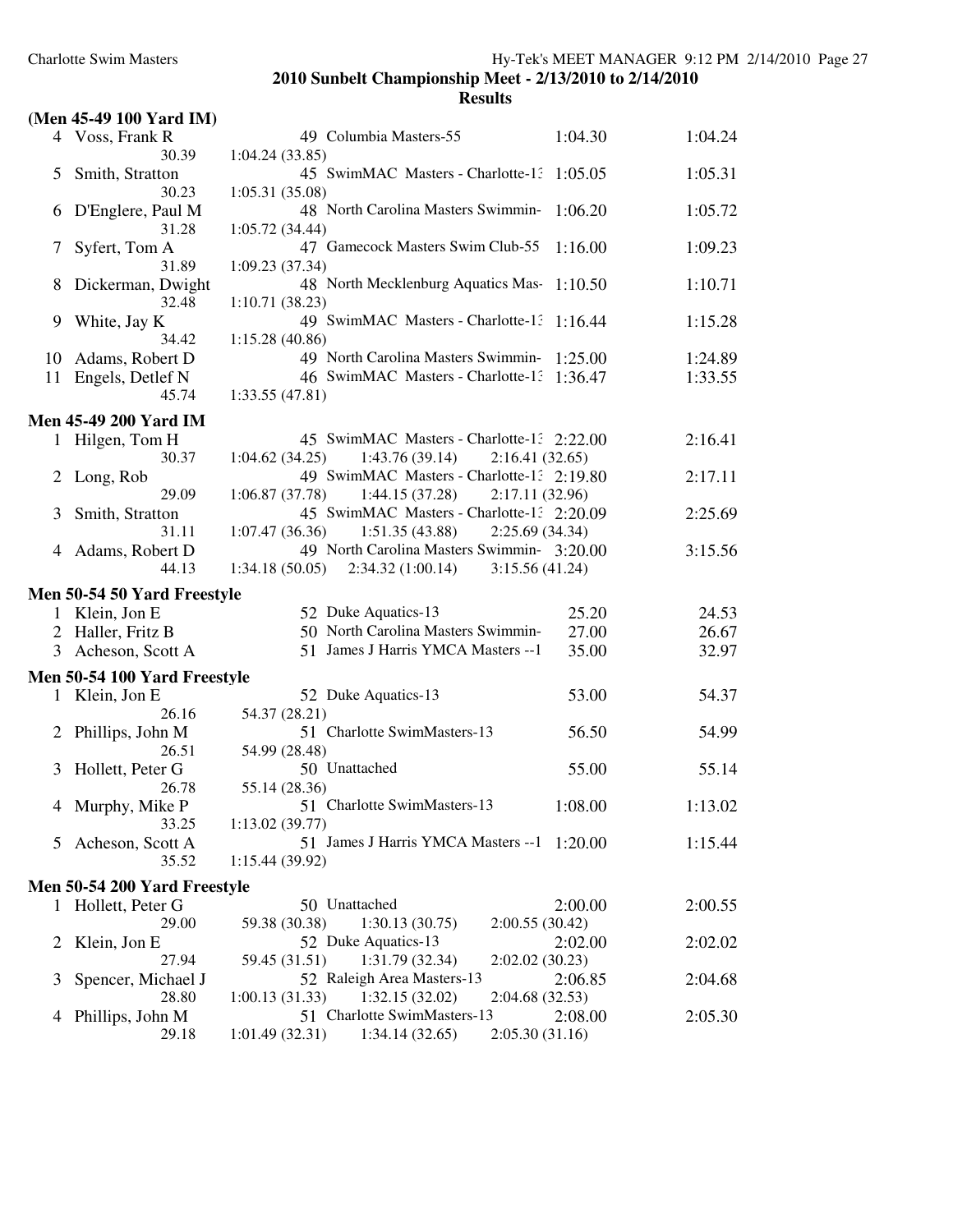|                | Men 50-54 500 Yard Freestyle    |                  |                                     |                                              |                  |
|----------------|---------------------------------|------------------|-------------------------------------|----------------------------------------------|------------------|
|                | 1 Hollett, Peter G              |                  | 50 Unattached                       | 5:15.00                                      | 5:37.67          |
|                | 29.77                           | 1:02.04(32.27)   | 1:35.58(33.54)                      | 2:09.63(34.05)                               |                  |
|                | 2:44.17 (34.54)                 | 3:19.21 (35.04)  | 3:54.39(35.18)                      | 4:30.11 (35.72)                              |                  |
|                | 5:05.18 (35.07)                 | 5:37.67 (32.49)  |                                     |                                              |                  |
| 2              | Acheson, Scott A                |                  | 51 James J Harris YMCA Masters -- 1 | <b>NT</b>                                    | 7:28.13          |
|                | 39.37                           | 1:22.46 (43.09)  | 2:08.29(45.83)                      | 2:55.36(47.07)                               |                  |
|                | 3:42.98 (47.62)                 | 4:28.37 (45.39)  | 5:14.36 (45.99)                     | 6:01.14(46.78)                               |                  |
|                | 6:46.22(45.08)                  | 7:28.13(41.91)   |                                     |                                              |                  |
|                | Men 50-54 1650 Yard Freestyle   |                  |                                     |                                              |                  |
|                | 1 Acheson, Scott A              |                  |                                     | 51 James J Harris YMCA Masters -- 1 25:00.00 | 25:15.60         |
|                | 42.88                           | 1:26.46(43.58)   | 2:10.38(43.92)                      | 2:55.16(44.78)                               |                  |
|                | 3:40.90(45.74)                  | 4:25.69 (44.79)  | 5:10.79(45.10)                      | 5:56.90(46.11)                               |                  |
|                | 6:42.69(45.79)                  | 7:30.19(47.50)   | 8:17.59 (47.40)                     | 9:04.06(46.47)                               |                  |
|                | 9:50.34(46.28)                  | 10:36.12 (45.78) | 11:22.58 (46.46)                    | 12:09.01 (46.43)                             |                  |
|                | 12:55.33 (46.32)                | 13:41.46 (46.13) | 14:26.90 (45.44)                    | 15:13.21 (46.31)                             |                  |
|                | 15:59.04 (45.83)                | 16:46.77 (47.73) | 17:33.16 (46.39)                    | 18:19.38 (46.22)                             |                  |
|                | 19:06.55 (47.17)                | 19:53.08 (46.53) | 20:39.63 (46.55)                    | 21:26.05 (46.42)                             |                  |
|                | 22:12.59 (46.54)                | 23:00.34 (47.75) | 23:46.67 (46.33)                    | 24:32.71 (46.04)                             | 25:15.60 (42.89) |
|                |                                 |                  |                                     |                                              |                  |
|                | Men 50-54 50 Yard Backstroke    |                  |                                     |                                              |                  |
|                | 1 Klein, Jon E                  |                  | 52 Duke Aquatics-13                 | 28.50                                        | 28.46            |
|                | Men 50-54 100 Yard Backstroke   |                  |                                     |                                              |                  |
|                | 1 Klein, Jon E                  |                  | 52 Duke Aquatics-13                 | 1:01.00                                      | 1:01.10          |
|                | 29.61                           | 1:01.10 (31.49)  |                                     |                                              |                  |
| $\overline{2}$ | Lee, Doug                       |                  | 53 Charlotte SwimMasters-13         | 1:15.00                                      | 1:14.56          |
|                | 36.29                           | 1:14.56(38.27)   |                                     |                                              |                  |
| 3              | Stone, Keith C                  | 50 Bac           |                                     | 1:30.00                                      | 1:26.53          |
|                | 41.56                           | 1:26.53(44.97)   |                                     |                                              |                  |
|                | Men 50-54 200 Yard Backstroke   |                  |                                     |                                              |                  |
|                | 1 Klein, Jon E                  |                  | 52 Duke Aquatics-13                 | 2:12.00                                      | 2:18.25          |
|                | 32.13                           | 1:08.10(35.97)   | 1:44.39(36.29)                      | 2:18.25(33.86)                               |                  |
|                |                                 |                  |                                     |                                              |                  |
|                | Men 50-54 50 Yard Breaststroke  |                  | 51 Unattached                       |                                              |                  |
|                | 1 Hearn, John W                 |                  |                                     | 34.00                                        | 35.61            |
|                | 2 Haller, Fritz B               |                  | 50 North Carolina Masters Swimmin-  | 40.00                                        | 38.05            |
|                | Men 50-54 100 Yard Breaststroke |                  |                                     |                                              |                  |
|                | 1 Lee, Doug                     |                  | 53 Charlotte SwimMasters-13         | 1:20.00                                      | 1:15.86          |
|                | 36.76                           | 1:15.86(39.10)   |                                     |                                              |                  |
|                | Murphy, Mike P                  |                  | 51 Charlotte SwimMasters-13         | 1:14.00                                      | DQ               |
|                | 38.18                           | DQ (46.84)       |                                     |                                              |                  |
|                | Men 50-54 50 Yard Butterfly     |                  |                                     |                                              |                  |
|                | Spencer, Michael J              |                  | 52 Raleigh Area Masters-13          | 26.98                                        | 26.04            |
|                | 2 Phillips, John M              |                  | 51 Charlotte SwimMasters-13         | 27.50                                        | 26.40            |
| 3              | Klein, Jon E                    |                  | 52 Duke Aquatics-13                 | 26.50                                        | 26.68            |
|                |                                 |                  |                                     |                                              |                  |
|                | Men 50-54 100 Yard Butterfly    |                  |                                     |                                              |                  |
| $\mathbf{1}$   | Spencer, Michael J              |                  | 52 Raleigh Area Masters-13          | 59.90                                        | 57.92            |
|                | 27.28                           | 57.92 (30.64)    |                                     |                                              |                  |
| 2              | Phillips, John M                |                  | 51 Charlotte SwimMasters-13         | 59.00                                        | 58.29            |
|                | 27.22                           | 58.29 (31.07)    |                                     |                                              |                  |
| 3              | Hollett, Peter G                |                  | 50 Unattached                       | 1:00.00                                      | 1:01.80          |
|                | 28.12                           | 1:01.80 (33.68)  |                                     |                                              |                  |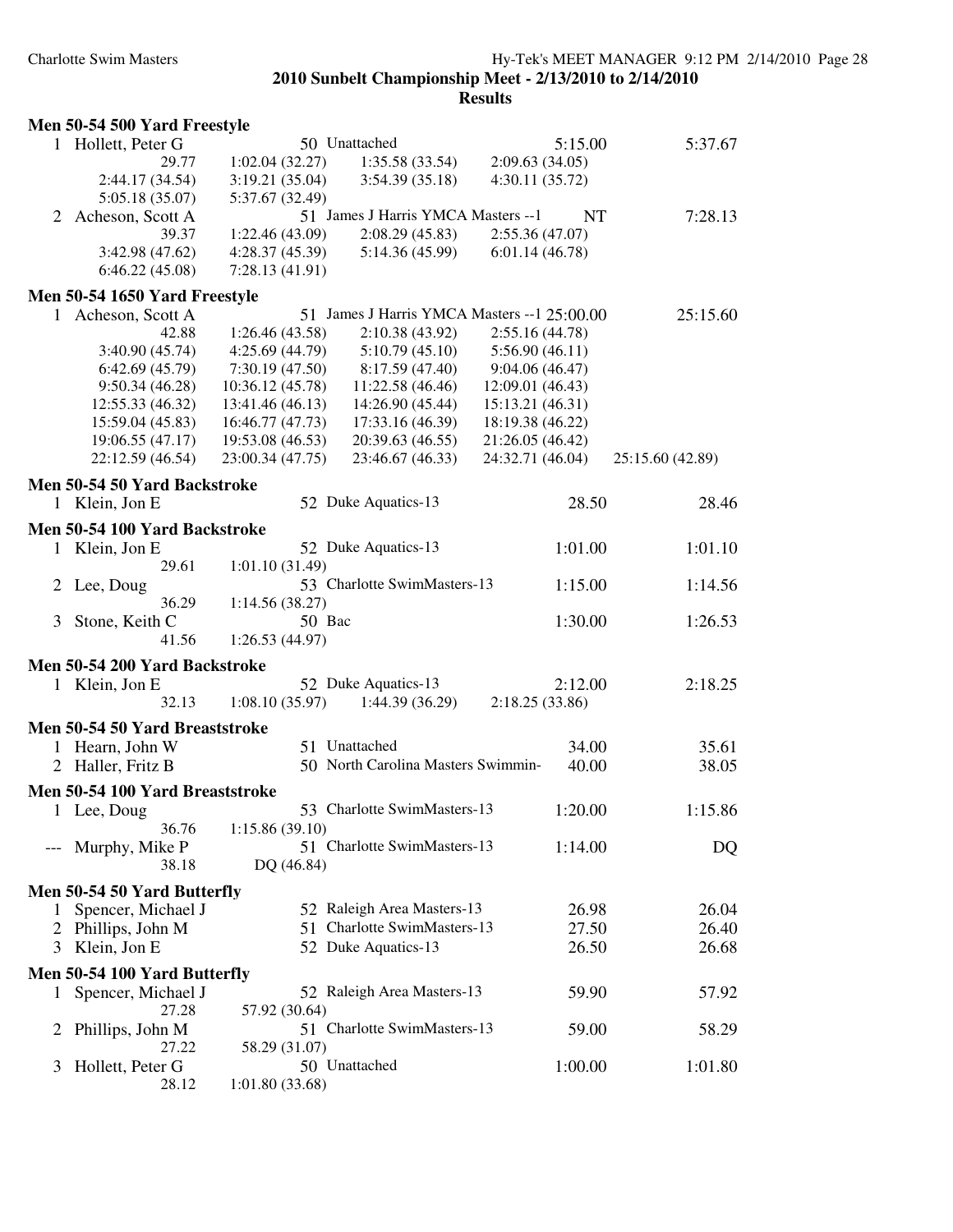|                                    |                  |                                     | 2010 Sunbelt Championship Meet - 2/13/2010 to 2/14/2010<br><b>Results</b>                |                    |
|------------------------------------|------------------|-------------------------------------|------------------------------------------------------------------------------------------|--------------------|
| (Men 50-54 100 Yard Butterfly)     |                  |                                     |                                                                                          |                    |
| 4 Lee, Doug                        |                  | 53 Charlotte SwimMasters-13         | 1:10.00                                                                                  | 1:08.02            |
| 31.94                              | 1:08.02(36.08)   |                                     |                                                                                          |                    |
| 5 Acheson, Scott A                 |                  |                                     | 51 James J Harris YMCA Masters --1 1:30.00                                               | 1:31.57            |
| 43.23                              | 1:31.57 (48.34)  |                                     |                                                                                          |                    |
| Men 50-54 200 Yard Butterfly       |                  |                                     |                                                                                          |                    |
| 1 Spencer, Michael J               |                  | 52 Raleigh Area Masters-13          | 2:22.65                                                                                  | 2:21.74            |
| 29.45                              | 1:03.65(34.20)   | 1:40.44(36.79)                      | 2:21.74(41.30)                                                                           |                    |
| <b>Men 50-54 100 Yard IM</b>       |                  |                                     |                                                                                          |                    |
| 1 Phillips, John M                 |                  | 51 Charlotte SwimMasters-13         | 1:05.00                                                                                  | 1:04.73            |
| 29.75                              | 1:04.73(34.98)   |                                     |                                                                                          |                    |
| 2 Lee, Doug                        |                  | 53 Charlotte SwimMasters-13         | 1:09.00                                                                                  | 1:10.45            |
| 32.53                              | 1:10.45(37.92)   |                                     |                                                                                          |                    |
| Stone, Keith C<br>3                | 50 Bac           |                                     | 1:25.00                                                                                  | 1:25.49            |
| 39.56                              | 1:25.49(45.93)   |                                     |                                                                                          |                    |
| <b>Men 50-54 200 Yard IM</b>       |                  |                                     |                                                                                          |                    |
| 1 Lee, Doug                        |                  | 53 Charlotte SwimMasters-13         | 2:40.00                                                                                  | 2:32.02            |
| 31.94                              | 1:13.30(41.36)   | 1:56.73(43.43)                      | 2:32.02(35.29)                                                                           |                    |
| Men 55-59 50 Yard Freestyle        |                  |                                     |                                                                                          |                    |
| 1 Sandford, Bill                   |                  | 55 North Mecklenburg Aquatics Mas-  | 33.78                                                                                    | 33.72              |
|                                    |                  |                                     |                                                                                          |                    |
| Men 55-59 100 Yard Freestyle       |                  |                                     |                                                                                          |                    |
| 1 Holbrook, Russell                |                  |                                     | 58 Stingray Aquatics Masters Mat-13 1:17.98<br>55 Triad Masters Swimming Greens- 1:20.20 | 1:06.38            |
| 2 Miller, Jamie A<br>38.48         | 1:22.09(43.61)   |                                     |                                                                                          | 1:22.09            |
|                                    |                  |                                     |                                                                                          |                    |
| Men 55-59 500 Yard Freestyle       |                  |                                     |                                                                                          |                    |
| 1 Miller, Jamie A                  |                  |                                     | 55 Triad Masters Swimming Greens-8:50.08                                                 | 9:06.57            |
| 48.98                              | 1:45.12(56.14)   | 2:42.22(57.10)                      | 3:40.08 (57.86)                                                                          |                    |
| 4:33.41 (53.33)<br>8:18.83 (55.49) | 5:29.50 (56.09)  | 6:25.60(56.10)                      | 7:23.34 (57.74)                                                                          |                    |
|                                    | 9:06.57(47.74)   |                                     |                                                                                          |                    |
| Men 55-59 1000 Yard Freestyle      |                  |                                     |                                                                                          |                    |
| Sandford, Bill<br>$---$            |                  |                                     | 55 North Mecklenburg Aquatics Mas-18:00.00                                               | DQ                 |
|                                    |                  | 1:28.06()                           | 2:18.97(50.91)                                                                           |                    |
| 4:04.41 (1:45.44)                  | 4:58.72(54.31)   | 5:53.18 (54.46)                     |                                                                                          |                    |
|                                    |                  | 9:33.79()                           | 12:22.20()                                                                               |                    |
| 16:02.18 (3:39.98)                 | 16:51.55 (49.37) | DQ (48.16)                          |                                                                                          |                    |
|                                    |                  |                                     |                                                                                          |                    |
| Men 55-59 1650 Yard Freestyle      |                  |                                     |                                                                                          |                    |
| Miller, Jamie A<br>I.              |                  |                                     | 55 Triad Masters Swimming Greens- 32:18.80                                               | 30:34.73           |
| 47.36                              |                  | 3:40.49()                           | 5:38.50 (1:58.01)                                                                        |                    |
|                                    |                  | 6:37.81()                           | 7:36.58 (58.77)                                                                          |                    |
| 8:36.26 (59.68)                    | 9:32.84(56.58)   | 10:30.07 (57.23)                    | 11:25.36 (55.29)                                                                         |                    |
| 12:21.28 (55.92)                   | 13:15.72 (54.44) | 14:12.14 (56.42)                    | 15:08.96 (56.82)                                                                         |                    |
| 16:03.96 (55.00)                   | 16:59.41 (55.45) | 17:53.17 (53.76)                    | 18:48.53 (55.36)                                                                         |                    |
| 19:44.90 (56.37)                   | 20:40.58 (55.68) | 21:32.85 (52.27)                    | 22:29.08 (56.23)                                                                         |                    |
| 23:24.84 (55.76)                   | 24:20.57 (55.73) | 25:17.02 (56.45)                    | 26:10.64 (53.62)                                                                         | 30:34.73 (4:24.09) |
| Men 55-59 50 Yard Backstroke       |                  |                                     |                                                                                          |                    |
| 1 Holbrook, Russell                |                  | 58 Stingray Aquatics Masters Mat-13 | 36.70                                                                                    | 36.70              |
|                                    |                  |                                     |                                                                                          |                    |

Charlotte Swim Masters Hy-Tek's MEET MANAGER 9:12 PM 2/14/2010 Page 29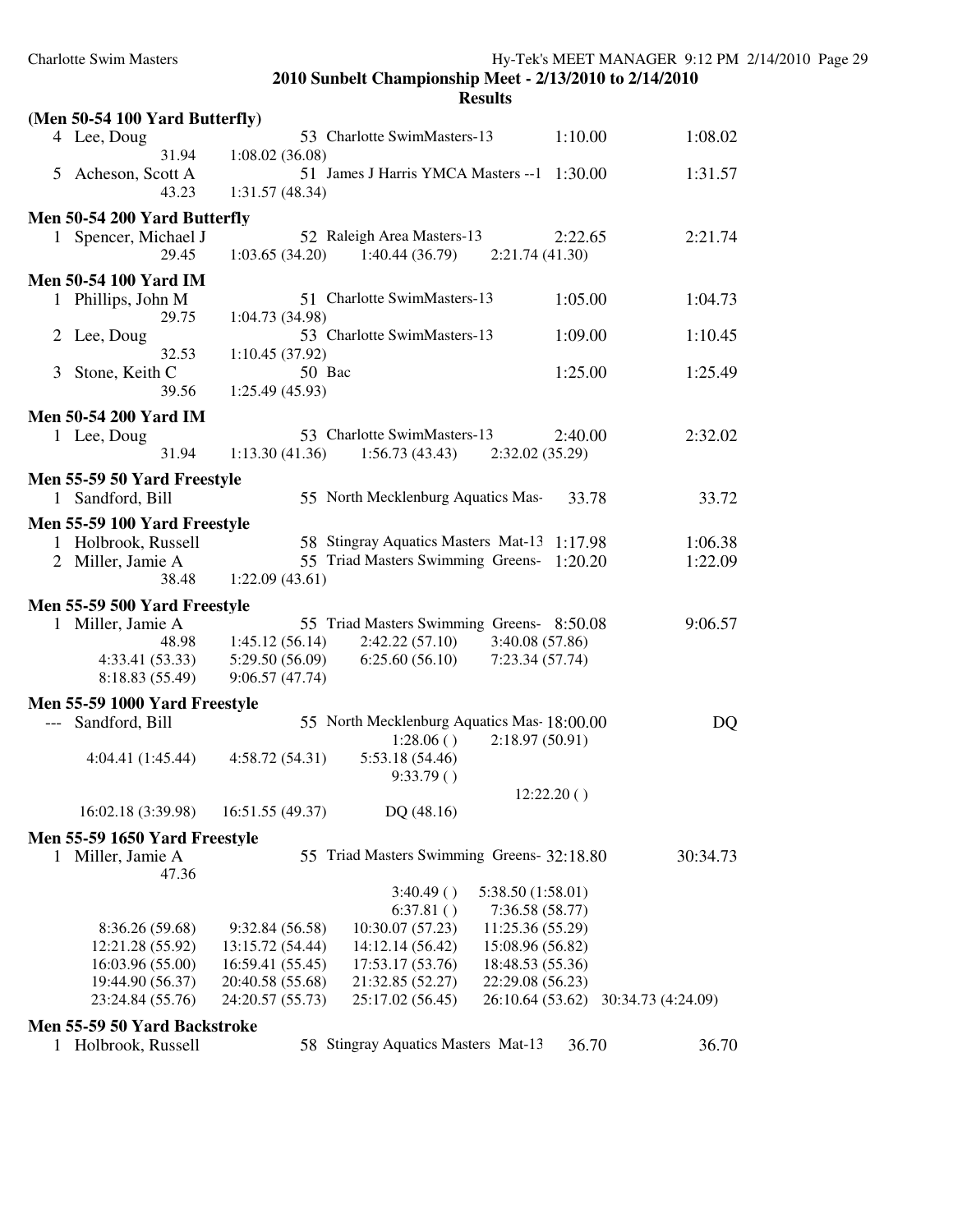|   | Men 55-59 200 Yard Backstroke                  |                                                                                                 |           |         |
|---|------------------------------------------------|-------------------------------------------------------------------------------------------------|-----------|---------|
|   | 1 Rensink, Rick<br>39.72                       | 57 SwimMAC Masters - Charlotte-1: 3:03.50<br>1:25.81(46.09)<br>2:15.32(49.51)<br>3:01.50(46.18) |           | 3:01.50 |
|   | Men 55-59 50 Yard Breaststroke                 |                                                                                                 |           |         |
|   | 1 Coxhead, George L                            | 57 SwimMAC Masters - Charlotte-1:                                                               | 34.00     | 34.39   |
|   | 2 Miller, Jamie A                              | 55 Triad Masters Swimming Greens-                                                               | 38.00     | 43.44   |
|   | 3 Sandford, Bill                               | 55 North Mecklenburg Aquatics Mas-                                                              | 50.00     | 45.15   |
|   | Men 55-59 100 Yard Breaststroke                |                                                                                                 |           |         |
|   | 1 Miller, Jamie A                              | 55 Triad Masters Swimming Greens-                                                               | 1:56.56   | 1:39.42 |
|   | 47.67                                          | 1:39.42(51.75)                                                                                  |           |         |
|   | Men 55-59 200 Yard Breaststroke                |                                                                                                 |           |         |
|   | 1 Miller, Jamie A                              | 55 Triad Masters Swimming Greens- 4:23.30                                                       |           | 3:41.81 |
|   | 47.75                                          | 1:43.17(55.42)<br>2:45.56(1:02.39)<br>3:41.81 (56.25)                                           |           |         |
|   |                                                |                                                                                                 |           |         |
|   | Men 55-59 50 Yard Butterfly<br>1 Rensink, Rick | 57 SwimMAC Masters - Charlotte-1.                                                               | 33.50     | 33.17   |
|   | --- Miller, Jamie A                            | 55 Triad Masters Swimming Greens-                                                               | 45.45     | DQ      |
|   |                                                |                                                                                                 |           |         |
|   | Men 55-59 100 Yard Butterfly                   |                                                                                                 |           |         |
|   | 1 Coxhead, George L<br>30.52                   | 57 SwimMAC Masters - Charlotte-1.<br>1:06.64(36.12)                                             | 1:05.00   | 1:06.64 |
|   | 2 Miller, Jamie A                              | 55 Triad Masters Swimming Greens-                                                               | 1:59.00   | 1:40.27 |
|   | 46.19                                          | 1:40.27(54.08)                                                                                  |           |         |
|   | <b>Men 55-59 100 Yard IM</b>                   |                                                                                                 |           |         |
|   | 1 Coxhead, George L                            | 57 SwimMAC Masters - Charlotte-1: 1:06.00                                                       |           | 1:07.83 |
|   | 31.73                                          | 1:07.83(36.10)                                                                                  |           |         |
|   | 2 Miller, Jamie A                              | 55 Triad Masters Swimming Greens- 1:44.44                                                       |           | 1:37.85 |
|   | 44.36                                          | 1:37.85 (53.49)                                                                                 |           |         |
|   | <b>Men 55-59 200 Yard IM</b>                   |                                                                                                 |           |         |
|   | --- Miller, Jamie A                            | 55 Triad Masters Swimming Greens- 4:40.40                                                       |           | DQ      |
|   | 45.61                                          | 1:54.74(1:09.13)<br>3:04.48(1:09.74)                                                            | DQ(46.71) |         |
|   | Men 60-64 50 Yard Freestyle                    |                                                                                                 |           |         |
|   | 1 Wilder, Hugh                                 | 62 Southern Marlins Racing Team-55                                                              | 25.50     | 25.52   |
|   | 2 Glass, Ernie                                 | 60 Charlotte SwimMasters-13                                                                     | 26.50     | 26.20   |
|   | 3 Anderson, Craig                              | 60 Twin Rivers YMCA Masters New                                                                 | 32.09     | 28.37   |
|   | 4 Conover, Steve M                             | 60 Unattached                                                                                   | 32.25     | 32.34   |
|   | Men 60-64 100 Yard Freestyle                   |                                                                                                 |           |         |
| 1 | Glass, Ernie                                   | 60 Charlotte SwimMasters-13                                                                     | 59.38     | 1:00.07 |
|   | 28.72                                          | 1:00.07(31.35)                                                                                  |           |         |
| 2 | Anderson, Craig                                | 60 Twin Rivers YMCA Masters New 1:12.72                                                         |           | 1:07.61 |
|   | 34.04                                          | 1:07.61(33.57)                                                                                  |           |         |
| 3 | Conover, Steve M                               | 60 Unattached                                                                                   | 1:18.90   | 1:20.64 |
|   | 37.57                                          | 1:20.64(43.07)                                                                                  |           |         |
|   | Men 60-64 200 Yard Freestyle                   |                                                                                                 |           |         |
|   | 1 Anderson, Craig                              | 60 Twin Rivers YMCA Masters New 2:34.80                                                         |           | 2:33.40 |
|   | 36.44                                          | 1:13.61(37.17)<br>1:52.90(39.29)<br>2:33.40 (40.50)                                             |           |         |
| 2 | Conover, Steve M                               | 60 Unattached                                                                                   | 2:43.75   | 2:42.91 |
|   | 35.98                                          | 1:17.89(41.91)<br>2:00.84(42.95)<br>2:42.91 (42.07)                                             |           |         |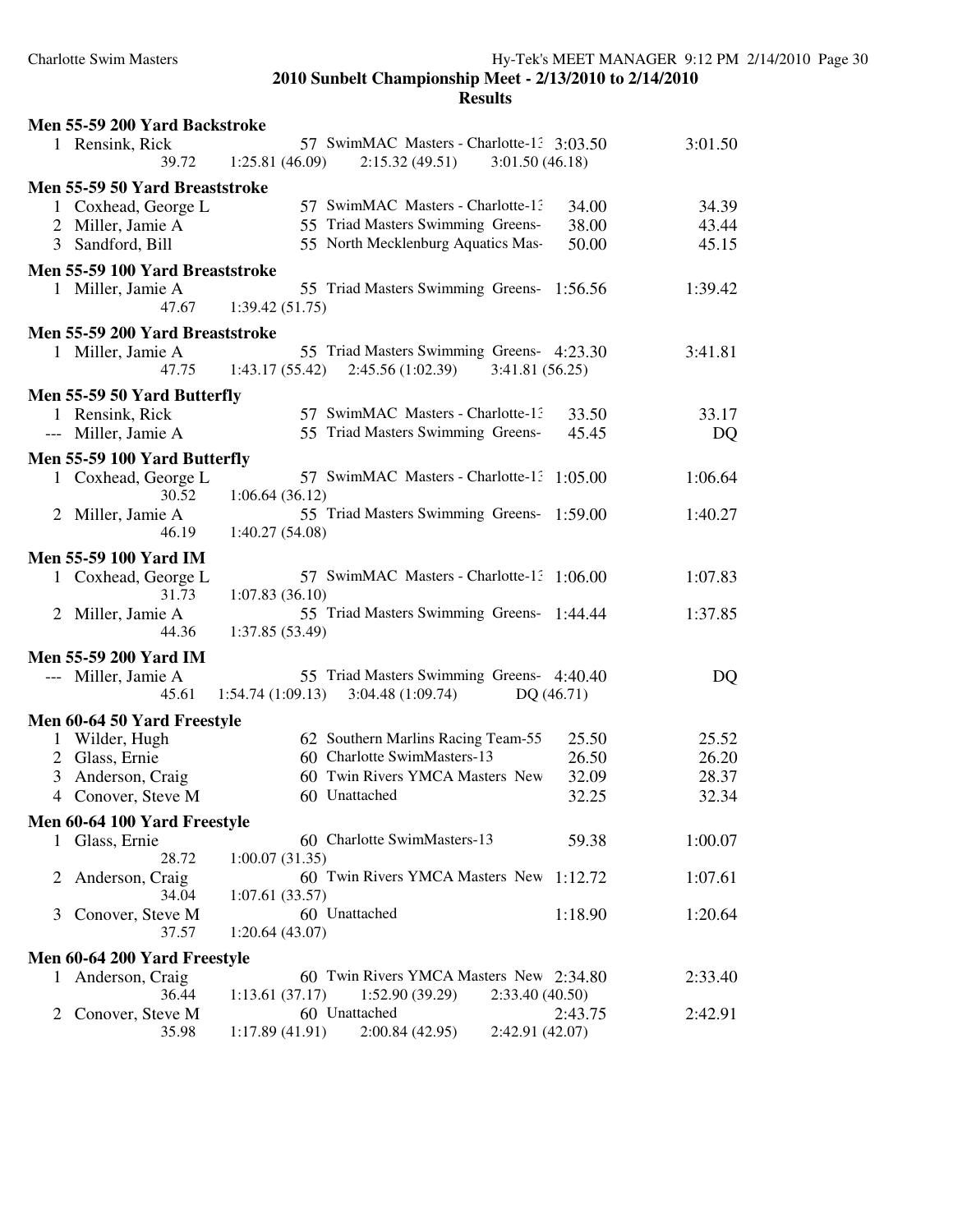|                |                                     |                  |                                            | <b>Results</b>   |            |                  |
|----------------|-------------------------------------|------------------|--------------------------------------------|------------------|------------|------------------|
|                | <b>Men 60-64 500 Yard Freestyle</b> |                  |                                            |                  |            |                  |
|                | 1 Wilder, Hugh                      |                  | 62 Southern Marlins Racing Team-55 5:55.00 |                  |            | 5:50.70          |
|                | 32.32                               | 1:07.41(35.09)   | 1:42.91(35.50)                             | 2:18.87(35.96)   |            |                  |
|                | 2:54.51 (35.64)                     | 3:30.11 (35.60)  | 4:05.28(35.17)                             | 4:40.75(35.47)   |            |                  |
|                | 5:16.39 (35.64)                     | 5:50.70 (34.31)  |                                            |                  |            |                  |
| 2              | Glass, Ernie                        |                  | 60 Charlotte SwimMasters-13                |                  | 6:25.00    | 6:19.26          |
|                | 33.02                               | 1:10.35(37.33)   | 1:49.24(38.89)                             | 2:28.83 (39.59)  |            |                  |
|                | 3:08.55(39.72)                      | 3:47.93 (39.38)  | 4:26.84(38.91)                             | 5:05.35(38.51)   |            |                  |
|                | 5:43.17 (37.82)                     | 6:19.26(36.09)   |                                            |                  |            |                  |
|                | Men 60-64 1000 Yard Freestyle       |                  |                                            |                  |            |                  |
|                | 1 Watson, Dennis A                  |                  | 60 The Lowe's YMCA Masters - Moc 16:00.00  |                  |            | 15:51.06         |
|                | 39.62                               | 1:23.01 (43.39)  | 2:09.12(46.11)                             | 2:56.54(47.42)   |            |                  |
|                | 3:44.20 (47.66)                     | 4:31.25(47.05)   |                                            |                  | 5:20.33()  |                  |
|                | 6:09.57(49.24)                      | 6:57.74(48.17)   | 7:46.82 (49.08)                            | 8:35.81 (48.99)  |            |                  |
|                | 9:25.15(49.34)                      | 10:13.91 (48.76) |                                            |                  | 11:02.70() |                  |
|                | 11:51.75 (49.05)                    | 12:40.04 (48.29) | 13:29.15 (49.11)                           | 14:17.61 (48.46) |            |                  |
|                | 15:05.88 (48.27)                    | 15:51.06 (45.18) |                                            |                  |            |                  |
|                | Men 60-64 1650 Yard Freestyle       |                  |                                            |                  |            |                  |
| 1              | Anderson, Craig                     |                  | 60 Twin Rivers YMCA Masters New 23:26.05   |                  |            | 22:42.01         |
|                | 37.05                               | 1:18.01(40.96)   | 1:58.12(40.11)                             | 2:39.37(41.25)   |            |                  |
|                | 3:20.50(41.13)                      | 4:02.62(42.12)   | 4:44.74 (42.12)                            | 5:27.08 (42.34)  |            |                  |
|                | 6:09.55(42.47)                      | 6:51.43(41.88)   | 7:33.75 (42.32)                            | 8:15.66 (41.91)  |            |                  |
|                | 8:57.61 (41.95)                     | 9:39.30(41.69)   | 10:20.99 (41.69)                           | 11:02.74 (41.75) |            |                  |
|                | 11:44.07 (41.33)                    | 12:25.39 (41.32) | 13:06.64 (41.25)                           | 13:48.03 (41.39) |            |                  |
|                | 14:29.22 (41.19)                    | 15:10.53 (41.31) | 15:51.92 (41.39)                           | 16:33.34 (41.42) |            |                  |
|                | 17:14.58 (41.24)                    | 17:56.01 (41.43) | 18:37.33 (41.32)                           | 19:18.97 (41.64) |            |                  |
|                | 19:59.90 (40.93)                    | 20:41.33 (41.43) | 21:22.29 (40.96)                           | 22:03.32 (41.03) |            | 22:42.01 (38.69) |
|                |                                     |                  |                                            |                  |            |                  |
|                | Men 60-64 50 Yard Backstroke        |                  |                                            |                  |            |                  |
| 1              | Wilder, Hugh                        |                  | 62 Southern Marlins Racing Team-55         |                  | 28.00      | 27.92            |
| 2              | Glass, Ernie                        |                  | 60 Charlotte SwimMasters-13                |                  | 34.00      | 33.90            |
| 3              | Anderson, Craig                     |                  | 60 Twin Rivers YMCA Masters New            |                  | 41.86      | 37.53            |
| $\overline{4}$ | Conover, Steve M                    |                  | 60 Unattached                              |                  | 44.50      | 46.02            |
|                | Men 60-64 100 Yard Backstroke       |                  |                                            |                  |            |                  |
|                | 1 Wilder, Hugh                      |                  | 62 Southern Marlins Racing Team-55 1:00.50 |                  |            | 1:01.77          |
|                | 29.75                               | 1:01.77(32.02)   |                                            |                  |            |                  |
| 2              | Glass, Ernie                        |                  | 60 Charlotte SwimMasters-13                |                  | 1:16.27    | 1:13.13          |
|                | 35.73                               | 1:13.13 (37.40)  |                                            |                  |            |                  |
| 3              | Anderson, Craig                     |                  | 60 Twin Rivers YMCA Masters New            |                  | 1:29.38    | 1:21.20          |
|                | 39.57                               | 1:21.20(41.63)   |                                            |                  |            |                  |
| 4              | Conover, Steve M                    |                  | 60 Unattached                              |                  | 1:36.75    | 1:36.83          |
|                | 47.47                               | 1:36.83(49.36)   |                                            |                  |            |                  |
|                |                                     |                  |                                            |                  |            |                  |
|                | Men 60-64 200 Yard Backstroke       |                  |                                            |                  |            |                  |
| 1              | Wilder, Hugh                        |                  | 62 Southern Marlins Racing Team-55 2:22.00 |                  |            | 2:23.14          |
|                | 32.60                               | 1:09.02(36.42)   | 1:46.43(37.41)                             | 2:23.14(36.71)   |            |                  |
| 2              | Conover, Steve M                    |                  | 60 Unattached                              |                  | 3:23.50    | 3:26.76          |
|                | 49.61                               | 1:42.20(52.59)   | 2:35.16(52.96)                             | 3:26.76(51.60)   |            |                  |
|                | Men 60-64 50 Yard Breaststroke      |                  |                                            |                  |            |                  |
| 1              | Glass, Ernie                        |                  | 60 Charlotte SwimMasters-13                |                  | 37.00      | 36.70            |
| 2              | Anderson, Craig                     |                  | 60 Twin Rivers YMCA Masters New            |                  | 44.22      | 37.83            |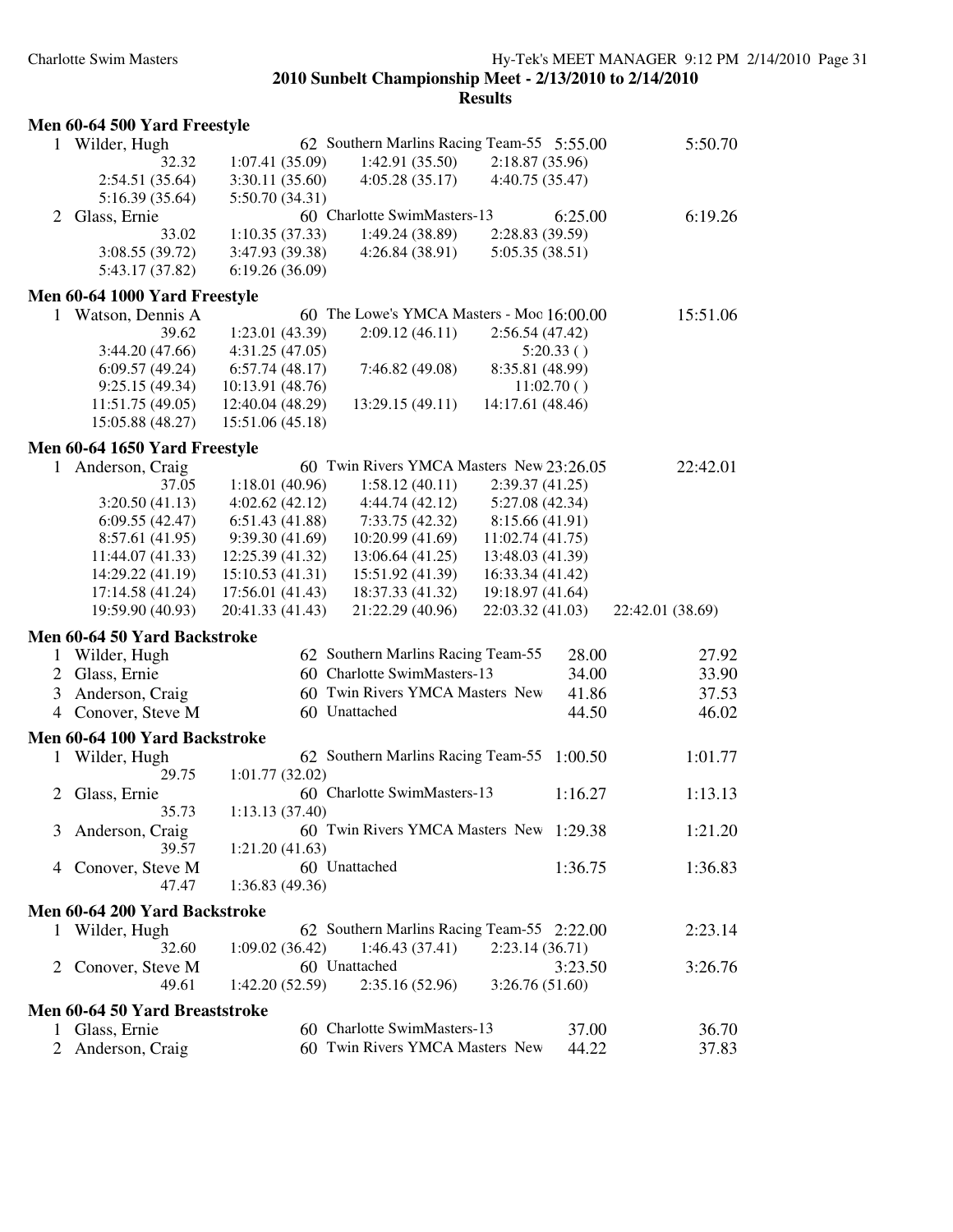|   | Men 60-64 100 Yard Breaststroke |                                                                                               |          |
|---|---------------------------------|-----------------------------------------------------------------------------------------------|----------|
|   | 1 Anderson, Craig<br>39.49      | 60 Twin Rivers YMCA Masters New 1:34.28<br>1:23.54(44.05)                                     | 1:23.54  |
|   | Men 60-64 50 Yard Butterfly     |                                                                                               |          |
|   | 1 Glass, Ernie                  | 60 Charlotte SwimMasters-13<br>30.00                                                          | 30.66    |
|   | 2 Conover, Steve M              | 60 Unattached<br>41.75                                                                        | 38.75    |
|   | Men 60-64 100 Yard Butterfly    |                                                                                               |          |
|   | 1 Conover, Steve M              | 60 Unattached<br>1:31.50                                                                      | 1:29.68  |
|   | 41.68                           | 1:29.68(48.00)                                                                                |          |
|   |                                 |                                                                                               |          |
|   | Men 60-64 200 Yard Butterfly    |                                                                                               |          |
|   | 1 Conover, Steve M              | 60 Unattached<br>3:21.95                                                                      | 3:28.64  |
|   | 43.51                           | $1:38.32(54.81)$ $2:34.23(55.91)$ $3:28.64(54.41)$                                            |          |
|   | <b>Men 60-64 100 Yard IM</b>    |                                                                                               |          |
|   | 1 Wilder, Hugh                  | 62 Southern Marlins Racing Team-55 1:06.00                                                    | 1:05.98  |
|   | 29.80                           | 1:05.98(36.18)                                                                                |          |
|   | 2 Glass, Ernie                  | 60 Charlotte SwimMasters-13<br>1:12.00                                                        | 1:12.05  |
|   | 32.70                           | 1:12.05(39.35)                                                                                |          |
|   | 3 Conover, Steve M              | 60 Unattached<br>1:30.35                                                                      | 1:32.24  |
|   | 43.45                           | 1:32.24 (48.79)                                                                               |          |
|   | Men 65-69 50 Yard Freestyle     |                                                                                               |          |
|   | 1 White, Bernie T               | 66 Charlotte SwimMasters-13<br>31.00                                                          | 29.41    |
|   | 2 Torrico, Rudy                 | 68 James J Harris YMCA Masters -- 1<br>58.00                                                  | 44.84    |
|   | Men 65-69 100 Yard Freestyle    |                                                                                               |          |
|   | 1 White, Bernie T               | 66 Charlotte SwimMasters-13<br>1:11.00                                                        | 1:09.02  |
|   | 33.15                           | 1:09.02(35.87)                                                                                |          |
|   | 2 Van Meeteren, Hans P          | 66 Twin Rivers YMCA Masters New<br>1:26.12                                                    | 1:22.38  |
|   | 41.27                           | 1:22.38(41.11)                                                                                |          |
| 3 | Torrico, Rudy                   | 68 James J Harris YMCA Masters --1 1:50.00                                                    | 1:48.12  |
|   | 49.65                           | 1:48.12(58.47)                                                                                |          |
|   |                                 |                                                                                               |          |
|   | Men 65-69 200 Yard Freestyle    |                                                                                               |          |
|   | 1 Van Meeteren, Hans P          | 66 Twin Rivers YMCA Masters New 3:10.00<br>$1:35.01(50.18)$ $2:24.22(49.21)$ $3:09.44(45.22)$ | 3:09.44  |
|   | 44.83                           |                                                                                               |          |
|   | Men 65-69 500 Yard Freestyle    |                                                                                               |          |
|   | 1 Poiletman, Robert M           | 66 Columbia Masters-55<br>6:05.00                                                             | 6:07.78  |
|   |                                 | 32.13 1:08.30 (36.17) 1:44.97 (36.67)<br>2:22.47 (37.50)                                      |          |
|   | 3:00.29 (37.82)                 | 3:38.06 (37.77)<br>4:15.84 (37.78)<br>4:53.71 (37.87)                                         |          |
|   | 5:31.58 (37.87)                 | 6:07.78(36.20)                                                                                |          |
| 2 | Van Meeteren, Hans P            | 66 Twin Rivers YMCA Masters New 8:17.95                                                       | 8:33.37  |
|   | 48.79                           | 2:35.83(54.19)<br>3:29.31 (53.48)<br>1:41.64(52.85)                                           |          |
|   | 4:21.11(51.80)                  | 5:12.47(51.36)<br>6:05.05(52.58)<br>6:57.50(52.45)                                            |          |
|   | 7:47.69 (50.19)                 | 8:33.37 (45.68)                                                                               |          |
|   | Men 65-69 1000 Yard Freestyle   |                                                                                               |          |
| 1 | McGillivray, Alan               | 67 Charlotte SwimMasters-13<br>22:30.00                                                       | 21:11.78 |
|   | 51.36                           | 2:48.77(59.79)<br>1:48.98 (57.62)<br>3:50.09 (1:01.32)                                        |          |
|   | 4:53.88 (1:03.79)               | 7:02.11 (1:04.31)<br>8:06.23 (1:04.12)<br>5:57.80 (1:03.92)                                   |          |
|   | 9:11.52(1:05.29)                | 11:18.92 (1:03.62)<br>12:23.39 (1:04.47)<br>10:15.30 (1:03.78)                                |          |
|   | 13:28.71 (1:05.32)              | 14:35.31 (1:06.60)<br>15:42.19 (1:06.88)<br>16:49.43 (1:07.24)                                |          |
|   | 17:54.62 (1:05.19)              | 18:59.57 (1:04.95)<br>20:06.14 (1:06.57)<br>21:11.78 (1:05.64)                                |          |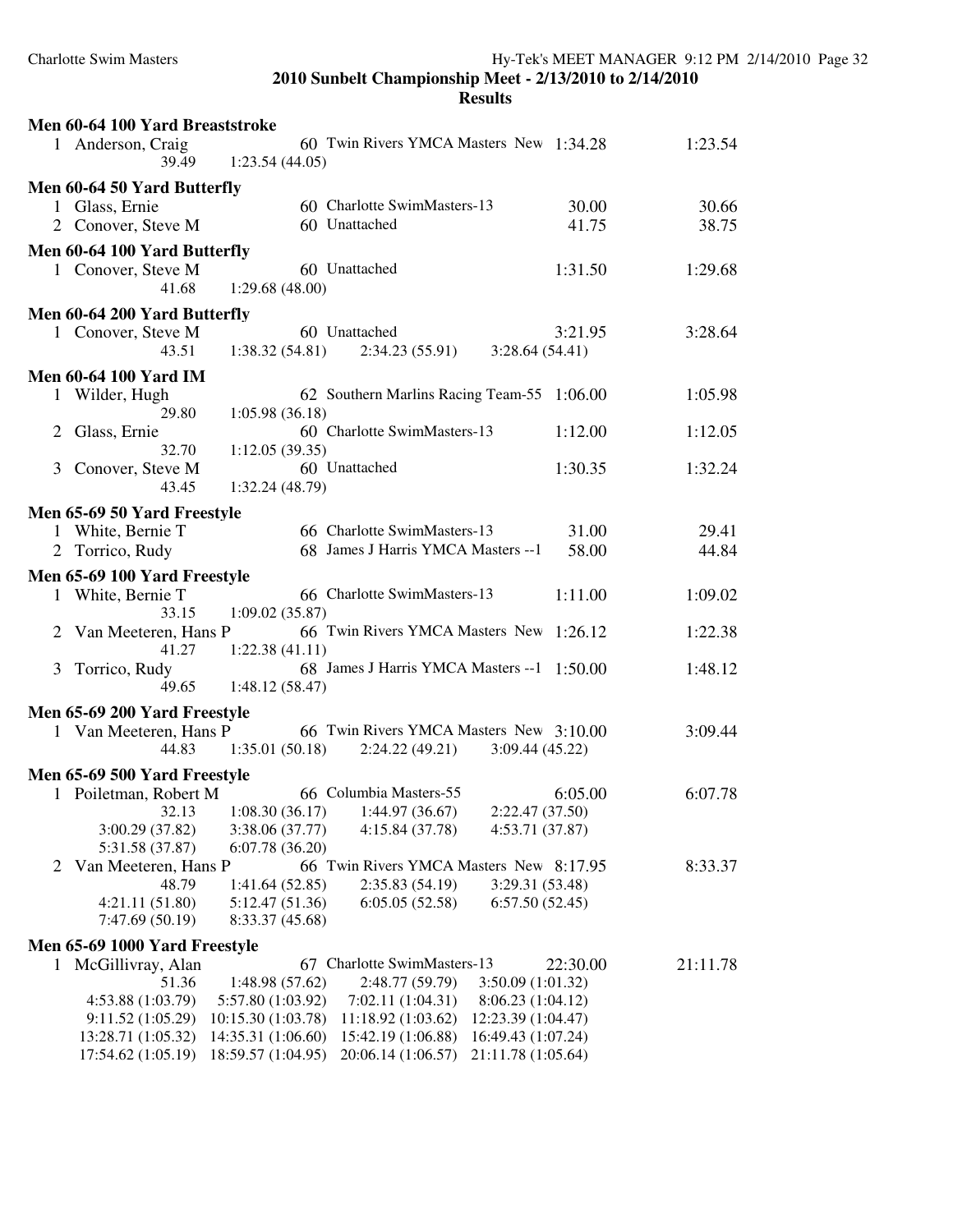| Men 65-69 50 Yard Backstroke<br>68 James J Harris YMCA Masters --1 2:30.00<br>1 Torrico, Rudy                                                                            |         | 59.48   |
|--------------------------------------------------------------------------------------------------------------------------------------------------------------------------|---------|---------|
| Men 65-69 100 Yard Backstroke<br>66 Columbia Masters-55<br>1 Poiletman, Robert M<br>1:12.49(36.04)<br>36.45                                                              | 1:13.00 | 1:12.49 |
| Men 65-69 50 Yard Breaststroke<br>66 Twin Rivers YMCA Masters New<br>1 Van Meeteren, Hans P                                                                              | 43.01   | 43.57   |
| Men 65-69 50 Yard Butterfly<br>66 Charlotte SwimMasters-13<br>1 White, Bernie T                                                                                          | 32.50   | 31.42   |
| Men 65-69 100 Yard Butterfly<br>66 Columbia Masters-55<br>1 Poiletman, Robert M<br>30.25<br>1:02.69(32.44)                                                               | 1:02.00 | 1:02.69 |
| 66 Charlotte SwimMasters-13<br>2 White, Bernie T<br>37.28<br>1:18.19(40.91)                                                                                              | 1:25.00 | 1:18.19 |
| Men 65-69 200 Yard Butterfly<br>66 Columbia Masters-55<br>1 Poiletman, Robert M<br>32.13<br>$1:09.17(37.04)$ $1:46.95(37.78)$<br>2:23.38(36.43)                          | 2:23.00 | 2:23.38 |
| <b>Men 65-69 100 Yard IM</b><br>66 Charlotte SwimMasters-13<br>1 White, Bernie T<br>1:22.71(44.69)<br>38.02                                                              | 1:26.00 | 1:22.71 |
| 66 Twin Rivers YMCA Masters New 1:32.14<br>2 Van Meeteren, Hans P<br>1:32.29(45.40)<br>46.89                                                                             |         | 1:32.29 |
| <b>Men 65-69 200 Yard IM</b><br>1 Van Meeteren, Hans P 66 Twin Rivers YMCA Masters New 3:26.60<br>$1:44.04(56.47)$ $2:40.10(56.06)$<br>3:28.90(48.80)<br>47.57           |         | 3:28.90 |
| Men 70-74 50 Yard Backstroke<br>72 SwimMAC Masters - Charlotte-1.<br>1 Morvay, Rudolf C                                                                                  | 51.00   | 51.89   |
| Men 70-74 100 Yard Backstroke<br>72 SwimMAC Masters - Charlotte-1: 1:43.92<br>1 Morvay, Rudolf C<br>1:54.11(59.70)<br>54.41                                              |         | 1:54.11 |
| Men 70-74 50 Yard Breaststroke<br>1 Morvay, Rudolf C<br>72 SwimMAC Masters - Charlotte-13                                                                                | 46.50   | 49.08   |
| Men 70-74 100 Yard Breaststroke<br>72 SwimMAC Masters - Charlotte-1: 1:47.00<br>1 Morvay, Rudolf C<br>51.05<br>1:49.59 (58.54)                                           |         | 1:49.59 |
| Men 70-74 200 Yard Breaststroke<br>72 SwimMAC Masters - Charlotte-1: 4:03.00<br>1 Morvay, Rudolf C<br>51.22<br>1:54.00(1:02.78)<br>3:01.21(1:07.21)<br>4:06.41 (1:05.20) |         | 4:06.41 |
| <b>Men 70-74 100 Yard IM</b><br>72 SwimMAC Masters - Charlotte-1: 1:51.00<br>1 Morvay, Rudolf C<br>57.11<br>1:57.10(59.99)                                               |         | 1:57.10 |
| Men 75-79 50 Yard Freestyle<br>77 Asheville Masters Swimming-13<br>1 Mitchell, Mitch E                                                                                   | 30.50   | 29.56   |
| Men 75-79 50 Yard Backstroke<br>77 Asheville Masters Swimming-13<br>1 Mitchell, Mitch E                                                                                  | 38.00   | 33.87   |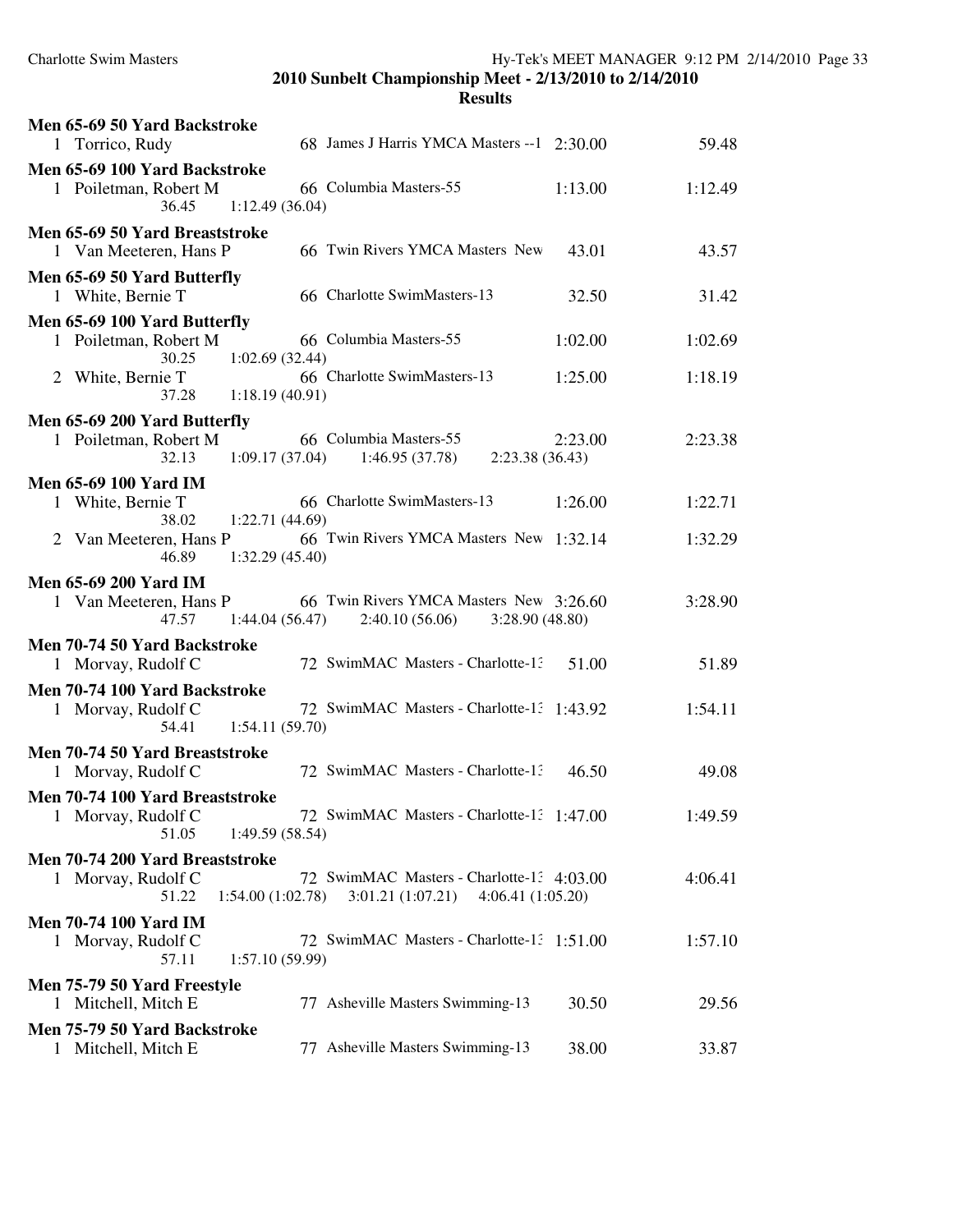| Men 75-79 100 Yard Backstroke     |                                                    |         |         |
|-----------------------------------|----------------------------------------------------|---------|---------|
| 1 Mitchell, Mitch E               | 77 Asheville Masters Swimming-13                   | 1:29.00 | 1:17.26 |
| 38.39                             | 1:17.26(38.87)                                     |         |         |
| Men 75-79 200 Yard Backstroke     |                                                    |         |         |
| Mitchell, Mitch E<br>$\mathbf{1}$ | <b>Asheville Masters Swimming-13</b><br>77         | 3:15.00 | 2:56.26 |
| 42.12                             | 2:13.55(46.86)<br>2:56.26(42.71)<br>1:26.69(44.57) |         |         |
| Men 75-79 50 Yard Breaststroke    |                                                    |         |         |
| 1 Mitchell, Mitch E               | 77 Asheville Masters Swimming-13                   | 46.00   | 38.74   |
| Men 75-79 50 Yard Butterfly       |                                                    |         |         |
| 1 Mitchell, Mitch E               | 77 Asheville Masters Swimming-13                   | 37.50   | 32.64   |
| <b>Men 75-79 100 Yard IM</b>      |                                                    |         |         |
| Mitchell, Mitch E                 | <b>Asheville Masters Swimming-13</b><br>77         | 1:24.00 | 1:20.22 |
| 37.56                             | 1:20.22(42.66)                                     |         |         |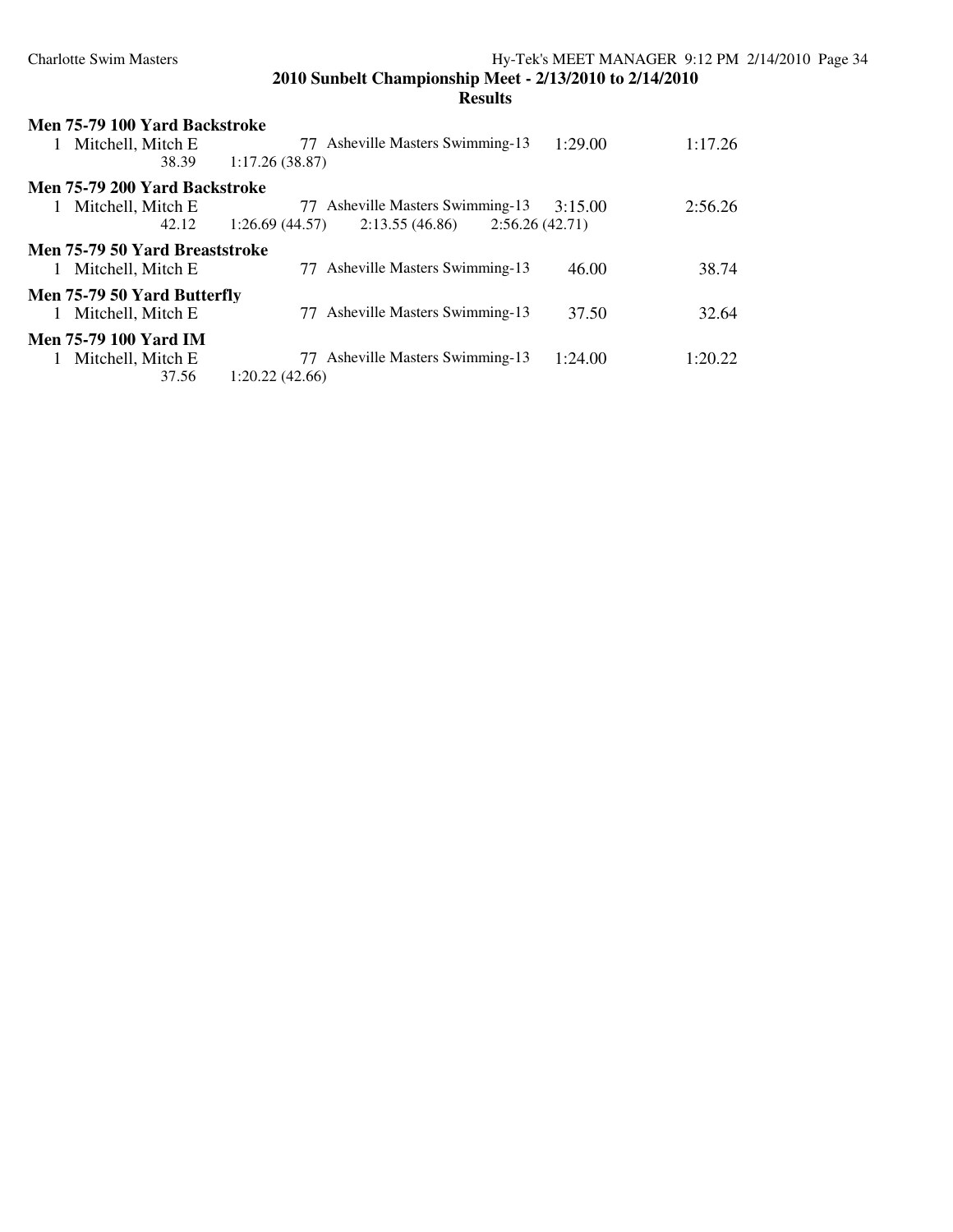#### Charlotte Swim Masters Hy-Tek's MEET MANAGER 9:12 PM 2/14/2010 Page 35 **2010 Sunbelt Championship Meet - 2/13/2010 to 2/14/2010 Results**

#### **Women 25+ 200 Yard Medley Relay**

| 1 SwimMAC Masters - Charlot                                                            |                 | NT -                              | 2:07.79 |
|----------------------------------------------------------------------------------------|-----------------|-----------------------------------|---------|
| 1) Dempsey, Michelle W40 2) Gillman, Regina M W44 3) David-Adams, Michelle W39 Leonard |                 |                                   |         |
| 43.07                                                                                  | 1:10.56 (27.49) | $1:39.03(28.47)$ $2:07.79(28.76)$ |         |

### **Women 35+ 200 Yard Medley Relay**

1 Charlotte SwimMasters-13 A<br>
1) Hageman, Heather M W39 2) Lang, Cheryl E W52 3) Murray, Cheryl A W57 4) Haruta, Deborah Martel W42 1) Hageman, Heather M W39 2) Lang, Cheryl E W52 3) Murray, Cheryl 31.45 1:11.12 (39.67) 1:46.62 (35.50) 2:17.82 (31.20)  $1:11.12(39.67) \qquad 1:46.62(35.50)$ 

14 3) David-Adams, Michelle W34) Leonard, Jackie W30<br>47) 2:07.79 (28.76) 2:07.79 (28.76)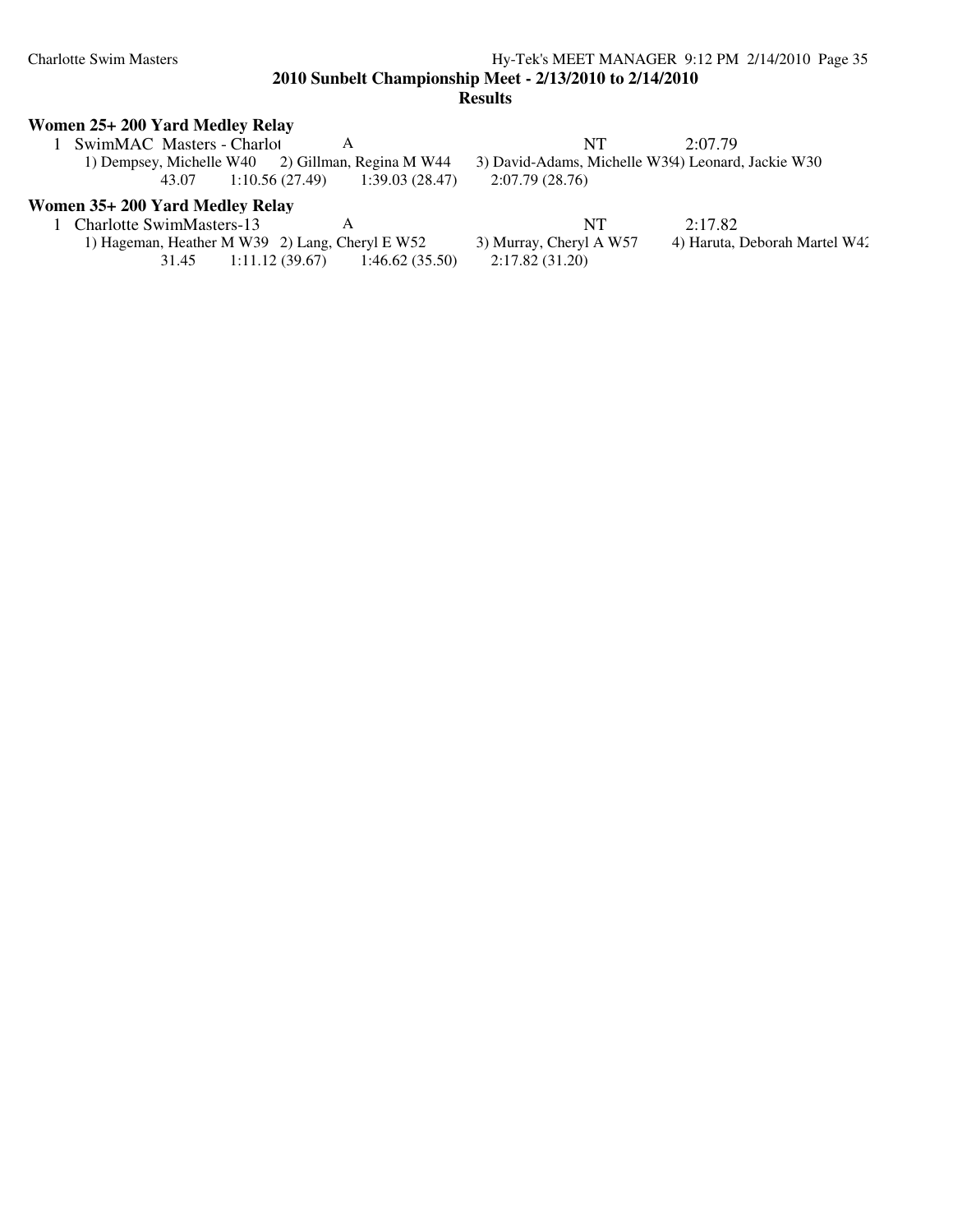#### Charlotte Swim Masters Hy-Tek's MEET MANAGER 9:12 PM 2/14/2010 Page 36 **2010 Sunbelt Championship Meet - 2/13/2010 to 2/14/2010**

#### **Results**

#### **Men 25+ 200 Yard Medley Relay**

|              | SwimMAC Masters - Charlot C                                              | NT                       | 1:46.95    |
|--------------|--------------------------------------------------------------------------|--------------------------|------------|
|              | 1) Waldenmayer, Jonathan E M2) Terndrup, Seth P M34                      | 3) Ferris, Michael S M32 | 4) Adams,  |
|              | 26.37 55.59 (29.22) 1:22.77 (27.18)                                      | 1:46.95(24.18)           |            |
|              | 2 SwimMAC Masters - Charlot A                                            | NT                       | 1:50.21    |
|              | 1) Bathazi, Istvan M31 2) Getchell, Adam D M29                           | 3) Horton, Ben J M27     | 4) Amos, l |
|              | 26.43 1:00.51 (34.08) 1:26.69 (26.18)                                    | 1:50.21(23.52)           |            |
|              | 3 James J Harris YMCA Master A                                           | NT.                      | 1:57.61    |
|              | 1) Belote, Brandon M26 2) Clark, Andy M41 3) Holland, Benjamin R M33     |                          | 4) Moerma  |
|              | 28.15 1:05.65 (37.50) 1:30.90 (25.25) 1:57.61 (26.71)                    |                          |            |
|              | Men 35+ 200 Yard Medley Relay                                            |                          |            |
| $\mathbf{1}$ | SwimMAC Masters - Charlot F                                              | NT.                      | 1:49.16    |
|              | 1) Saragoni, Mario H M44 2) Finn, John P M41                             | 3) Andersen, Morten M39  | 4) Murray  |
|              | 32.56 1:02.79 (30.23) 1:27.32 (24.53) 1:49.16 (21.84)                    |                          |            |
|              | 2 SwimMAC Masters - Charlot D                                            | NT.                      | 1:52.20    |
|              | 1) Davis, William A M42 2) Richardson, Ty A M36 3) Schultz, Norman E M44 |                          | 4) Lyman,  |
|              | $59.64(29.52)$ $1:26.50(26.86)$<br>30.12                                 | 1:52.20(25.70)           |            |
|              | E<br>3 SwimMAC Masters - Charlot                                         | NT.                      | 2:00.58    |
|              | 1) Smith, Stratton M45 2) Murray, Dave M42                               | 3) Smith, Jeffrey H M46  | 4) Coxhea  |
|              | $31.23 \t1:06.24(35.01) \t1:33.79(27.55)$                                | 2:00.58(26.79)           |            |
|              | 4 SwimMAC Masters - Charlot B                                            | NT                       | 2:00.68    |
|              | 1) White, Jay K M49 2) Perelli, David E M43                              | 3) Astorio, Tygue M44    | 4) Brewicl |
|              | 35.36 1:09.63 (34.27) 1:36.41 (26.78)                                    | 2:00.68(24.27)           |            |

erris, Michael S M32 4) Adams, Scott D M39 46.95 (24.18)  $10$  Ben J M27  $4)$  Amos, Rob M29 50.21 (23.52) olland, Benjamin R M33 4) Moerman, Mike E M44 57.61 (26.71) ndersen, Morten M39 4) Murray, Jeff L M40 49.16 (21.84) hultz, Norman E M44 4) Lyman, BJ E M43

52.20 (25.70) 30.58 (26.79) 1) Brewick, Noel M44 3) Brewick, Noel M41

mith, Jeffrey H M46 4) Coxhead, George L M57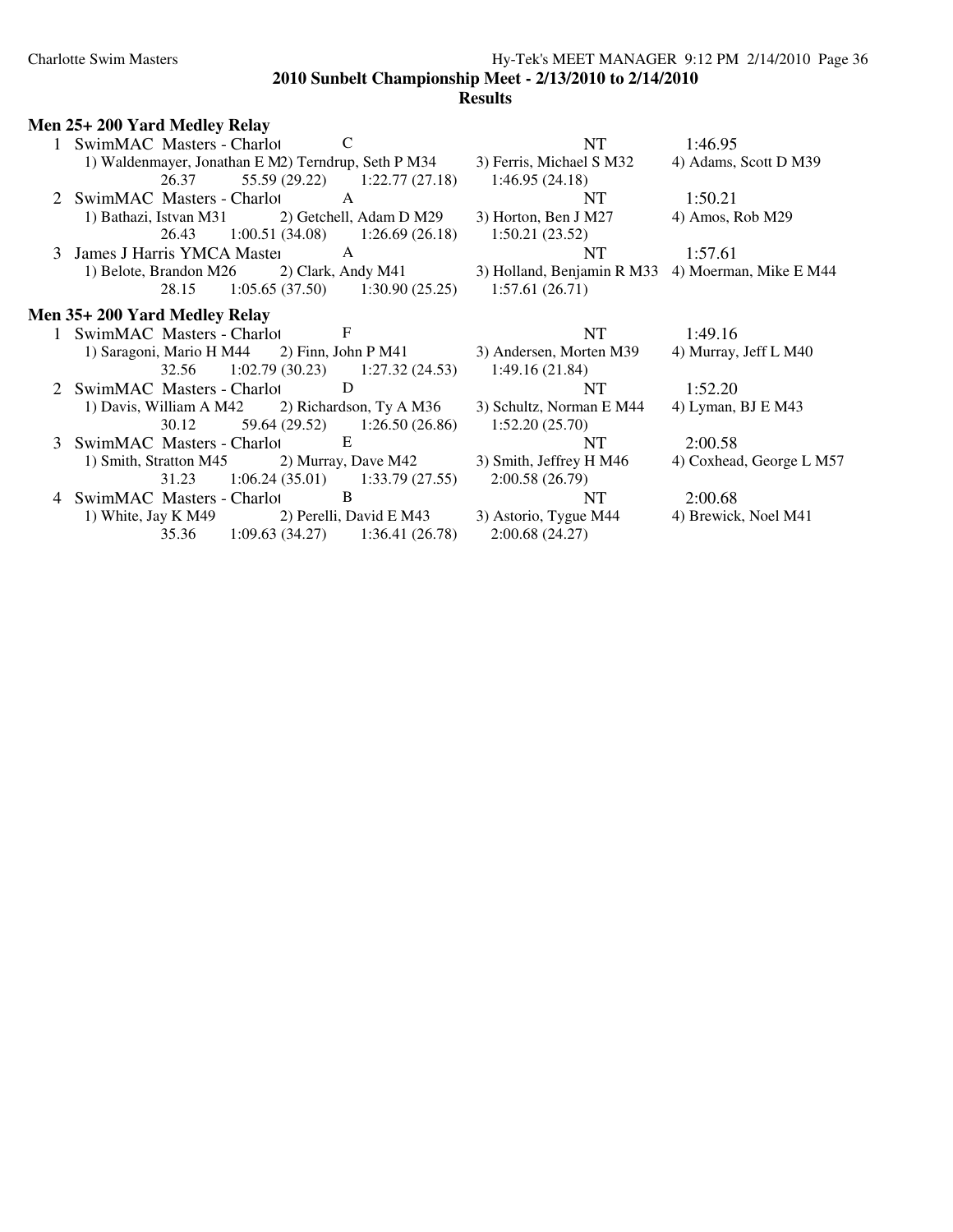# Charlotte Swim Masters Hy-Tek's MEET MANAGER 9:12 PM 2/14/2010 Page 37 **2010 Sunbelt Championship Meet - 2/13/2010 to 2/14/2010**

#### **Results**

|   | Mixed 18+200 Yard Freestyle Relay                                               |                                                                                       |  |
|---|---------------------------------------------------------------------------------|---------------------------------------------------------------------------------------|--|
|   | 1 Gamecock Masters Swim Clu<br>A                                                | NT<br>1:46.62                                                                         |  |
|   | 1) Evans, Reed A M26                                                            | 2) Aiken, Sherah W22 3) Van Doorn, Catherine E W14) Patrick, Kennerly C M21           |  |
|   | 23.71                                                                           | 50.75 (27.04) 1:18.24 (27.49) 1:46.62 (28.38)                                         |  |
|   | Mixed 18+ 200 Yard Medley Relay                                                 |                                                                                       |  |
|   | 1 Gamecock Masters Swim Clu<br>A                                                | <b>NT</b><br>1:56.44                                                                  |  |
|   | 2) Aiken, Sherah W22<br>1) Syfert, Tom A M47                                    | 3) Evans, Reed A M26<br>4) Van Doorn, Catherine E                                     |  |
|   | $1:02.02(33.05)$ $1:28.97(26.95)$<br>28.97                                      | 1:56.44(27.47)                                                                        |  |
|   | Mixed 25+ 200 Yard Freestyle Relay                                              |                                                                                       |  |
|   | $\bf{B}$<br>1 Charlotte SwimMasters-13                                          | <b>NT</b><br>1:40.08                                                                  |  |
|   | 1) Willoughby, Tyler B M33 2) Hageman, Heather M W39 3) Lindauer, Kerry M W35   | 4) Mikrut, Joel M27                                                                   |  |
|   | 24.91                                                                           | $51.64(26.73)$ $1:16.74(25.10)$ $1:40.08(23.34)$                                      |  |
|   | $\mathbf{A}$<br>2 SwimMAC Masters - Charlot                                     | <b>NT</b><br>1:46.72                                                                  |  |
|   | 2) Lawrence, Kari C W28<br>1) Amos, Rob M29                                     | 3) Leonard, Jackie W30<br>4) Eustis, William M34                                      |  |
|   | 53.43 (29.08) 1:21.95 (28.52)<br>24.35                                          | 1:46.72(24.77)                                                                        |  |
|   | 3 Stingray Aquatics Masters M<br>A                                              | <b>NT</b><br>1:52.55                                                                  |  |
|   | 1) Bear, Shelley L W42<br>2) Holbrook, Russell M58                              | 3) Nino-Acosta, Hernan A M334) Baccich, Thorn M26                                     |  |
|   | $1:01.22(31.08)$ $1:29.72(28.50)$<br>30.14                                      | 1:52.55(22.83)                                                                        |  |
|   | $\overline{A}$<br>North Carolina Masters Swim                                   | <b>NT</b><br>X1:40.60                                                                 |  |
|   | 25.65<br>$49.96(24.31)$ $1:15.77(25.81)$                                        | 1:40.60(24.83)                                                                        |  |
|   | Mixed 25+ 200 Yard Medley Relay                                                 |                                                                                       |  |
|   | 1 Charlotte SwimMasters-13<br>A                                                 | <b>NT</b><br>2:03.02                                                                  |  |
|   | 2) Worley, Austin J M30<br>1) Mikrut, Joel M27                                  | 3) Lindauer, Kerry M W35<br>4) Blanchar, Jill W45                                     |  |
|   | $1:05.00(33.25)$ $1:31.63(26.63)$<br>31.75                                      | 2:03.02(31.39)                                                                        |  |
|   | 2 SwimMAC Masters - Charlot A                                                   | <b>NT</b><br>2:04.21                                                                  |  |
|   | 1) Pistorio, Tyge M44 2) Brewick, Noel M41                                      | 3) Atkinson, Caroline W39<br>4) Leonard, Jackie W30                                   |  |
|   | 29.36<br>$59.44(30.08)$ 1:35.95 (36.51)                                         | 2:04.21(28.26)                                                                        |  |
|   | 3 Stingray Aquatics Masters M<br>A                                              | <b>NT</b><br>2:14.06                                                                  |  |
|   | 1) Nino-Acosta, Hernan A M332) Hecimovich, Beth A W44                           | 3) Baccich, Thorn M26<br>4) Bear, Shelley L W42                                       |  |
|   | $1:17.68(42.27)$ $1:43.25(25.57)$<br>35.41                                      | 2:14.06(30.81)                                                                        |  |
|   | 4 Twin Rivers YMCA Masters<br>A                                                 | <b>NT</b><br>2:21.83                                                                  |  |
|   | 1) Anderson, Craig M60 2) Packard, Andrea H W35                                 | 3) Raschke, Karen J W25<br>4) Van Meeteren, Hans P M                                  |  |
|   | $1:09.83(32.75)$ $1:45.94(36.11)$<br>37.08                                      | 2:21.83(35.89)                                                                        |  |
|   | --- North Carolina Masters Swim<br>$\mathbf{A}$                                 | <b>NT</b><br>X1:52.22                                                                 |  |
|   | $1:00.42(31.88)$ $1:27.20(26.78)$<br>28.54                                      | 1:52.22(25.02)                                                                        |  |
|   | Mixed 35+ 200 Yard Freestyle Relay                                              |                                                                                       |  |
|   | 1 SwimMAC Masters - Charlot<br>B                                                | <b>NT</b><br>1:42.67                                                                  |  |
|   | 1) Schultz, Norman E M44 2) David-Adams, Michelle W393) Plunket, Hope W W46     | 4) Davis, William A M42                                                               |  |
|   | 23.11<br>49.09 (25.98)                                                          | 1:17.85(28.76)<br>1:42.67(24.82)                                                      |  |
|   | Mixed 35+ 200 Yard Medley Relay                                                 |                                                                                       |  |
|   | 1 SwimMAC Masters - Charlot<br>B                                                | <b>NT</b><br>1:55.95                                                                  |  |
|   | 1) David-Adams, Michelle W32) Holden, Maureen H W40                             | 3) Andersen, Morten M39<br>4) Perelli, David E M43                                    |  |
|   | 31.58<br>1:07.16(35.58)                                                         | 1:55.95(24.22)<br>1:31.73(24.57)                                                      |  |
|   | 2 Charlotte SwimMasters-13<br>B                                                 | NT<br>1:59.01                                                                         |  |
|   | 1) Hageman, Heather M W39 2) Green, Marcus E M35                                | 3) Phillips, John M M51<br>4) Haruta, Deborah Martel V                                |  |
|   | 1:02.72(31.32)<br>31.40                                                         | 1:59.01(30.06)<br>1:28.95(26.23)                                                      |  |
| 3 | SwimMAC Masters - Charlot<br>A                                                  | <b>NT</b><br>1:59.87                                                                  |  |
|   | 1) Dempsey, Michelle W40<br>2) Gillman, Regina M W44<br>1:10.74(35.09)<br>35.65 | 3) Schultz, Norman E M44<br>4) Murray, Jeff L M40<br>1:38.03(27.29)<br>1:59.87(21.84) |  |

1) M<sub>26</sub> 2) Van Doorn, Catherine E W19  $1/M$  W35  $4)$  Mikrut, Joel M27 W30 4) Eustis, William M34 lernan A M334) Baccich, Thorn M26  $(NW35 \t4)$  Blanchar, Jill W45

1) W25 4) Van Meeteren, Hans P M66

1) Haruta, Deborah Martel W42